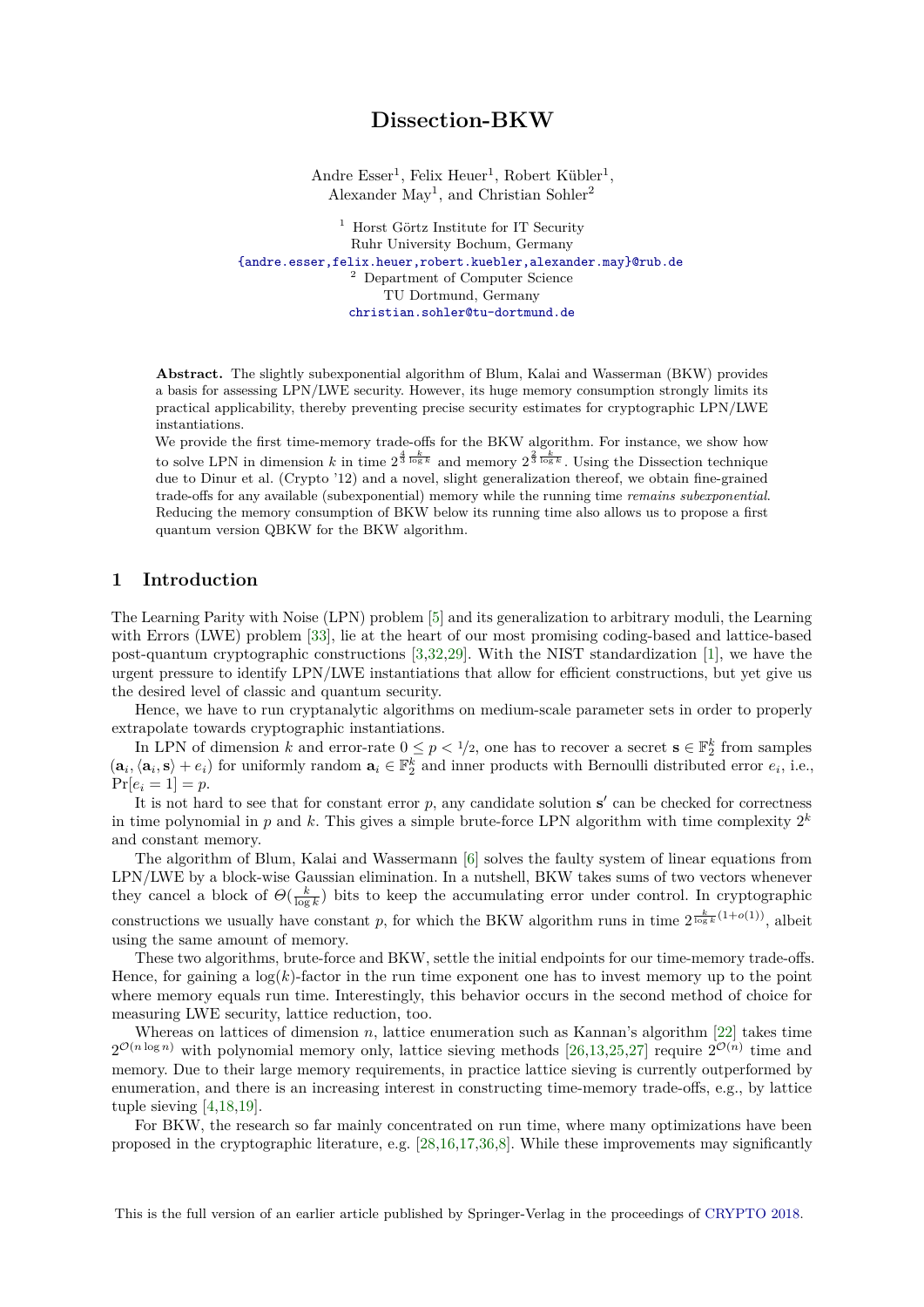<span id="page-1-0"></span>Table 1: *c*-sum-algorithms: Given a list *L* and some target *t*, the algorithms output |*L*| sets each containing *c* entries from *L* adding to *t*. Memory consumption of the algorithms coincides with the size of list *L*. Let  $N_c := (M_{\rm BKW})^{\frac{\log c}{c-1}} = 2^{\frac{\log c}{c-1}\frac{k}{\log k}}.$ 

|         | c-sum Algorithm                                                           | Memory                                 | Time                                                                           | for                                                                                                                          |                                                  |
|---------|---------------------------------------------------------------------------|----------------------------------------|--------------------------------------------------------------------------------|------------------------------------------------------------------------------------------------------------------------------|--------------------------------------------------|
| classic | sorting (BKW)<br>Naive<br><b>Dissection</b><br><b>Tailored Dissection</b> | N2<br>$N_c$<br>$N_c$<br>$N_c^{\alpha}$ | $N_2$<br>$N_c{}^{c-1}$<br>$N_c{}^{c-\sqrt{2c}}$<br>$N_c{}^{c-\alpha\sqrt{2c}}$ | $c=2$<br>c > 2<br>$c = 4, 7, 11, 16, \ldots$<br>$c = 4, 7, 11, 16, \ldots \quad \alpha \in [1, \frac{\sqrt{c}}{\sqrt{c}-1}]$ | [6]<br>Section 4.1<br>Section 5.2<br>Section 5.3 |
| quantum | $Naive + Grover$                                                          | $N_c$                                  | $N_c{}^{c/2}$                                                                  | c > 2                                                                                                                        | Section 4.2                                      |

reduce the running time for breaking concrete LPN instances such as  $(k, p) = (512, \frac{1}{4})$  or  $(512, \frac{1}{8})$ , to the best of our knowledge for the running time exponent  $\frac{k}{\log k}(1 + o(1))$  all improvements only affect the *o*(1)-term. Moreover, all proposals share the same huge memory requirements as original BKW, making it impossible to run them even in moderately large dimensions.

As a consequence state-of-the-art BKW implementations are currently only possible in dimension *k* up to around 100. For instance [\[14\]](#page-30-13) reported a break of  $(k, p) = (135, \frac{1}{4})$ . However, of the total 6 days running time, the authors spent 2.5 days for an *exponential* preprocessing, followed by less than 2 hours BKW in dimension 99, and another 3.5 days of *exponential* decoding. The reason for this run-time imbalance is that BKW in dimension 99 had already consumed all available memory, namely  $2^{40}$  bits.

Hence, if we really want to break larger LPN instances in practice, we must study time-memory trade-offs that sacrifice a bit of running time, but stay in the *sub-exponential time* regime at the benefit of a manageable memory.

**Our contribution.** We provide the first time-memory trade-offs for the BKW algorithm. These trade-offs give us a smooth interpolation for the complexities of solving LPN between the known endpoints  $2^k$  time for brute-force and  $2^{\frac{k}{\log k}}$  for BKW.

Since our algorithms' running times remain subexponential even for given memory below the requirement  $2^{\frac{k}{\log k}}$  of classic BKW, we (asymptotically) outperform all previous algorithms (e.g. [\[14\]](#page-30-13)) that solved LPN in exponential time when classic BKW was not applicable due to memory restrictions.

As a starting point, we consider—instead of 2-sums as in the original BKW algorithm—*c*-sums for (constant)  $c > 2$  that cancel some blocks of bits. The use of sums of more than 2 vectors has already been discussed in the literature for improving the running time of BKW, e.g. by Zhang et al. [\[36\]](#page-30-12) as an extension *LF*(*k*) of the BKW variants *LF*1 and *LF*2 by Levieil and Fouque [\[28\]](#page-30-9), using Wagner's *k*-list algorithm [\[35\]](#page-30-14).

Since the number of *c*-sums grows exponentially in *c*, so does the number of *c*-sums whose sum cancels some block of bits. In turn, we systematically use *c*-sums to significantly lower the number of samples *N* that need to be stored, at the slightly increased cost of finding such *c*-sums.

We show that the complexities of any *c*-sum BKW algorithm are dominated by the cost of computing *c*-sums. As a consequence we abstract the *c-sum-problem* from the BKW algorithm and study various memory-friendly algorithms to solve it. We ensure that our *c*-sum algorithms do not require more memory than already consumed by *c*-sum BKW for storing its samples. In fact, our BKW algorithms have sample and (thus) memory complexity as little as  $N_c := M_{\text{BKW}}^{\frac{\log c}{c-1}}$  for any constant  $c \in \mathbb{N}$ , where  $M_{\text{BKW}} := 2^{\frac{k}{\log k}}$ denotes the memory (and sample) requirement of classic BKW.

In Table [1,](#page-1-0) we give a brief overview of our *c*-sum algorithms complexities, and therefore also of our *c*-sum BKW complexities. We stress that all *c*-sum algorithms from Table [1,](#page-1-0) including those that use the Dissection technique [\[34,](#page-30-15)[11\]](#page-29-7), may be studied for arbitrary list sizes outside of the BKW context.

<span id="page-1-1"></span>Naive. We first consider a naive approach that computes all (*c* − 1)-sums of list entries and looks for some matching  $c<sup>th</sup>$  vector. This naive approach already gives us a smooth first time-memory trade-off, informally captured in the following theorem.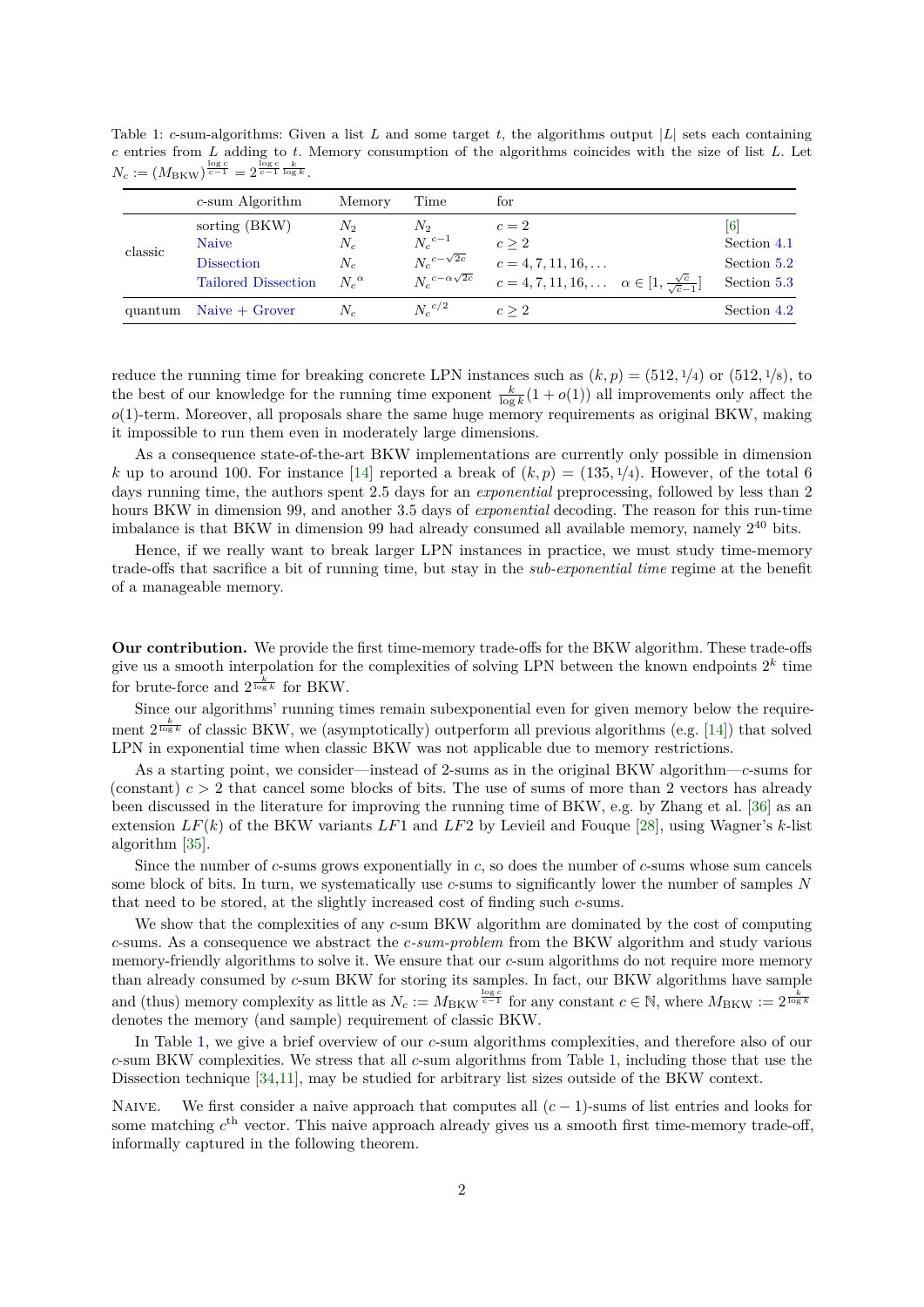**Theorem 1.1 (Naive BKW Trade-Off, informal).** Let  $c \in \mathbb{N}$ . The LPN problem in dimension k *can be solved in Time T and space M where*

$$
\log T = \log c \cdot \frac{k}{\log k} , \quad \log M = \frac{\log c}{c - 1} \cdot \frac{k}{\log k}
$$

*.*

Observe that the trade-off behaves quite nicely as a function of *c*. While we can reduce the memory consumption almost by a factor of  $\frac{1}{c}$  this comes at the cost of only a (log *c*)-factor in the run time exponent.

Note that for *c* = 2 Theorem [1.1](#page-1-1) yields the well-known BKW complexities. While we consider constant *c* throughout this work, we point out that our results hold up to a choice of  $c(k) = k^{1-\frac{\log \log k}{\log k}}$  for which the formulas in Theorem [1.1](#page-1-1) (as well as for the upcoming trade-offs) result in exponential running time in *k* with polynomial memory, matching the endpoint of the LPN brute-force algorithm. See Figure [1](#page-3-0) (stars) for an illustration of this time-memory trade-off.

QBKW. Using a standard Grover-search in our naive *c*-sum algorithm to identify (*c* − 1)-sums for which there exists a matching  $c^{\text{th}}$  vector, we halve the running time complexity exponent from  $\log c \cdot \frac{k}{\log k}$ down to  $\frac{\log c}{2} \cdot \frac{k}{\log k}$ . See Figure [1](#page-3-0) (green triangles) for the resulting trade-off curve.

Dissection. We replace our naive *c*-sum algorithm by more advanced time-memory techniques like Schroeppel-Shamir [\[34\]](#page-30-15) and its generalization, Dissection [\[11\]](#page-29-7), to reduce the classic running time. We call the resulting algorithm Dissection-BKW. To give some illustrative results, with the Schroeppel-Shamir technique DISSECTION-BKW achieves exponents

$$
\log T = \frac{4}{3} \frac{k}{\log k} , \quad \log M = \frac{2}{3} \frac{k}{\log k}
$$

(see the blue diamond at  $\log M = \frac{2}{3} \frac{k}{\log k}$  in Figure [1\)](#page-3-0). Using 7-Dissection, DISSECTION-BKW achieves exponents

<span id="page-2-0"></span>
$$
\log T = 1.87 \frac{k}{\log k} , \quad \log M = 0.47 \frac{k}{\log k}
$$

(see the blue diamond at  $\log M \approx 0.47 \frac{k}{\log k}$  in Figure [1\)](#page-3-0).

**Theorem 1.2 (Dissection BKW Trade-Off, informal).** Let  $c \in \mathbb{N}$  be sufficiently large. The LPN *problem in dimension k can be solved in Time T and space M where*

$$
\log T = \left(1 - \sqrt{\frac{2}{c}}\right) \cdot \log c \cdot \frac{k}{\log k} , \quad \log M = \frac{\log c}{c - 1} \cdot \frac{k}{\log k} .
$$

Hence, in comparison to Theorem [1.1](#page-1-1) Dissection mitigates the price we pay for saving a factor of  $\frac{\log c}{c-1}$  in memory from 1 down to  $(1-\sqrt{2/c})$ .

The trade-off is depicted by the blue diamonds in Figure [1.](#page-3-0) Interestingly, when classically employing Schroeppel-Shamir we are on par (see point  $(\frac{2}{3}, \frac{4}{3})$  in Figure [1\)](#page-3-0) with the complexities from the quantum trade-off as Schroeppel-Shamir allows for a square-root gain in the running time; the same as using a Grover-search in a quantum algorithm.

TAILORED DISSECTION. Eventually, we introduce a new slight generalization of the Dissection technique that we call *tailored Dissection*. It allows us to achieve a piece-wise continuous trade-off (black line segments depicted in Figure [1\)](#page-3-0) covering the sub-exponential memory regime entirely.

Open Problem. There are quantum versions of Schroeppel-Shamir/Dissection [\[23\]](#page-30-16) faster than their classic counterpart when finding a single solution is satisfactory. However, their advantage over Schroeppel-Shamir/Dissection seems to evaporate if one is required to find many solutions as in our BKW case.

## **2 Preliminaries**

#### **2.1 Notation**

For  $a \leq b \in \mathbb{N}$  let  $[a, b] := \{a, a + 1, \ldots, b\}$  and  $[a] := [1, a]$ . For a set *S* and  $s \leq |S|$  let  $\binom{S}{s}$  denote the set of all size-s subsets of *S*. A *list*  $L = (l_1, \ldots, l_i)$  is an element  $L \in S^i$  and is of length  $|\tilde{L}| = i$ . We let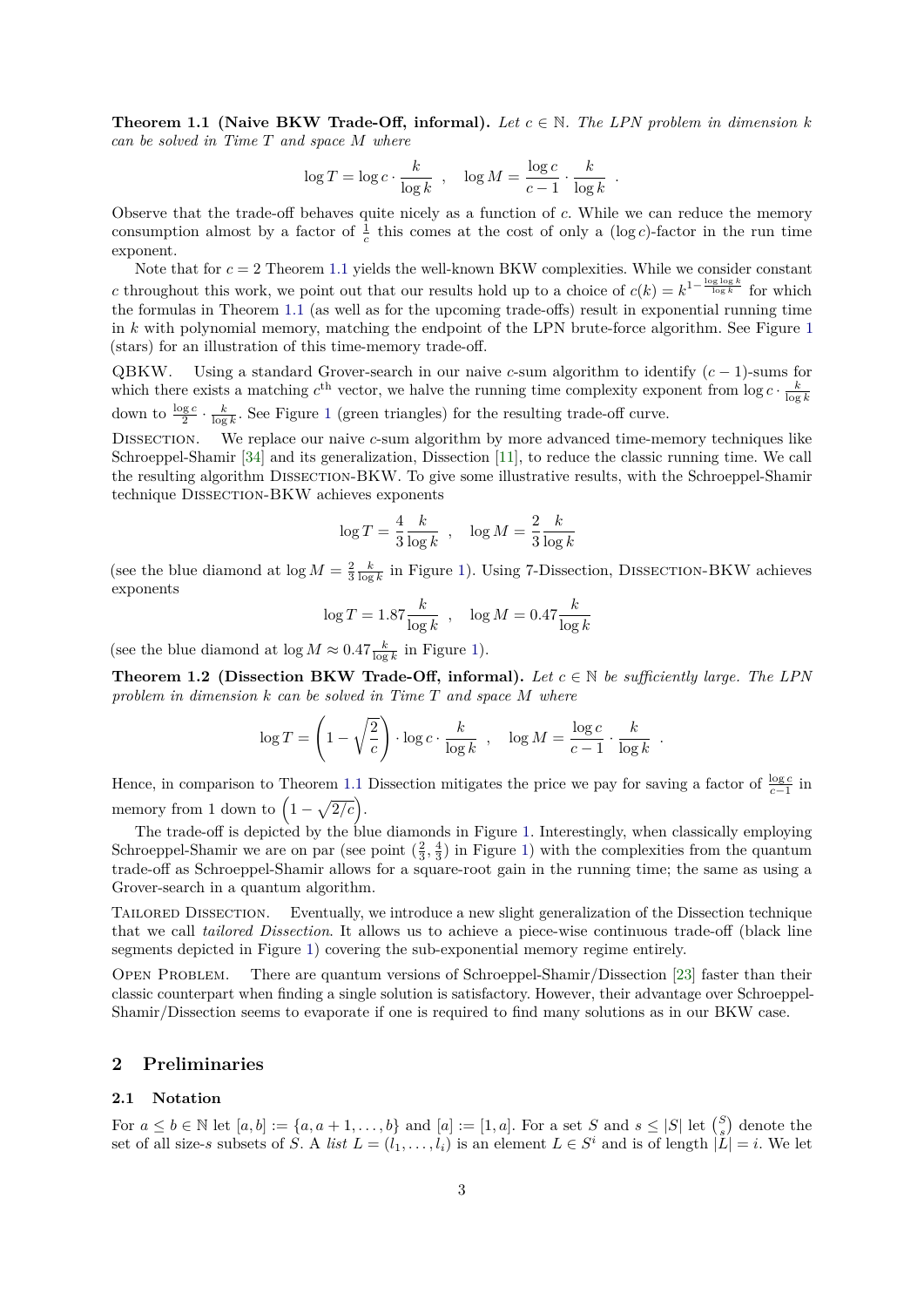<span id="page-3-0"></span>

Fig. 1: Illustration of our BKW trade-offs. Instantiations exist exactly for marks as well as everywhere on solid lines. Naive BKW trade-off in red stars (see Theorem [1.1\)](#page-1-1), QBKW trade-off in green triangles and Dissection-BKW trade-offs in blue diamonds and solid black line segments (see Theorem [1.2\)](#page-2-0).

∅ denote the empty list. For two lists *L*1, *L*<sup>2</sup> we write *L*<sup>1</sup> ⊆ *L*<sup>2</sup> if all elements from *L*<sup>1</sup> are contained in  $L_2$  at least as often as in  $L_1$ . We write shortly  $l \in L_2$  for  $(l) \subseteq L_2$ . For lists  $L_1 = (l_1, \ldots, l_i)$  and  $L_2 = (l_{i+1}, \ldots, l_j)$  we let  $L_1 \cup L_2 := (l_1, \ldots, l_i, l_{i+1}, \ldots, l_j)$ . Logarithms are always base 2.

For  $v \in \mathbb{F}_2^a$  and  $b \le a$  we denote the last *b* coordinates of *v* by low<sub>*b*</sub>(*v*).  $\mathbf{u}_i$  denotes the *i*<sup>th</sup> unit vector. 0 *<sup>b</sup>* denotes the zero vector of dimension *b*.

By  $U_M$  we denote the uniform distribution on a finite set  $M$ , by  $Ber_p$  we denote the Bernoulli distribution, i.e.,  $X \sim \text{Ber}_p$  means that  $\Pr[X=1] = 1 - \Pr[X=0] = p$ . The sum X of *n* independent random variables  $X_1, \ldots, X_n \stackrel{iid}{\sim} \text{Ber}_p$  is binomial distributed with parameters *n* and *p*, denoted by  $X \sim \text{Bin}_{n,p}$ . A probability  $p(k)$  is called *overwhelming* in *k*, if  $1 - p(k)$  is negligible in *k*. We denote deterministic assignments in algorithms by  $\leftarrow$ .

<span id="page-3-1"></span>**Theorem 2.1 (Chernoff Bound, [\[30\]](#page-30-17)**). *Let*  $X \sim Bin_{n,p}$ *. Then* 

$$
\Pr\left[X \le (1-r)np\right] \le \exp\left(-\frac{1}{2}r^2np\right) \quad \text{for any } r \in [0,1].\tag{1}
$$

#### **2.2 The LPN Problem**

**Definition 2.1** ((Search) LPN Problem). Let  $k \in \mathbb{N}$ ,  $s \in \mathbb{F}_2^k$  and  $p \in [0, \frac{1}{2})$  be a constant. Let  $\texttt{Sample}$  *denote an oracle that, when queried, samples*  $\boldsymbol{a} \sim \mathcal{U}_{\mathbb{F}_2^k}$ ,  $e \sim \text{Ber}_p$  *and outputs* a sample of the *form*  $(a, b) := (a, \langle a, s \rangle + e)$  *. The LPN<sub>k</sub> problem consists of recovering s given access to* Sample*. In the* following we call k the dimension, s the secret, p the error rate, b the label of **a** and e the noise.

**Brute-Force Sampling Algorithm.** A straight-forward way to recover the first bit *s*<sup>1</sup> of the secret **s** is to query Sample until we obtain a sample of the form  $(\mathbf{u}_1, b)$ . Then  $b = \langle \mathbf{u}_1, \mathbf{s} \rangle + e = s_1 + e$ . Hence,  $Pr[s_1 = b] = 1 - p > \frac{1}{2}$ . However, as **Sample** draws **a** uniformly from  $\mathbb{F}_2^k$ , we expect to have to query the oracle  $2^k$  times to have  $\mathbf{a} = \mathbf{u}_1$ .

Further, to boost the confidence in recovering  $s_1$  correctly from merely  $1 - p$  to being overwhelming  $(\text{in } k)$  one may collect many samples  $(\mathbf{u}_1, b_i)$  and decide on  $s_1$  by majority vote, whose error is bounded in the following lemma.

**Lemma 2.1 (Majority Vote).** *Let*  $q > \frac{1}{2}$  and  $X_1, \ldots, X_n \sim \text{Ber}_q$  *independently. Then* 

<span id="page-3-2"></span>
$$
\Pr\left[\sum_{i=1}^{n} X_i > \frac{n}{2}\right] \ge 1 - \exp\left(-\frac{n}{2q}\left(q - \frac{1}{2}\right)^2\right) .
$$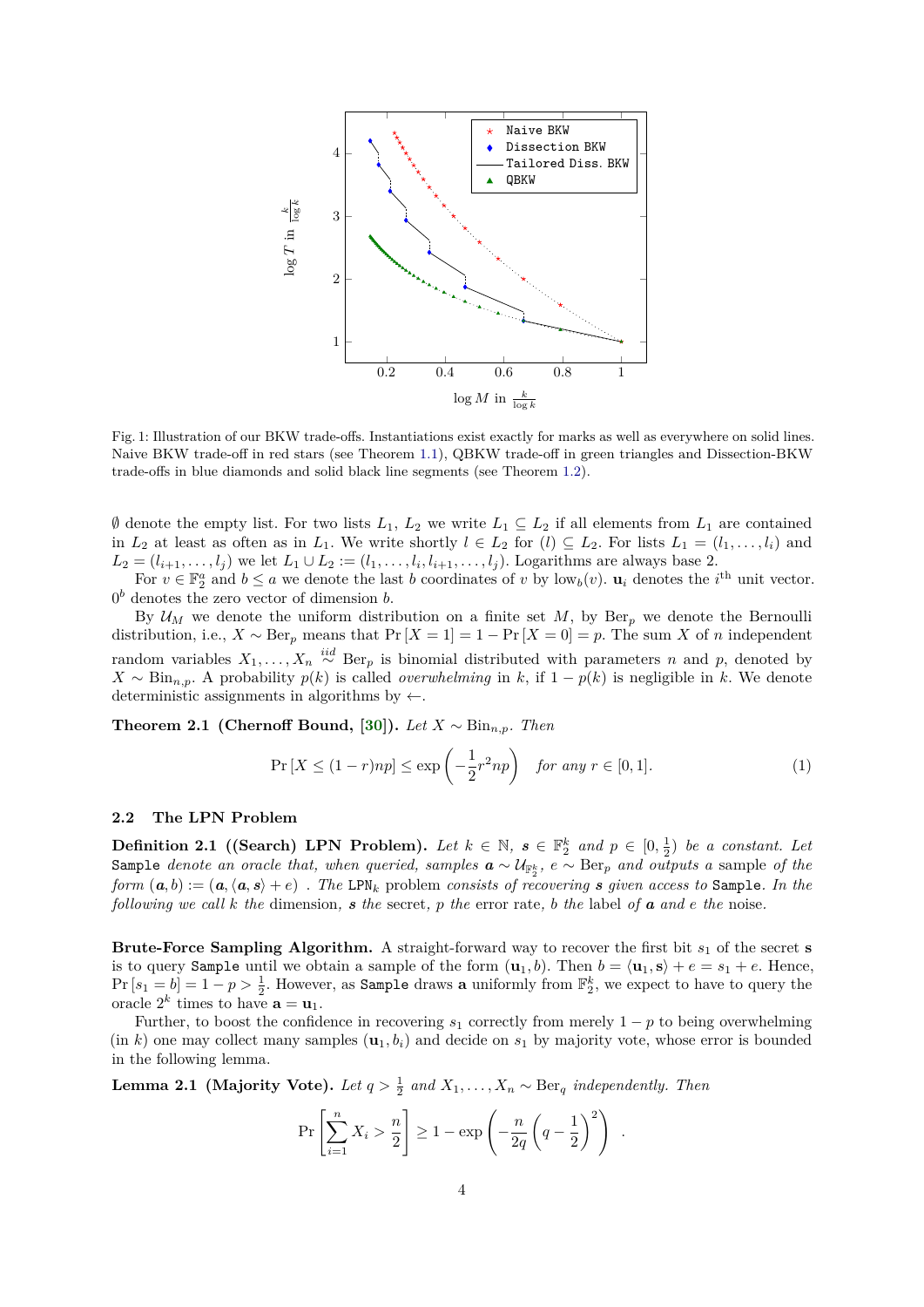*Proof.* Since  $X := \sum_{i=1}^{n} X_i \sim \text{Bin}_{n,q}$ , using Theorem [2.1](#page-3-1) with  $r = 1 - \frac{1}{2q}$  gives

$$
\Pr\left[X > \frac{n}{2}\right] \ge 1 - \exp\left(-\frac{1}{2}\left(1 - \frac{1}{2q}\right)^2 nq\right) = 1 - \exp\left(-\frac{n}{2q}\left(q - \frac{1}{2}\right)^2\right) \; .
$$

 $\Box$ 

<span id="page-4-2"></span>**Corollary 2.1.** *For*  $n := \frac{2(1-p)k}{(1-p)^2}$  $\frac{2(1-p)\kappa}{(\frac{1}{2}-p)^2}$  many samples, a majority vote recovers  $s_1$  correctly with probability at  $least 1 - exp(-k)$ .

*Proof.* Let us define  $X_i = 1$  iff  $b_i = s_1$ , which implies  $q = 1 - p$ . Lemma [2.1](#page-3-2) yields the desired result.  $\Box$ 

Therefore, for any constant error rate p, the majority vote requires only a linear number  $n = \mathcal{O}(k)$  of labels of the form  $(\mathbf{u}_1, b_i)$ . Clearly, we can recover the remaining bits  $s_j$ ,  $j = 2, \ldots, k$  of the secret **s** by querying Sample until we obtained sufficiently many samples with  $\mathbf{a} = \mathbf{u}_j$ . Overall, the probability that we recover all bits of **s** correctly is at least  $(1 - \exp(-k))^k \ge 1 - k \cdot \exp(-k) = 1 - \text{negl}(k)$ .

#### **2.3 Combining Samples**

In [\[6\]](#page-29-3), Blum, Kalai and Wasserman introduced the idea to construct  $\mathbf{a} = \mathbf{u}_1$  from a collection of N arbitrary samples rather than merely waiting for a sample where  $\mathbf{a} = \mathbf{u}_1$ . Their core idea is based on synthesizing a new sample from two existing ones  $(a_1, b_1)$ ,  $(a_2, b_2)$  via addition

$$
(\mathbf{a}_1 \oplus \mathbf{a}_2, b_1 \oplus b_2) = (\mathbf{a}_1 \oplus \mathbf{a}_2, \langle \mathbf{a}_1 \oplus \mathbf{a}_2, s \rangle \oplus e_1 \oplus e_2) .
$$

In this synthesized sample, which we call a *2-sum of samples*, we have  $\mathbf{a}_1 \oplus \mathbf{a}_2 \sim \mathcal{U}_{\mathbb{F}_2^k}$  and  $e_1 \oplus e_2 \sim \text{Ber}_{p'}$ where  $p' = \frac{1}{2} - \frac{1}{2}(1 - 2p)^2 > p$  according to the following Piling-Up lemma.

<span id="page-4-1"></span>**Lemma 2.2 (Piling-Up Lemma [\[14\]](#page-30-13)**). Let  $p \in [0,1]$  and  $e_i \sim \text{Ber}_p$ ,  $i \in [n]$  be identically, independently *distributed. Then*

$$
\bigoplus_{i=1}^{n} e_i \sim \text{Ber}_{\frac{1}{2} - \frac{1}{2}(1 - 2p)^n}.
$$

Summing up two or more samples enables us to synthesize samples at the expense of an error rate approaching  $\frac{1}{2}$  exponentially fast in the number of summands.

### **3 The** *c***-Sum-Problem and its Application to BKW**

#### <span id="page-4-0"></span>**3.1 A Generalized BKW Algorithm**

While BKW repeatedly adds *pairs* of samples to zero out chunks of coordinates, we add *c >* 2 samples to accomplish the same. Beneficially, as the number of size-*c* subsets grows exponentially in *c*, this allows for a drastic reduction in the number of initially required samples (thus, memory as well) while still finding sufficiently many sums of *c* vectors adding up to zero on a block of coordinates.

We give our c-sum-BKW in Algorithm [1.](#page-5-0) For a *block-size b* and  $j \in [a]$  we refer to the coordinates  $[k - jb + 1, k - (j - 1)b]$  as the  $j<sup>th</sup>$  *stripe*. Essentially, c-sum-BKW consists of a **for**-loop (line [4\)](#page-4-0) that generates zeros (resp. the first unit vector) on the  $j^{\text{th}}$  stripe for  $j \in [a-1]$  (resp. the  $a^{\text{th}}$  stripe). This step is repeated multiple times (see line [2\)](#page-4-0) to obtain sufficiently many labels of **u**<sup>1</sup> samples in order to let a majority vote determine the first bit *s*<sup>1</sup> of the secret **s** with overwhelming probability. This process is repeated *k* times to recover all bits of **s**.

For a list *L* as constructed in line [3,](#page-4-0)  $j \in [a]$  and  $t \in \mathbb{F}_2^b$  we let c-sum $(L, j, t)$  denote an algorithm that outputs a new list *L* where the coordinates of each entry match *t* on the  $j^{\text{th}}$  stripe (see lines [5,](#page-4-0) [6\)](#page-4-0). If *L* should shrink to size 0 throughout an execution, we abort and return a failure symbol (see lines [7,](#page-4-0) [8\)](#page-4-0).

We point out that (essentially) the original BKW algorithm may be obtained by letting c-sum add pairs of vectors whose sum matches *t* on the  $j<sup>th</sup>$  stripe to  $L'$ .

Let us introduce the *c*-sum-problem lying at the heart of any algorithm that shall be used to instantiate c-sum. In short, given a list of vectors  $L \in (\mathbb{F}_2^b)^*$ , i.e., a stripe from the c-sum-BKW point of view, the *c*-sum-problem asks to collect sums of *c* vectors that add up to some target  $t \in \mathbb{F}_2^b$ .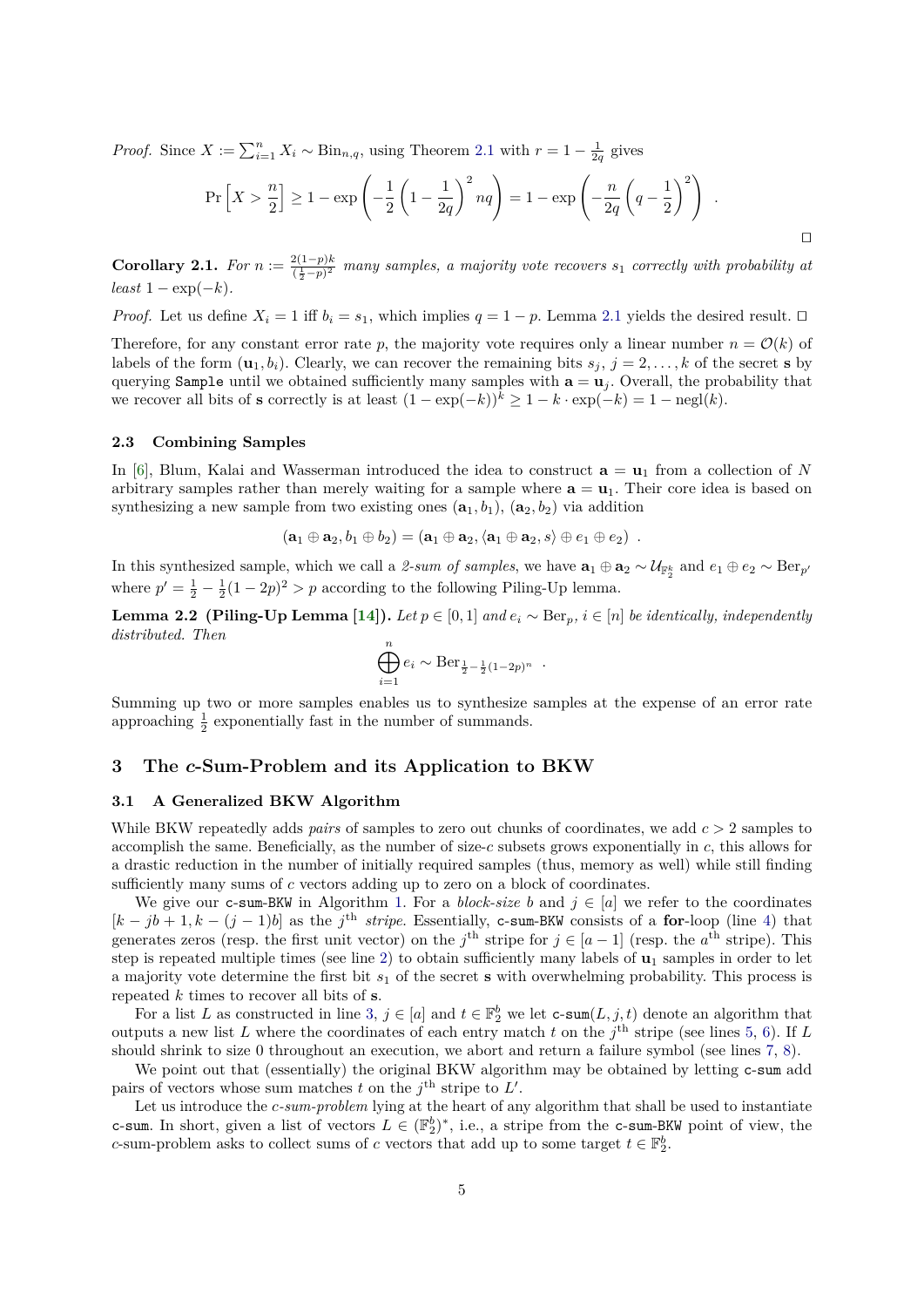<span id="page-5-0"></span>**Input:** dimension *k*, error rate  $p$ ,  $\varepsilon_a > 0$ ,  $N \geq 2^{\frac{b+c\log c +1}{c-1}}$ , access to Sample **Output:**  $\mathbf{s} \in \mathbb{F}_2^k$ 1:  $a := \frac{\log k}{(1+\varepsilon_a)\log c}$ ,  $b := \frac{k}{a}$ ,  $n := \frac{8(1-p)k}{(1-2p)^{2c}}$  $\sqrt{(1-2p)^{2c^a}}$ 2: **for**  $i \leftarrow 1, \ldots, n$  **do** 3: Query *N* samples from Sample and save them in *L*. 4: **for**  $j \leftarrow 1, \ldots, a-1$  **do** 5:  $L \leftarrow \texttt{c-sum}(L, j, 0^b)$ 6:  $L \leftarrow \texttt{c-sum}(L, a, \mathbf{u}_1)$ 7: **if**  $L = \emptyset$  **then** 8: **return** ⊥ 9: Pick  $(\mathbf{u}_1, b_i)$  uniformly from *L*. 10:  $s_1 \leftarrow \text{majorityvote}(b_1, \ldots, b_n)$ 11: Determine  $s_2, \ldots, s_k$  the same way. 12: **return s** =  $s_1 \, ... \, s_k$ 

**Definition 3.1 (The**  $c$ **-Sum-Problem (c-SP)).** Let  $b, c, N \in \mathbb{N}$  with  $c \geq 2$ . Let  $L := (l_1, \ldots, l_N)$  be *a list where*  $l_i \sim \mathcal{U}_{\mathbb{F}_2^b}$  *for all i and let*  $t \in \mathbb{F}_2^b$  *be a* target. A single-solution *of the* **c-SP***b is a size-c set*  $\mathcal{L} \in \binom{[N]}{c}$  such that

$$
\bigoplus_{j\in\mathcal{L}}l_j=t.
$$

*A* solution *is a set of at least N distinct single-solutions. The c*-sum-problem c-SP*<sup>b</sup> consists of finding a solution when given*  $L$ *, t while*  $c$  *is usually fixed in advance. We refer to*  $(L, t, c)$  *as an* instance of the  $c$ -SP<sub>b</sub>, concisely  $(L, t)$  *if*  $c$  *is clear from the context.* 

Note that by definition a solution to the *c*-sum-problem c-SP*<sup>b</sup>* consists of at least *N* single-solutions. These may again be combined into a new list of size (at least) *N*. Thus, we may apply a  $c$ -SP<sub>b</sub> solving algorithm on different *b*-bit stripes of a list. Further, the list does not shrink if a solution exists in each iteration.

Obviously, a solution should exist whenever the list size *N* is large enough, since then sufficiently many *c*-sums add up to some given target *t*. In the following, we show that the lower bound for the list-size *N* from Algorithm [1](#page-5-0) guarantees the existence of such a solution with overwhelming probability under the following heuristic assumption that is regularly used in the analysis of BKW-type algorithms [\[36,](#page-30-12)[8,](#page-29-6)[7\]](#page-29-8).

**Independence Heuristic.** Obviously, *c*-sums  $\bigoplus_{j\in\mathcal{L}}l_j$  are stochastically dependent for  $\mathcal{L} \subseteq [N]$  with  $|\mathcal{L}| = c$ . However, their dependency should only mildly affect the runtime of an iterative collision search as in BKW-type algorithms. For instance, it has been shown in [ [10\]](#page-29-9) that the dependence between 2-sums  $\bigoplus_{j\in\mathcal{L}}l_j$  merely affects the overall runtime exponent by an *o*(1)-term. We heuristically assume that this also holds for *c >* 2, and therefore treat (iterative) *c*-sums as independent in our run time analyses.

We provide various experiments in Section [7.1](#page-25-0) that support the Independence Heuristic.

For Algorithm [1,](#page-5-0) we need the following lemma only for the special case  $\alpha = 1$ . However, our Tailored Dissection approach in Section [5.3](#page-17-0) also requires  $\alpha > 1$ .

<span id="page-5-1"></span>**Lemma 3.1.** *Let*  $(L, t)$  *be a* c-SP<sub>*b*</sub> *instance with* 

$$
|L| = N^{\alpha}, \text{ where } N = 2^{\frac{b+c\log c + 1}{c-1}} \text{ and } \alpha \ge 1.
$$

*Under the Independence Heuristic,*  $(L, t)$  *has at least*  $N^{\alpha}$  *single-solutions with probability*  $1 - \exp(-N/4)$ *.* 

*Proof.* For every  $\mathcal{L} \subseteq [N]$  with  $|\mathcal{L}| = c$  define an indicator variable that takes value  $X_{\mathcal{L}} = 1$  iff  $\bigoplus_{j \in \mathcal{L}} l_j = t$ . Let  $X = \sum_{\mathcal{L}} X_{\mathcal{L}}$  be the number of single-solutions to the c-SP<sub>b</sub>. Under the Independence Heuristic, the  $X_{\mathcal{L}}$  can be analyzed as if independent, thus  $X \sim Bin_{\binom{N^{\alpha}}{c},2^{-b}}$  is binomially distributed. Hence,

<span id="page-5-2"></span>
$$
\mathbb{E}[X] = \binom{N^{\alpha}}{c} \cdot 2^{-b} \ge \left(\frac{N^{\alpha}}{c}\right)^{c} \cdot 2^{-b} \tag{2}
$$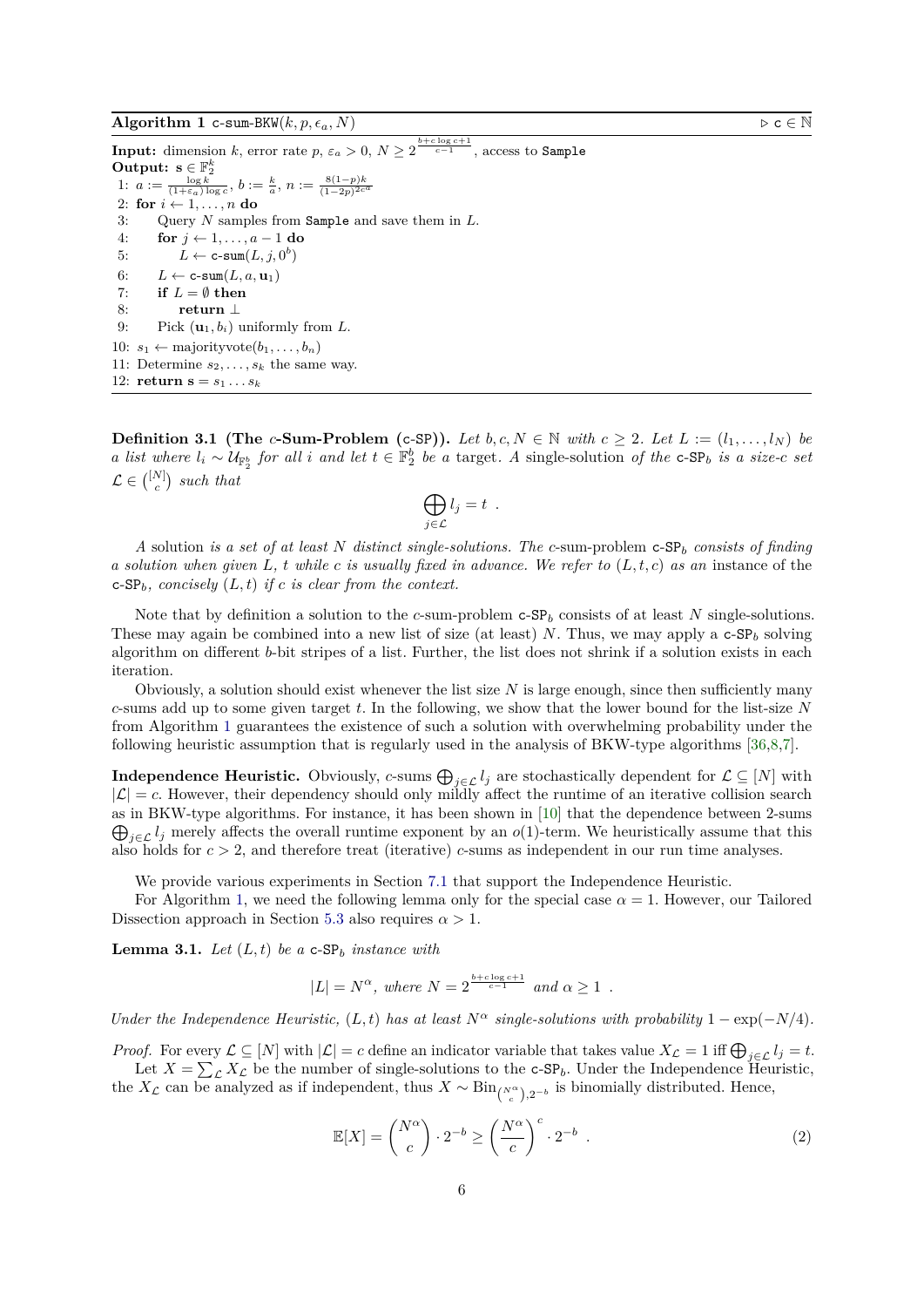Since  $\log N = \frac{b + c \log c + 1}{c - 1}$ , we obtain

$$
\log \mathbb{E}[X] \ge c(\alpha \log N - \log c) - b \ge \alpha (c(\log N - \log c) - b)
$$
  
=  $\alpha \left( c \left( \frac{b + c \log c + 1 - (c - 1) \log c}{c - 1} \right) - b \right)$   
=  $\alpha \cdot \frac{cb + c \log c + c - (c - 1)b}{c - 1} = \alpha \cdot \frac{b + c \log c + 1 + c - 1}{c - 1}$   
=  $\alpha (\log N + 1) \ge \alpha \log N + 1.$  (3)

Thus, our choice of *N* guarantees  $\mathbb{E}[X] > 2N^{\alpha}$ . We can upper-bound the probability that the *c*sum-problem has less than  $N^{\alpha}$  single-solutions solution using our Chernoff bound from Theorem [2.1](#page-3-1) as

$$
\Pr[X < N^{\alpha}] \le \Pr\left[X < \frac{1}{2} \mathbb{E}[X]\right] \le \exp\left(-\frac{\mathbb{E}[X]}{8}\right) \le \exp\left(-\frac{N}{4}\right).
$$

<span id="page-6-0"></span>**Observation 3.1.** Any algorithm solving the *c*-sum-problem may be used to replace c-sum in lines [5](#page-4-0) and [6](#page-4-0) of c-sum-BKW (Algorithm [1\)](#page-5-0) by

**1)** Projecting all entries of *L* onto their  $j^{\text{th}}$  stripe to obtain a list  $L^j$ .

**2**) Solving the *c*-sum-problem instance  $(L^j, t)$  to obtain a solution *S*.

**3)** Summing up the entries of *L* as specified in *S*.

Thereby step **2)** is clearly dominating.

As a consequence of Observation [3.1](#page-6-0) we do not distinguish between c-sum and an algorithm solving the *c*-sum-problem.

We now give Theorem [3.2](#page-6-1) stating that c-sum-BKW inherits its complexities from c-sum. As a result, we may focus on solving the *c*-sum-problem in the remainder of this work.

<span id="page-6-1"></span>**Theorem 3.2 (Correctness and Complexities of** c-sum-BKW**).** *Let* c-sum *denote an algorithm solving the*  $c$ -SP<sub>*b*</sub> *in expected time*  $T_{c,N}$  *and expected memory*  $M_{c,N}$  *with overwhelming success probability, where*  $N \geq 2^{\frac{b+c\log c+1}{c-1}}$ . Under the Independence Heuristic c-sum-BKW solves the LPN<sub>k</sub> problem with overwhelming *probability in time T, memory M, where*

$$
T = (T_{c,N})^{1+o(1)}, \quad M = (M_{c,N})^{1+o(1)}
$$

<span id="page-6-2"></span>*,*

*using*  $N^{1+o(1)}$  *samples.* 

*Proof.* Let  $a = \frac{\log k}{(1+\epsilon_a)\log c}$  and  $b = \frac{k}{a}$  as in Algorithm [1.](#page-5-0) Consider one iteration of the **for**-loop in line [2.](#page-4-0) As stated in Lemma [3.1](#page-5-1) there exists a solution to the  $c$ -SP<sub>b</sub> instance (implicitly defined via the  $j<sup>th</sup>$  stripe of *L* and target  $0^b$  (resp. **u**<sub>1</sub>)) with probability at least  $1 - \exp(-\frac{N}{4})$ . Hence, the probability that there is a solution to the instance in each iteration is greater than

$$
\left(1 - \exp\left(-\frac{N}{4}\right)\right)^{an} \ge 1 - an \cdot \exp\left(-\frac{N}{4}\right) .
$$

We now analyze the probability that a single bit of the secret gets recovered correctly. Since we build *c*-sums iteratively *a* times in lines [4-6,](#page-4-0) eventually we obtain vectors being a sum of at most  $c^a$  samples, having an error of  $\frac{1}{2} - \frac{1}{2}(1 - 2p)^{c^a}$  according to Lemma [2.2.](#page-4-1)

Note that the labels  $b_1, \ldots, b_n$  collected in line [10](#page-4-0) are stochastically independent as each  $b_i$  is obtained from freshly drawn samples. Now Corollary [2.1](#page-4-2) yields that  $n := \frac{8(1-p)k}{(1-p)^{2c}}$  $\frac{8(1-p)\kappa}{(1-2p)^{2c^a}}$  samples are sufficient for the majority vote to determine a bit of **s** correctly with error probability at most exp(−*k*). Using the Union Bound, one bit of the secret **s** gets successfully recovered with probability at least

$$
1 - an \cdot \exp\left(-\frac{N}{4}\right) - \exp(-k) \enspace .
$$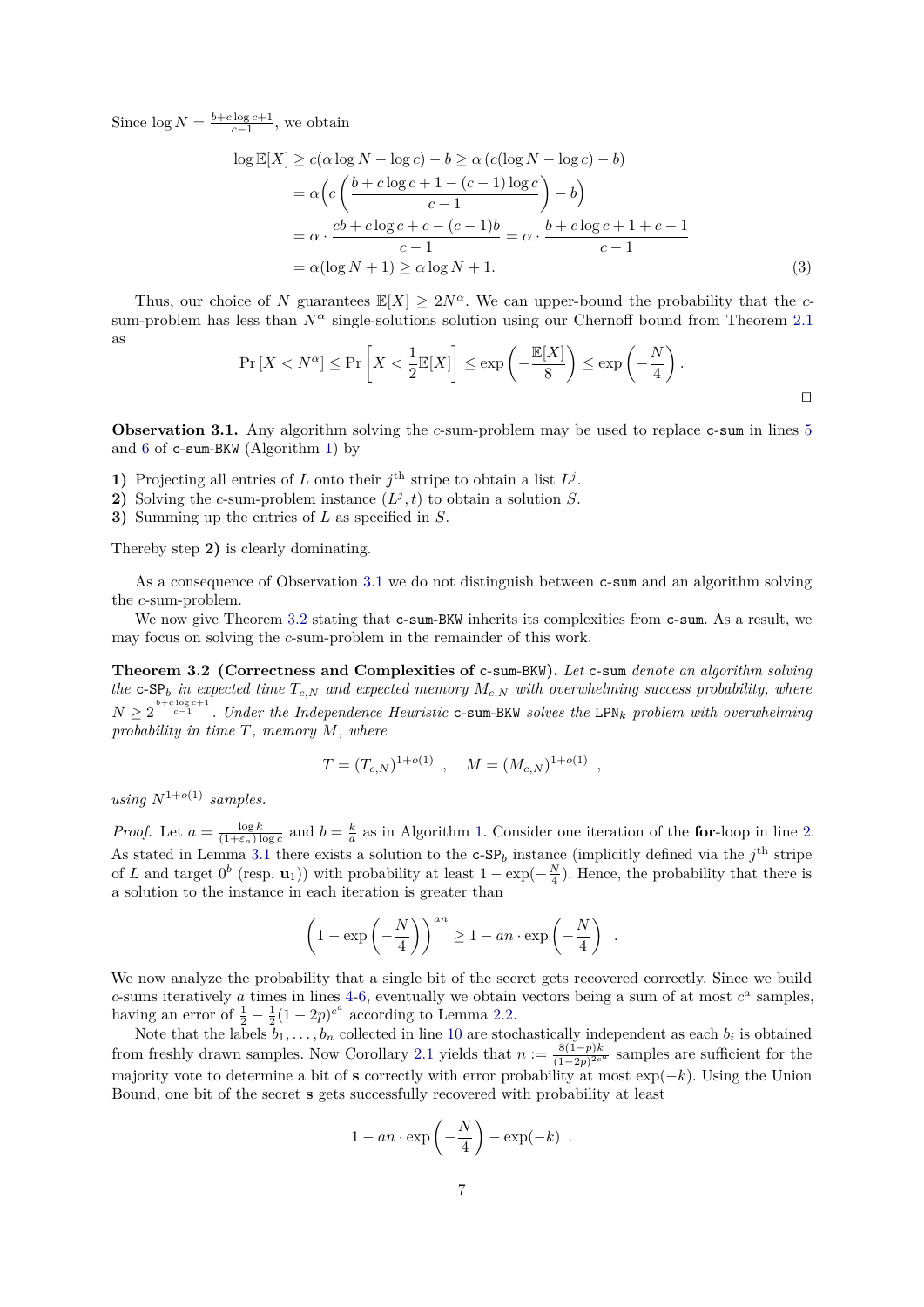As we have to correctly recover all, i.e., *k* bits of **s**, the overall success probability of c-sum-BKW is at least

$$
\left(1 - 2an \cdot \exp\left(-\frac{N}{4}\right) - \exp(-k)\right)^k \ge 1 - 2ank \cdot \exp\left(-\frac{N}{4}\right) - k \exp(-k).
$$

Let us look at the term  $2ank \cdot \exp(-\frac{N}{4})$ . Since  $n = \tilde{\mathcal{O}}(2^{\kappa_p c^a})$  for some constant  $\kappa_p$ , we have for constant *c* 

<span id="page-7-1"></span>
$$
2ank = \tilde{\mathcal{O}}(n) = 2^{\mathcal{O}(k^{\epsilon'})} \text{ with } \epsilon' < 1, \text{whereas } N = 2^{\Theta(b)} = 2^{\Theta(\frac{k}{a})} = 2^{\Theta(\frac{k}{\log k})}. \tag{4}
$$

Thus, the factor  $\exp\left(-\frac{N}{4}\right)$  clearly dominates and makes the overall success probability overwhelming in *k*.

Let us now analyze the time and memory complexity of c-sum-BKW. Since c-sum has only *expected* time/memory complexity, this expectation will be inherited to c-sum-BKW. We later show how to remove the expectation from c-sum-BKW's complexities by a standard technique.

Let us start with the running time of c-sum-BKW, where we ignore the negligible overhead of iterations of line [2](#page-4-0) caused by failures in the c-sum-algorithm. Clearly,  $T_{c,N} \geq N$ . Hence, one iteration of the **for**-loop can be carried out in time  $\tilde{\mathcal{O}}(\max\{N, a \cdot T_{c,N}\}) = \tilde{\mathcal{O}}(T_{c,N})$ . Thus, for recovering the whole secret we get a running time of  $\tilde{\mathcal{O}}(n \cdot T_{c,N})$ . From Equation [\(4\)](#page-7-1) we already know that N dominates n, which implies that  $T_{c,N}$  dominates *n*. More precisely, we have  $n \cdot T_{c,N} = (T_{c,N})^{1+o(1)}$ . Hence, we can also express the overall *expected* running time as  $(T_{c,N})^{1+o(1)}$ .

The memory consumption is dominated by **c**-sum, which gives us in total *expected*  $\tilde{\mathcal{O}}(M_{c,N})$  =  $(M_{c,N})^{1+o(1)}$ . The sample complexity of c-sum-BKW is  $\tilde{\mathcal{O}}(knN) = \tilde{\mathcal{O}}(nN) = N^{1+o(1)}$ .

It remains to remove the expectations from the complexity statements for time/memory, while keeping the success probability overwhelming. We run c-sum-BKW *k* times aborting each run if it exceeds its expected running time or memory by a factor of 4. A standard Markov bound then shows that this modified algorithm fails to provide a solution with probability at most  $2^{-k}$ . For details see Appendix [A.](#page-29-10)  $\Box$ 

In the following section, we discuss an algorithm to naively solve the *c*-sum-problem leading to a first trade-off in the subexponential time/memory regime that also allows for a quantum speedup.

## **4 First Time-Memory Trade-Offs for BKW**

#### <span id="page-7-0"></span>**4.1 A Classic Time-Memory Trade-Off**

A straight-forward algorithm to solve an instance of the *c*-sum-problem is to compute all sums of *c* elements from *L*. For  $N = |L|$  this approach takes time  $\mathcal{O}(N^c)$  while it requires memory  $\mathcal{O}(N)$ .

With little effort, we can do slightly better: Let *L* be sorted. Now let us brute-force all  $(c-1)$ -sums from *L*, add *t*, and check whether the result appears in *L*. This gives us by construction a *c*-sum that matches *t*.

The details of this c-sum-naive approach are given in Algorithm [2.](#page-7-2) Notice that whenever we call c-sum-naive, we should first sort the input list L, which can be done in additional time  $\tilde{\mathcal{O}}(N)$ .

## <span id="page-7-2"></span>**Algorithm 2** c-sum-naive $(L, t)$   $\triangleright$  **c**  $\in$  N

**Input:** Sorted list  $L = (v_1, \ldots, v_N) \in (\mathbb{F}_2^b)^N$ , target  $t \in \mathbb{F}_2^b$ **Output:**  $S \subseteq \binom{[N]}{S}$  or  $\perp$ **1:** for all  $V = \{i_1, \ldots, i_{c-1}\}$  ⊆ [*N*] **do** 3: **for all**  $i_c \in [N] \setminus \mathcal{V}$  satisfying  $v_{i_c} = t \oplus (\bigoplus_{i \in \mathcal{V}} v_i)$  **do** 4:  $S \leftarrow S \cup \{\{i_1, ..., i_c\}\}\$ 5: **if**  $|S| = N$  **then** 6: **return** *S* 7: **return** ⊥

<span id="page-7-3"></span>The following lemma shows correctness and the complexities of Algorithm [2.](#page-7-2)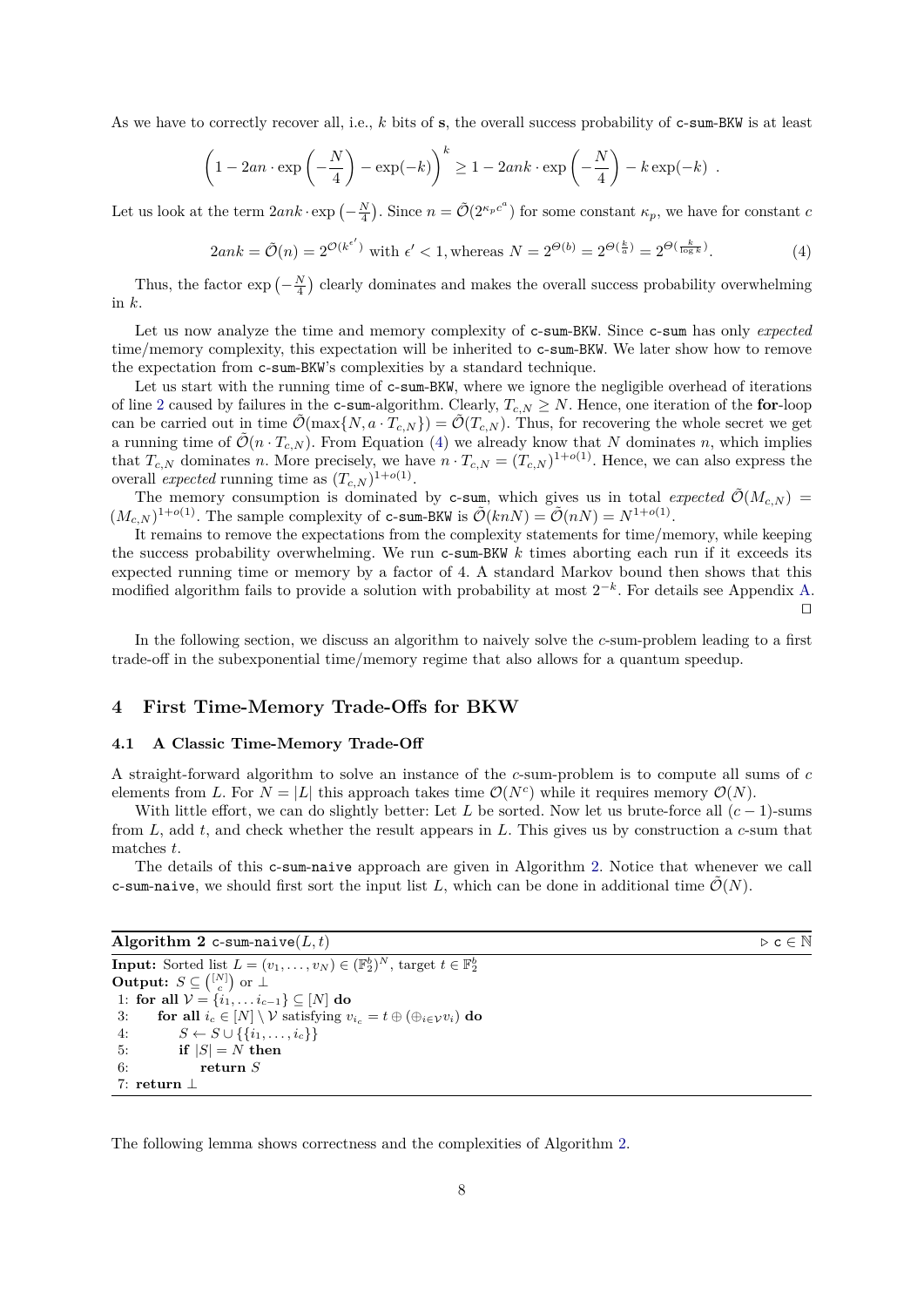Lemma 4.1. c-sum-naive *finds a solution of the* c-SP<sub>*b*</sub> in time  $\tilde{\mathcal{O}}(N^{c-1})$  and memory  $\tilde{\mathcal{O}}(N)$ .

*Proof.* Assume there exists a solution to instance (*L, c*). The **for**-loop in line [1](#page-7-0) iterates over each (*c*−1)-sum of *L* and checks, if there is another vector in *L*, completing the (*c*−1)-sum to a *c*-sum with value *t*. If there is such an element, the respective single-solution is added to *S*. By iterating over each  $(c - 1)$ -sum, the algorithm is able to find all single-solutions of  $(L, t)$  as for every single-solution it holds that  $\bigoplus_{j=1}^{c} v_{i_j} = t$ , which is equivalent to  $v_{i_c} = t \oplus (\oplus_{j=1}^{c-1} v_{i_j})$  and thus the single-solution is recovered when  $\mathcal V$  takes the value  $\{i_1, \ldots, i_{c-1}\}$ . Hence, if a solution to the c-SP<sub>b</sub> exists, then it is found by Algorithm [2,](#page-7-2) showing correctness.

For the run time statement, line [1](#page-7-0) performs  $\binom{N}{c-1}$   $\leq N^{c-1}$  iterations. Each solution can be found in the sorted list *L* in time  $\mathcal{O}(\log N) = \tilde{\mathcal{O}}(1)$ . Since Algorithm [2](#page-7-2) halts once *N* single-solutions have been added to *S*, this leaves us with a total running time of  $\tilde{\mathcal{O}}(N^{c-1})$  and memory consumption of  $\tilde{\mathcal{O}}(\max(N, |S|)) = \tilde{\mathcal{O}}(N).$ 

Let us now replace in the c-sum-BKW algorithm the c-sum subroutine with Algorithm [2](#page-7-2) c-sum-naive, and call the resulting algorithm c-sum-naive-BKW.

<span id="page-8-1"></span>**Theorem 4.1 (Naive Trade-Off).** Let  $c \in \mathbb{N}$ . For all  $\varepsilon > 0$  and sufficiently large k, under the *Independence Heuristic* c-sum-naive-BKW *solves the* LPN*<sup>k</sup> problem with overwhelming success probability in time*  $T = 2^{\vartheta(1+\varepsilon)}$ , using  $M = 2^{\mu(1+\varepsilon)}$  *memory and samples, where* 

$$
\vartheta = \log c \cdot \frac{k}{\log k} , \quad \mu = \frac{\log c}{c - 1} \cdot \frac{k}{\log k} .
$$

*Proof.* Let  $N := 2^{\frac{b+c \cdot \log c + 1}{c-1}}$ . According to Lemma [4.1](#page-7-3) c-sum-naive is correct and we can apply Theorem [3.2](#page-6-1) to conclude that c-sum-naive-BKW solves LPN with overwhelming success probability.

Further Lemma [4.1](#page-7-3) shows that c-sum-naive runs in time

$$
T_{c,N} = \tilde{\mathcal{O}}(N^{c-1}) = \tilde{\mathcal{O}}(2^{b+c \log c + 1}) = \tilde{\mathcal{O}}(2^b)
$$
 for constant c.

Thus, by Theorem [3.2](#page-6-1) c-sum-naive-BKW runs in time  $T = 2^{b(1+o(1))}$ . Since c-sum-BKW operates on stripes of width  $b = \log c \cdot \frac{k(1+\varepsilon_a)}{\log k}$  (see the definition in Algorithm [1\)](#page-5-0), we obtain the claimed complexity  $T = 2^{\vartheta(1+\varepsilon_a + o(1))} = 2^{\vartheta(1+\varepsilon)}$  for every  $\varepsilon > \varepsilon_a$  and sufficiently large *k*.

Since c-sum-naive requires memory  $M_{c,N} = \tilde{\mathcal{O}}(N)$ , by Theorem [3.2](#page-6-1) the memory complexity of c-sum-BKW is (for constant *c*)

$$
M = (M_{c,N})^{1+o(1)} = N^{1+o(1)} = (2^{\frac{b}{c-1}})^{1+o(1)} = (2^{\frac{\log c}{c-1} \cdot \frac{k}{\log k}})^{1+o(1)}.
$$

The sample complexity of c-sum-BKW is  $N^{1+o(1)}$  (see Theorem [3.2\)](#page-6-1) and therefore identical to *M*.  $\square$ 

Figure [2](#page-9-0) depicts the time-memory trade-off obtained in Theorem [4.1.](#page-8-1) Thereby, for increasing *c* the memory consumption decreases by  $\frac{\log c}{c-1}$  whereas the running time increases only by log *c*.

#### <span id="page-8-0"></span>**4.2 A Quantum Time-Memory Trade-Off**

Grover's algorithm [\[15\]](#page-30-18) identifies a marked element in an *unsorted* database D in time  $\mathcal{O}(\sqrt{|D|})$  with overwhelming probability. A matching lower bound  $\Omega(\sqrt{|D|})$  by Donotaru and Høyer [\[12\]](#page-29-11) shows that Grover's algorithm is optimal. We use a modification of Grover's algorithm due to [\[9\]](#page-29-12), denoted Grover, that applies even in case the number of marked elements is unknown.

<span id="page-8-2"></span>**Theorem 4.2 (Grover Algorithm [\[9\]](#page-29-12)).** Let  $f: D \to \{0,1\}$  be a function with non-empty support. *Then Grover outputs with overwhelming probability a uniformly random preimage of 1, making q queries to f, where*

$$
q = \tilde{\mathcal{O}}\left(\sqrt{\frac{|D|}{|f^{-1}(1)|}}\right) .
$$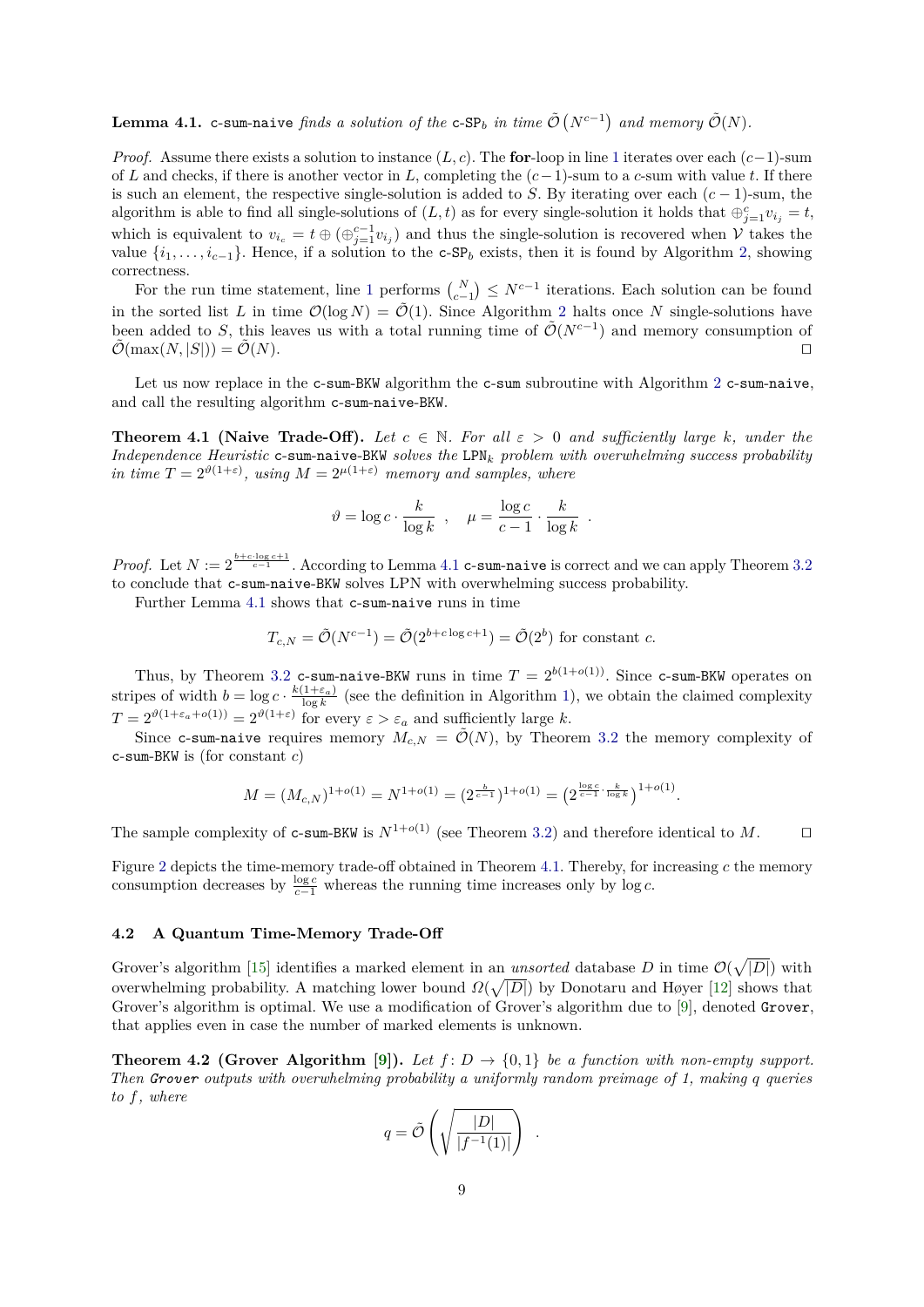<span id="page-9-0"></span>

Fig. 2: Time-Memory trade-off as given in Theorem [4.1.](#page-8-1) Stars from right to left corresponding to  $c = 2, 3, \ldots$ 

We use Grover's algorithm to speed up our naive approach to solving the *c*-sum-problem. While we previously brute-forced all  $(c-1)$ -sums in list *L* and checked if there is a fitting  $c^{\text{th}}$  entry in *L*, we now employ a Grover-search to immediately obtain  $(c-1)$ -sums for which there exists a suitable  $c<sup>th</sup>$  element in *L*. Let us define the Grover function  $f_t$  as

$$
f_t \colon \binom{[[L]]}{c-1} \to \{0,1\}, \mathcal{V} \mapsto \begin{cases} 1 & \exists i_c \in [[L]] \setminus \mathcal{V} \colon \sum_{j=1}^{c-1} l_{ij} = l_{i_c} + t \\ 0 & \text{else} \end{cases}.
$$

Given some  $V \in f_t^{-1}(1)$  we can recover all  $i_c$  such that  $V \cup \{i_c\}$  is a single-solution of instance  $(L, t)$  in time  $\tilde{\mathcal{O}}(\log |L|)$  if *L* is sorted.

<span id="page-9-1"></span>**Algorithm 3** Q-c-sum $(L, t)$   $\triangleright$  c  $\in$  N

**Input:** Sorted list  $L = (v_1, \ldots, v_N) \in (\mathbb{F}_2^b)^N$ , target  $t \in \mathbb{F}_2^b$ **Output:**  $S \subseteq \binom{[N]}{c}$  or  $\perp$ 1: **repeat**  $\tilde{\mathcal{O}}(N)$  times 2:  $\mathcal{V} = (i_1, \ldots, i_{c-1}) \leftarrow \text{Grover}^{f_t}$ 3: **for all**  $i_c \in [N] \setminus \mathcal{V}$  satisfying  $v_{i_c} = t \oplus (\bigoplus_{i \in \mathcal{V}} v_i)$  do 4:  $S \leftarrow S \cup \{\{i_1, ..., i_c\}\}\$ 5: **if**  $|S| = N$  **then** 6: **return** *S* 7: **return** ⊥

Lines [3-7](#page-8-2) of Q-c-sum and c-sum-naive are identical. We merely replaced the brute-force search (line [1](#page-7-0) in Algorithm [2\)](#page-7-2) by a Grover-search (lines [1,](#page-8-2) [2](#page-8-2) in Algorithm [3\)](#page-9-1).

**Lemma 4.2.** Q-c-sum *solves the* c-SP<sub>b</sub> with overwhelming probability in time  $\tilde{\mathcal{O}}(N^{c/2})$  and memory  $\tilde{\mathcal{O}}(N)$ .

*Proof.* Assume there exists a solution to instance  $(L, c)$ . Then  $f_t^{-1}(1) \geq |L| = N$ . As stated in Theorem [4.2](#page-8-2) Grover queries *f<sup>t</sup>*

$$
\tilde{\mathcal{O}}\left(\sqrt{\frac{|D|}{|f^{-1}(1)|}}\right) = \tilde{\mathcal{O}}\left(\sqrt{\frac{N^{c-1}}{N}}\right) = \tilde{\mathcal{O}}\left(N^{\frac{c}{2}-1}\right) .
$$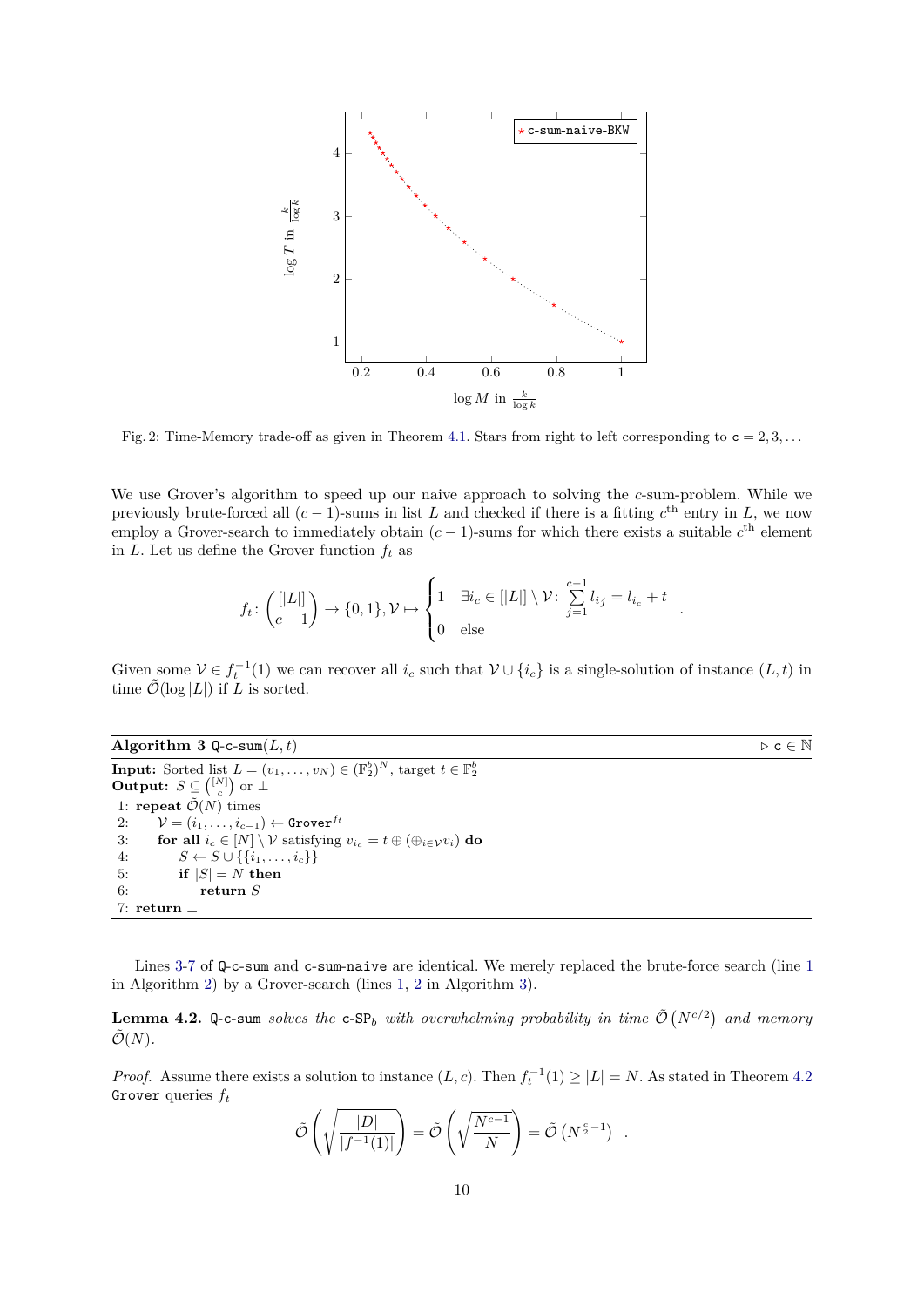times, since  $f_t$  has domain  $D = \binom{[|L|]}{c-1}$  of size  $|D| = \binom{[|L|]}{c-1} = \binom{N}{c-1}$ . Observe that  $f_t$  can be computed in time  $\tilde{\mathcal{O}}(\log N) = \tilde{\mathcal{O}}(1)$  $\tilde{\mathcal{O}}(\log N) = \tilde{\mathcal{O}}(1)$  $\tilde{\mathcal{O}}(\log N) = \tilde{\mathcal{O}}(1)$  if *L* is sorted. Hence, one iteration if the **for**-loop in line 1 requires time  $\tilde{\mathcal{O}}(N^{\frac{c}{2}-1})$ . It follows that Q-c-sum runs in time  $\tilde{\mathcal{O}}(N^{\frac{c}{2}})$  requiring memory  $\tilde{\mathcal{O}}(N)$ .

It remains to show that Q-c-sum recovers an existing solution with overwhelming probability. As Grover returns a uniform element from  $f_t^{-1}(1)$ , we are given an instance of the *coupon collectors problem* [\[31\]](#page-30-19) where we have an overwhelming probability to have seen *N* distinct preimages after obtaining  $N \ln N = \mathcal{O}(N)$  preimages via Grover.

Let QBKW denote algorithm c-sum-BKW where c-sum is instantiated using Q-c-sum.

<span id="page-10-0"></span>**Theorem 4.3.** Let  $c \in \mathbb{N}$ . For all  $\varepsilon > 0$  and sufficiently large k, under the Independence Heuristic QBKW *solves the* LPN<sub>k</sub> problem with overwhelming success probability in time  $T = 2^{\vartheta(1+\varepsilon)}$ , using  $M = 2^{\mu(1+\varepsilon)}$ *memory and samples, where*

$$
\vartheta = \frac{c}{2 \cdot (c-1)} \cdot \log c \cdot \frac{k}{\log k} , \quad \mu = \frac{\log c}{c-1} \cdot \frac{k}{\log k}
$$

*.*

*Proof.* The proof proceeds along the lines of the proof of Theorem [4.1.](#page-8-1)

<span id="page-10-1"></span>The trade-off from Theorem [4.3](#page-10-0) is depicted in Figure [3](#page-10-1) on Page [4](#page-3-0) by triangles.



Fig. 3: Time-Memory trade-off of QBKW (see Theorem [4.3\)](#page-10-0) halving the running time exponent compared to c-sum-naive-BKW (see Theorem [4.1\)](#page-8-1). Marks from right to left corresponding to  $c = 2, 3, \ldots$ 

## **5 Time-Memory Trade-Offs for BKW via Dissection**

While a naive approach already led to a first time-memory trade-off, a meet-in-the-middle approach for solving the *c*-sum-problem prohibits a trade-off, as we explain in Section [5.1.](#page-11-0) As a consequence, we resort to the more advanced Dissection technique [\[11,](#page-29-7)[34\]](#page-30-15) in Section [5.2.](#page-12-0) However, as Dissection merely leads to instantiations for a rather sparse choice of available memory, we give a slight generalization of Dissection *tailored* to any given amount of memory. This allows for a trade-off covering the whole range of possible memory (see Section [5.3\)](#page-17-0).

Let us define the specific structure of single-solutions that are recovered by all *c*-sum-problem algorithms in this section.

<span id="page-10-2"></span>**Definition 5.1 (Equally-split (Single-)Solution).** *Let* (*L, t*) *be an* c-SP*<sup>b</sup> instance. Partition L into lists*  $L_1, \ldots, L_c$  *of size*  $\frac{L}{c}$  *each.* A single-solution is equally-split (wrt.  $L_1, \ldots, L_c$ ) *if it corresponds to list* elements  $l_1, \ldots, l_c$  whereby  $l_i \in L_i$  for all  $i \in [c]$ . An equally-split solution is a collection of N equally-split *single-solutions.*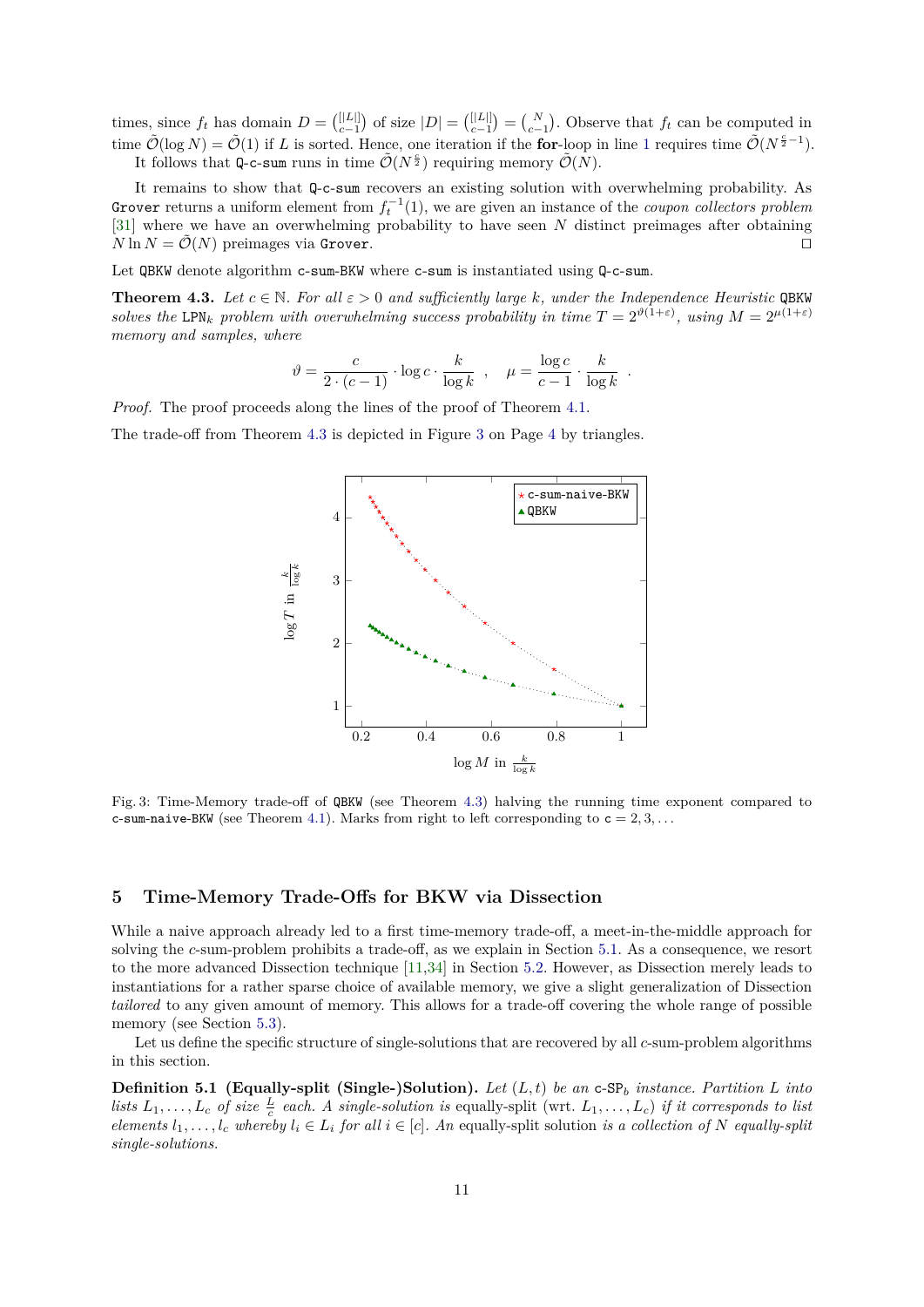**Lemma 5.1.** *Let*  $(L, t)$  *be a* c-SP<sub>*b*</sub> *instance with* 

 $|L| = N^{\alpha}$ , where  $N = 2^{\frac{b + c \log c + 1}{c - 1}}$  and  $\alpha \ge 1$ .

*Then, under the Independence Heuristic,*  $(L, t)$  *has at least*  $N^{\alpha}$  equally-split *single-solutions with probability*  $1 - \exp(-N/4)$ .

*Proof.* Let *X* be a random variable for the number of *equally-split* single-solutions. Then  $\mathbb{E}[X] = \left(\frac{N^{\alpha}}{c}\right)^{c} \cdot 2^{-b}$ . Hence, Equation  $(2)$  is satisfied, and the rest follows as in the proof of Lemma [3.1.](#page-5-1)

#### <span id="page-11-0"></span>**5.1 Meet-in-the-Middle and beyond**

Let  $(L, t)$  be an instance of the *c*-sum-problem. In a meet-in-the-middle approach one splits a *c*-sum  $t = v_{i_1} \oplus \ldots \oplus v_{i_c}$  into two parts  $t = (v_{i_1} \oplus \ldots \oplus v_{i_{\frac{c}{2}}}) \oplus (v_{i_{\frac{c}{2}+1}} \oplus \ldots \oplus v_{i_c})$ . Let us define  $L_1 := (v_1, \ldots, v_{\frac{|L|}{2}})$ ,  $L_2 := (v_{\frac{|L|}{2}+1}, \ldots, v_{|L|})$  and consider a single-solution corresponding to  $\frac{c}{2}$  elements from  $L_1$  and  $L_2$  each:

$$
(v_{i_1},\ldots,v_{i_{\frac{c}{2}}}) \subseteq L_1
$$
 and  $(v_{i_{\frac{c}{2}+1}},\ldots,v_{i_c}) \subseteq L_2$ .

If we compute all  $\frac{c}{2}$ -sums of elements from  $L_1$  and save them in a new list  $L_1^{\frac{c}{2}}$ , then for each  $\frac{c}{2}$ -sum *v* of  $L_2$  we can check if  $w := v \oplus t \in L_1^{\frac{c}{2}}$ . If so, *v* and *w* form a single-solution since  $v \oplus w = t$ . Obviously, this approach has expected time and memory complexity  $\tilde{\mathcal{O}}(\max(|L|, |L|^{\frac{2}{2}})) = \tilde{\mathcal{O}}(|L|^{\frac{2}{2}})$  for  $c \geq 2$ . Yet, choosing  $c > 2$  only leads to worse complexities, time and memory-wise, while for  $c = 2$  the complexities for the meet-in-the-middle approach are as bad as for c-sum-naive.

**Schroeppel and Shamir's Meet-in-the-Middle.** We present a heuristic simplification of the Schroeppel-Shamir algorithm [\[34\]](#page-30-15) due to Howgrave-Graham and Joux [\[21\]](#page-30-20).

In a nutshell, the idea of Schroeppel and Shamir is to run a meet-in-the-middle attack but impose an artificial constraint  $\tau$  on the  $\frac{c}{2}$ -sums. This results in lists  $L_1^{\frac{c}{2},\tau}$ an artificial constraint  $\tau$  on the  $\frac{c}{2}$ -sums. This results in lists  $L_1^{\frac{c}{2},\tau}$  that are significantly smaller than  $L_1^{\frac{c}{2}}$  in the original meet-in-the-middle approach. In order to find all single-soluti whole domain.  $L_1^{\frac{c}{2},\tau}$  $\frac{\overline{a}}{1}$  is in turn built from smaller lists as follows. Let  $t = v_{i_1} \oplus \ldots \oplus v_{i_c}$  and write

$$
t = \underbrace{v_{i_1} \oplus \ldots \oplus v_{i_{\frac{c}{4}}}}_{\ell_{11}} \oplus \underbrace{v_{i_{\frac{c}{4}+1}} \oplus \ldots \oplus v_{i_{\frac{c}{2}}}}_{\ell_{12}} \oplus \underbrace{v_{i_{\frac{c}{2}+1}} \oplus \ldots \oplus v_{i_{\frac{3c}{4}}}}_{\ell_{21}} \oplus \underbrace{v_{i_{\frac{3c}{4}+1}} \oplus \ldots \oplus v_{i_{c}}}_{\ell_{22}}
$$

*.*

Create four lists  $L_{11}^{\frac{c}{4}}$ ,  $L_{12}^{\frac{c}{4}}$ ,  $L_{21}^{\frac{c}{4}}$ ,  $L_{22}^{\frac{c}{4}}$  containing all  $\frac{c}{4}$ -sums of elements from the first, second, third, and fourth quarter of *L*. Let  $\ell_{i,j}$  denote elements from  $L_{ij}^{\frac{c}{4}}$  for  $i, j = 1, 2$ . As a constraint we choose low<sub> $\frac{c}{4}$  log  $|L|(\ell_{11} \oplus \ell_{12}) = \tau$  for some fixed  $\tau$ . Now we construct  $L_1^{\frac{c}{2}, \tau}$ </sub>  $\frac{\frac{c}{2}}{1},^{\tau}$  from  $L_{11}^{\frac{c}{4}}$  and  $L_{12}^{\frac{c}{4}}$  using a meet-in-themiddle approach requiring expected time  $\tilde{\mathcal{O}}(|L|^{\frac{c}{4}})$ . Similarly, we can compute all elements of list  $L_2^{\frac{c}{2}, t \oplus \tau}$  $\overline{2}$ to obtain sums of  $\frac{c}{2}$  vectors  $(\frac{c}{4}$  from  $L_{2,1}^{\frac{c}{4}}$  and  $L_{2,2}^{\frac{c}{4}}$  each) matching  $t \oplus \tau$  on the last  $|\tau| = \frac{c}{4} \log |L|$  bits. Eventually, given the elements from  $L_2^{\frac{c}{2}, i \oplus \tau}$  $\frac{\epsilon}{2}$ ,  $\stackrel{i}{\neq} \theta^{\tau}$  and list  $L_1^{\frac{c}{2},\tau}$ en the elements from  $L_2^{\frac{1}{2},\omega}$  and list  $L_1^{\frac{1}{2},\omega}$  one can some recover single-solutions as before. Thereby list  $L_1^{\frac{c}{2},\tau}$  $i_1^2$ <sup>2</sup> is of expected size

$$
\mathbb{E}\left[\left|L_1^{\frac{c}{2},\tau}\right|\right] = \left|L_{11}^{\frac{c}{4}}\right| \cdot \left|L_{12}^{\frac{c}{4}}\right| \cdot 2^{-|\tau|} = |L|^{2 \cdot \frac{c}{4} - \frac{c}{4}} = |L|^{\frac{c}{4}}.
$$

We conclude that the expected memory consumption of the algorithm is given by  $\tilde{\mathcal{O}}(\max\{|L|, |L|^{\frac{2}{4}})\}.$ 

As we iterate over  $2^{|\tau|} = |L|^{\frac{c}{4}}$  choices of  $\tau$  requiring expected time  $\tilde{\mathcal{O}}(|L|^{\frac{c}{4}})$  per iteration, the overall expected running time is given by  $\tilde{\mathcal{O}}(|L|^{\frac{2}{2}})$  for all  $c \geq 4$ . Hence, for  $c = 4$  we obtain an algorithm as fast as the meet-in-the-middle approach, while consuming only expected memory  $\tilde{\mathcal{O}}(|L|)$ .

Note that it is sufficient to store list  $L_1^{\frac{c}{2},\tau}$  while all elements from  $L_2^{\frac{c}{2},\tau}$  may be computed and checked on-the-fly, i.e., without storing its elements.

The Schroeppel-Shamir algorithm is a special case of Dissection run on 4 lists in the subsequent section, which further exploits the asymmetry between storing lists and computing (memory-free) lists on the fly.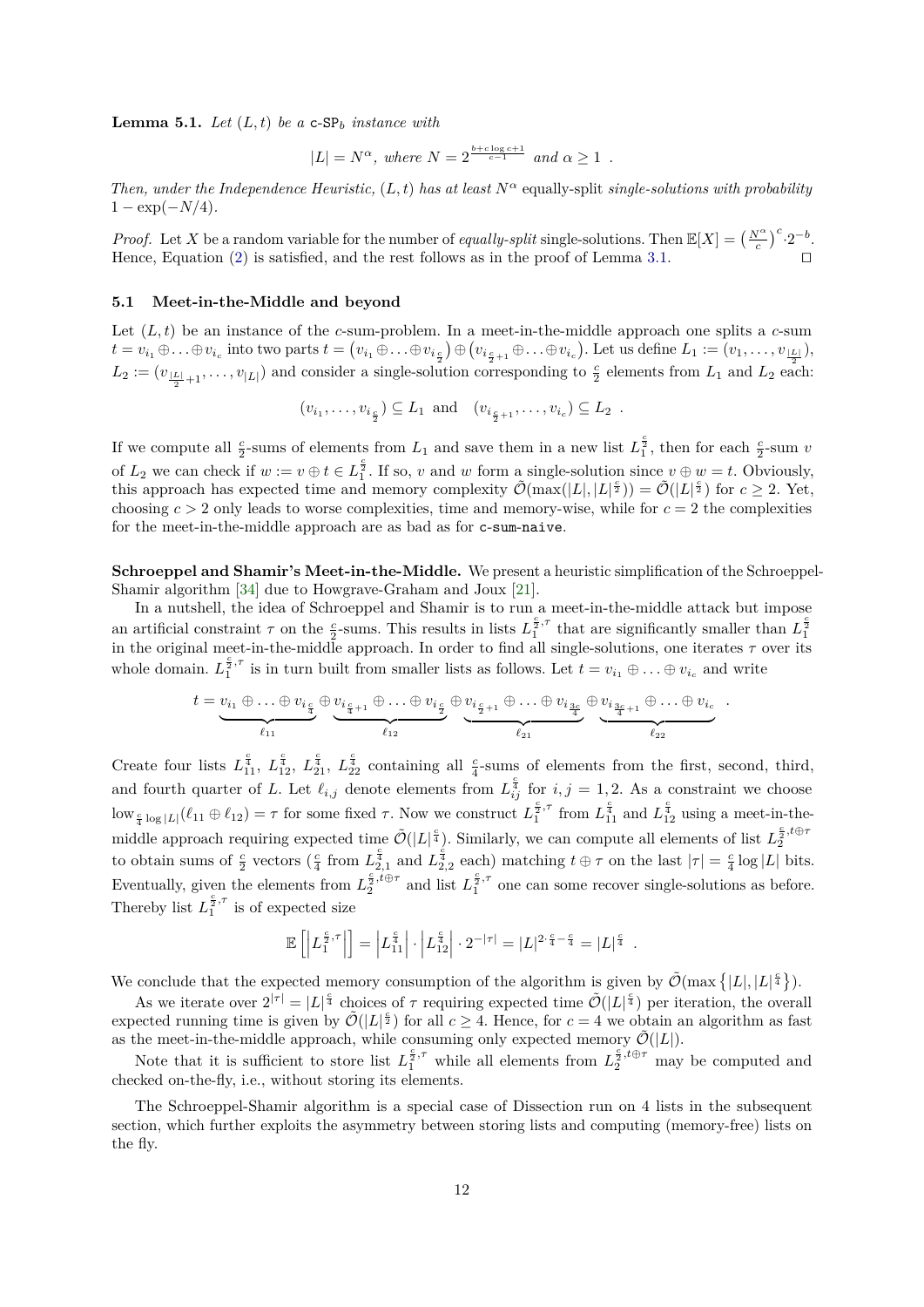#### <span id="page-12-0"></span>**5.2 Dissection**

Dissection can be considered as a memory-friendly member of the class of *k*-list algorithms [\[35\]](#page-30-14). A Dissection algorithm is given *c* lists  $L_c, \ldots, L_1$  and a target *t*. For simplicity the algorithm merely sums list elements to obtain target *t* rather than outputting a single-solution explicitly. One could keep track of indices of those elements that sum to t, but for ease of notation we omit this. Instead, we employ some abstract "index recovering" procedure later.

HIGH-LEVEL STRUCTURE OF DISSECTION. A Dissection identifying sums of vectors adding up to some target *t* consists of the following steps

- **1)** A loop iterates over an artificially introduced constraint  $\tau$ . For each  $\tau$ :
	- **1.1)** A meet-in-the-middle approach is run to obtain a list *L* of sums from the first few lists that add up to  $\tau$  on a some bits. List  $L$  is kept in memory.
	- **1.2)** Dissection is called recursively to find sums from the remaining lists that sum to  $t \oplus \tau$  on a some bits. These sums are passed to the parent call on-the-fly.
	- **1.3)** For all sums passed from the recursive call in step **1.2)** list *L* is searched to construct sums adding up to  $\tau$  on some more bits.

Before giving the fully-fledged Dissection algorithm, let us give an 11-Dissection example.

<span id="page-12-1"></span>

Fig. 4: Structure of an 11-Dissection on input lists *L*11*, . . . , L*1. Recursively called 7- and 4-Dissection enclosed in dashed boxes. Arrows entering a list from the right side indicate a check on-the-fly. Arrows leaving a list on the left side indicate that a found match is returned on-the-fly. Arrows entering a list from the top indicate that the list below is populated with entries from above and stored entirely.

*Example 5.1 (11-Dissection)*. An 11-Dissection is run on lists  $L_{11}, \ldots, L_1$  and some target t. It loops through an artificial constraint  $\tau_3$ . Within each iteration: A list  $L_{(11,8)}$  containing sums  $l_{11} \oplus \ldots \oplus l_8$ consistent with constraint  $\tau_3$  where  $l_{11} \in L_{11}, \ldots, l_8 \in L_8$  is computed and stored. Then, still within the first iteration of the loop, a 7-Dissection is run (see Figure [4\)](#page-12-1) on lists *L*7*, . . . , L*<sup>1</sup> and a modified target  $t \oplus \tau_3$ . The 7-Dissection itself introduces a constraint  $\tau_2$  and stores a list  $L_{(7,5)}$  containing sums of elements from *L*7*, L*6*, L*<sup>5</sup> fulfilling *τ*2. It recursively calls a 4-Dissection, i.e. Schroeppel-Shamir (Section [5.1\)](#page-11-0), on target  $t \oplus \tau_3 \oplus \tau_2$ . Internally, the 4-Dissection introduces another constraint  $\tau_1$ .

Whenever a partial sum is identified by the 4-Dissection, it is passed to the 7-Dissection on-the-fly while the [4](#page-12-1)-Dissection carries on. See the "chain" at the bottom in Figure 4 traversing lists from right to left. Once, the 7-Dissection receives a sum, it immediately checks for a match in list  $L_{(7,5)}$  and discards or returns it—in case of the latter—enriched by a matching element from  $L_{(7,5)}$  to the 11-Dissection and continues.

Whenever the 11-Dissection receives a sum from the 7-Dissection, it instantly checks for a match in list  $L_{(11,8)}$  to detect if a single-solution has been found.

**Definition 5.2 (Join Operator).** Let  $d \in \mathbb{N}$  and  $L_1$ ,  $L_2 \in (\mathbb{F}_2^d)^*$  be lists. The join of  $L_1$  and  $L_2$  is *defined as*

$$
L_1 \bowtie L_2 := (l_1 \oplus l_2 : l_1 \in L_1, l_2 \in L_2) \ .
$$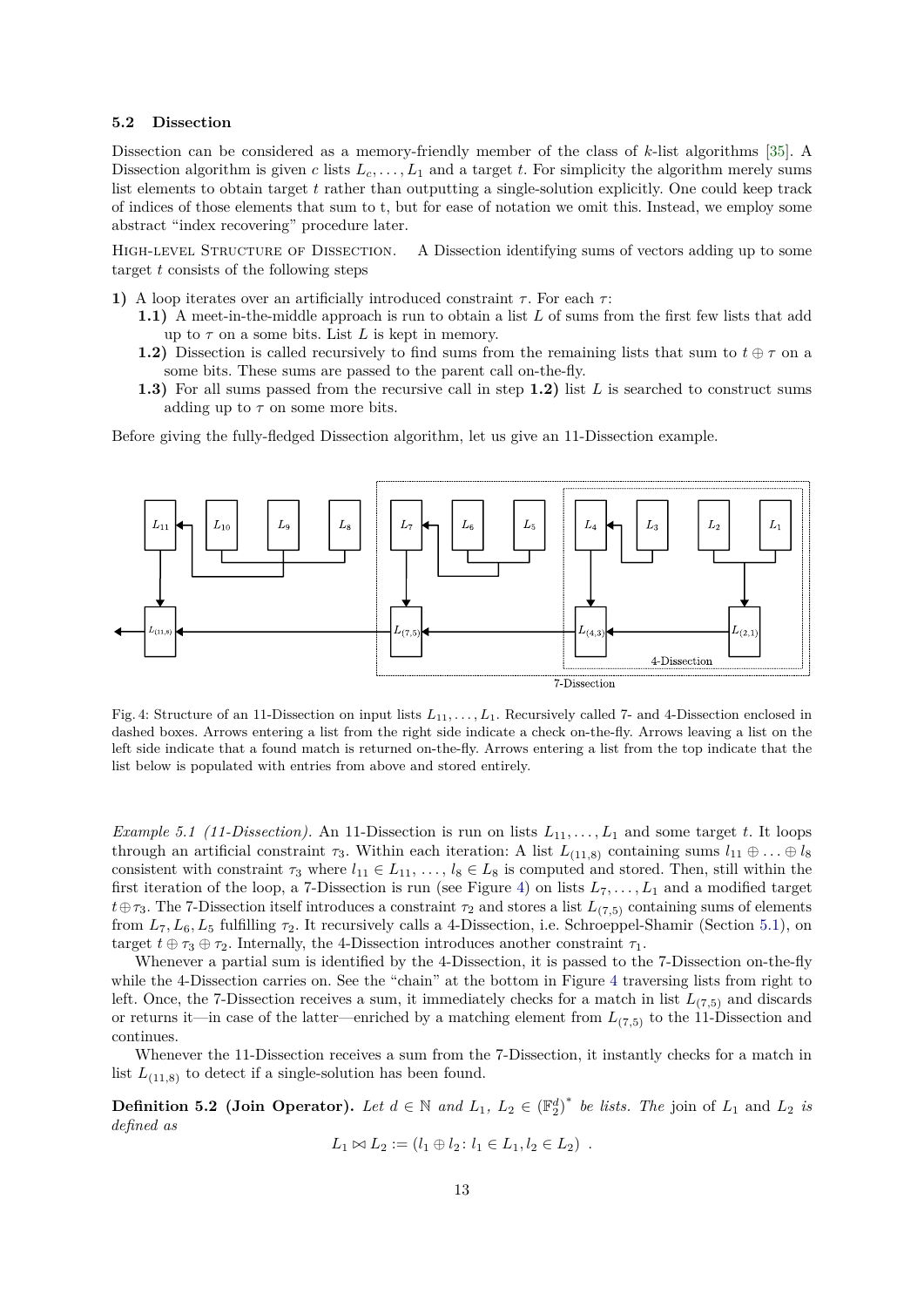*For*  $t \in \mathbb{F}_2^{\le d}$  *the* join of  $L_1$  and  $L_2$  on *t is defined as* 

$$
L_1 \bowtie_t L_2 := (l_1 \oplus l_2 : l_1 \in L_1, l_2 \in L_2 \wedge \text{low}_{|t|}(l_1 \oplus l_2) = t) .
$$

*If*  $L_2 = (l_2)$  *we write*  $L_1 \bowtie_l l_2$  *instead of*  $L_1 \bowtie_l (l_2)$ *.* 

Clearly, computing elements contained in a sequence of joins can be implemented memory-friendly without having to explicitly compute intermediate lists.

**Definition 5.3 (The Magic Sequence [\[11\]](#page-29-7)**). *Let*  $c_{-1} := 1$  *and* 

<span id="page-13-3"></span>
$$
c_i := c_{i-1} + i + 1 \tag{5}
$$

*for all*  $i \in \mathbb{N} \cup \{0\}$ *. The magic sequence is defined as magic :=*  $(c_i)_{i \in \mathbb{N} \geq 1}$ *<i>.* 

One easily verifies that, alternatively,

<span id="page-13-4"></span>
$$
\text{magic} = \left(\frac{1}{2} \cdot \left(i^2 + 3i + 4\right)\right)_{i \in \mathbb{N}^{\ge 1}} \tag{6}
$$

As Dissection formulated in the language of *k-list algorithms* might be of independent interest we deter from adding c-SP*b*-solving related details to the Dissection algorithm presented next, but rather introduce a simple wrapper algorithm (see Algorithm [5\)](#page-14-0) to solve the *c*-sum-problem afterwards.

We define the class of Dissection algorithms recursively. Let  $L_2, L_1 \in (\mathbb{F}_2^d)^*$ ,  $d \in \mathbb{N}$  and  $t \in \mathbb{F}_2^{\leq d}$ . Then

<span id="page-13-1"></span>
$$
c_0\text{-Dissect}(L_2, L_1, t, \text{inner}) := L_2 \bowtie_t L_1 . \tag{7}
$$

Here, "inner" indicates that  $c_0$ -Dissect was called recursively by another Dissection algorithm in contrast to an initial, explicit call to run Dissection that will be called with parameter "outer".

We proceed to define  $c_i$ -Dissect for  $i \geq 1$ . Lists are denoted by L and input-lists are numbered  $L_c$  down to  $L_1$  for  $c_i \in \text{magic}$ . As a reading aid, list and element indices keep track of input-lists they originated from: A list  $L_{(j,i)}$  is the output of a join of lists  $L_j \bowtie \ldots \bowtie L_i$  for  $j > i$ . List elements are denoted *l*. We write  $l_{(j,i)}$  to indicate that  $l_{(j,i)}$  is a sum of elements  $l_{\kappa} \in L_{\kappa}$  for  $\kappa = j, \ldots, i$ .

<span id="page-13-0"></span>

| Algorithm 4 $c_i$ -Dissect $(L_{c_i}, \ldots, L_1, t, \text{pos})$                                                                                                        | $\triangleright$ c <sub>i</sub> $\in$ magic |
|---------------------------------------------------------------------------------------------------------------------------------------------------------------------------|---------------------------------------------|
| <b>Input:</b> Lists $L_{c_i}, \ldots, L_1 \in (\mathbb{F}_2^b)^{2^{\lambda}}$ where $\lambda \leq \frac{b}{i}$ , target $t \in \mathbb{F}_2^b$ , pos $\in$ {outer, inner} |                                             |
| <b>Output:</b> $S \subseteq \binom{[N]}{G}$ or $\perp$                                                                                                                    |                                             |
| 1: for all $\tau_i \in \mathbb{F}_2^{i \cdot \lambda}$ do                                                                                                                 |                                             |
| $L_{(c_i, c_{i-1}+1)} \leftarrow L_{c_i} \bowtie_{\tau_i} (L_{c_i-1} \bowtie \ldots \bowtie L_{c_{i-1}+1})$<br>2:                                                         |                                             |
| for all $l_{(c_{i-1},1)}$ passed from $c_{i-1}$ -Dissect $(L_{c_{i-1}},\ldots,L_1,\text{low}_{i\cdot\lambda}(t)\oplus\tau_i,\text{inner})$ do<br>3:                       |                                             |
| 4:<br>for all $l_{(c_i,1)} \in L_{(c_i,c_{i-1}+1)} \bowtie_l l_{(c_{i-1},1)}$ do                                                                                          |                                             |
| if $pos = inner then$<br>5:                                                                                                                                               |                                             |
| pass $l_{(c_i,1)}$ to $c_{i+1}$ -Dissect                                                                                                                                  |                                             |
| 6:<br>else                                                                                                                                                                |                                             |
| $S \leftarrow S \cup \{ \text{recover indices}(l_{(c_i,1)}) \}$                                                                                                           |                                             |
| 7: return $S$                                                                                                                                                             |                                             |

The optimality of this recursive structure is shown in [\[11\]](#page-29-7). We now establish the required properties of Algorithm [4](#page-13-0) in a series of lemmataand provide detailed proofs that were merely sketched in [\[11\]](#page-29-7).

<span id="page-13-2"></span>**Lemma 5.2** (Correctness of c<sub>i</sub>-Dissect). For some fixed  $j_a$  let  $l_a := L_a(j_a)$  denote the  $j_a^{\text{th}}$  element of list  $L_a$ . When  $c_i$ -Dissect $(L_{c_i},..., L_1, t, \text{outer})$  halts, set S contains  $(j_{c_i},..., j_1) \in [2^{\lambda}]^{c_i}$  if and only  $if \bigoplus_{a=1}^{c_i} l_a = t.$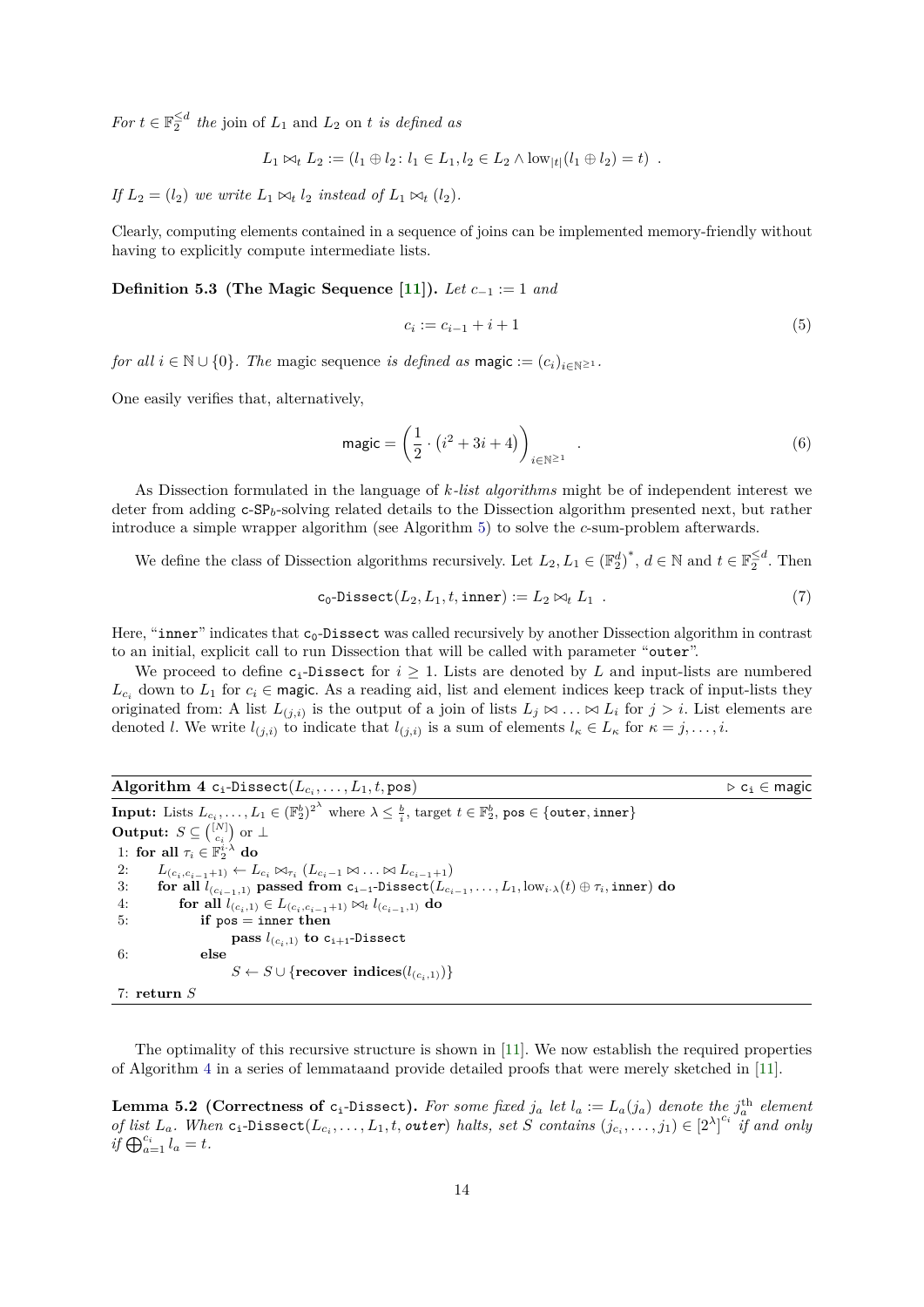<span id="page-14-0"></span>**Algorithm 5** c<sub>i</sub>-sum-Dissect $(L, t)$  *D*  $\infty$  c<sub>i</sub> ∈ magic

**Input:**  $L \in (\mathbb{F}_2^b)^N$ , target  $t \in \mathbb{F}_2^b$ <br> **Output:**  $S \subseteq \binom{[N]}{c_i}$  or  $\perp$ 1: Partition *L* into  $c_i$  lists  $L_{c_i}, \ldots, L_1$  of size  $\frac{N}{c_i}$  each  $2\colon\thinspace S \leftarrow \textsf{c}_\texttt{i}\textsf{-Dissect}(L_{c_\texttt{i}},\text{\dots},L_1,t,\texttt{outer})$ 3: if  $|S| < N$  then 4: **return** ⊥ 5: **return** *S*

*Proof.* We prove the claim by induction over  $i \geq 1$ .

BASE CLAUSE  $i = 1$ . Assume  $(j_4, j_3, j_2, j_1) \in [2^{\lambda}]^4$  is a single-solution. Then for  $\tau := l_4 \oplus l_3$  we have

$$
l_4 \oplus l_3 = \tau
$$
 and  $l_2 \oplus l_1 = t \oplus \tau$ .

Thus, once the **for**-loop in line [1](#page-13-1) reaches  $\tau_1 := \text{low}_{\lambda}(\tau)$ , sum  $l_4 \oplus l_3$  is added to  $L_{4,3}$  in line [2.](#page-13-1) Further, clearly  $l_2 \oplus l_1 \in L_2 \bowtie_{t_1 \oplus \tau_1} L_1$ . Hence, once the **for**-loop in line [3](#page-13-1) considers  $l_2 \oplus l_1$ , the single-solution is recovered in line [4](#page-13-1) and added to *S* in line [6.](#page-13-1)

Now, if  $(j_4, j_3, j_2, j_1)$  is not a single-solution we have

$$
l_4 \oplus l_3 = \tau \Rightarrow l_2 \oplus l_1 \neq t \oplus \tau .
$$

Thus, when the **for**-loop in line [1](#page-13-1) considers  $\tau_1 = \text{low}_{\lambda} (l_4 \oplus l_3)$  partial single-solutions on  $\lambda$  bits may be found in lines [2](#page-13-1) and [3,](#page-13-1) however, all of these are disregarded in line [6](#page-13-1) when the join on (all) *b* bits is computed.

STEP  $i \to i+1$ . Observe that  $(j_{c_{i+1}}, \ldots, j_1) \in [2^{\lambda}]^{c_{i+1}}$  is a single-solution for target *t* if and only if for  $\tau := l_{c_{i+1}} \oplus \ldots \oplus l_{c_i+1}$  we have

$$
l_{c_i}\oplus \ldots \oplus l_1=t\oplus \tau .
$$

As soon as the **for**-loop in line [1](#page-13-1) reaches  $\tau_{i+1} = \text{low}_{(i+1)\lambda}(\tau)$ , sum  $l_{c_{i+1}} \oplus ... \oplus l_{c_i+1}$  is added to list  $L_{(c_{i+1},c_i+1)}$ . The claim now follows from observing that  $\overline{\text{low}_a}(l_{c_i}\oplus \ldots \oplus l_1) = \overline{\text{low}_a(t\oplus \tau)}$  and the correctness of ci-Dissect called in line [3.](#page-13-1)

 $\Box$ 

<span id="page-14-2"></span>**Lemma 5.3 (Memory Consumption of**  $c_i$ -Dissect). For all  $i > 1$  algorithm  $c_i$ -Dissect *requires*  $expected \ memory \ \tilde{\mathcal{O}}(\max\{2^{\lambda}, \mathbb{E}[|S|]\}).$ 

*Proof.* Only lists  $L_{(c_i,c_{i-1}+1)}$  for all *i* from the join operation in line [2](#page-13-1) are kept in memory. As the sum of uniform vectors is uniform, we expect an  $|\mathbb{F}_2^{i \cdot \lambda}|$ -fraction of  $|L_{c_i}| \cdot \ldots \cdot |L_{c_{i-1}+1}|$  elements to be added to *L*<sub>(*c*<sub>*i*</sub>,*c*<sub>*i*</sub>−1+1</sub>). Hence, lists *L*<sub>(*c*<sub>*i*</sub>,*c*<sub>*i*</sub>−1+1)</sub> are of expected size  $\tilde{\mathcal{O}}(2^{\lambda \cdot (i+1)-i \cdot \lambda}) = \tilde{\mathcal{O}}(2^{\lambda})$ .

These lists themselves may be computed in memory  $\tilde{\mathcal{O}}(2^{\lambda})$  when the entries in  $L_{c_i-1} \bowtie \ldots \bowtie L_{c_{i-1}+1}$ is are computed on-the-fly and are disregarded or added to list  $L_{(c_i, c_{i-1}+1)}$ .

At the "bottom" of the recursion for  $i = 1$  in line [3,](#page-13-1) the join of lists  $L_2$  and  $L_1$  in line [3](#page-13-1) (see Equation [\(7\)](#page-13-1)) can be computed using memory  $\tilde{\mathcal{O}}(2^{\lambda})$ .

Further, all elements passed from a recursive call in line [3](#page-13-1) are processed on-the-fly in line [4](#page-13-1) and—still on-the-fly—passed to  $c_{i+1}$ -Dissect (line [5\)](#page-13-1) requiring no additional memory, dropped or added to *S* (line [6\)](#page-13-1) consuming memory  $\mathbb{E}[|S|]$  overall. The claim follows.

 $\Box$ 

<span id="page-14-1"></span>**Lemma 5.4.** Let  $i \geq 1$  $i \geq 1$  and consider one iteration of the **for**-loop in line 1 within a call of  $c_i$ -Dissect $(\cdots,$  *inner* $)$ . Then, in total, expected  $\tilde{\mathcal{O}}(2^{c_i-2\cdot\lambda})$  elements are returned in line [5.](#page-13-1)

*Proof.* We proceed by induction over *i*.

BASE CLAUSE  $i = 1$ . Fix any  $\tau_1 \in \mathbb{F}_2^{\lambda}$  $\tau_1 \in \mathbb{F}_2^{\lambda}$  $\tau_1 \in \mathbb{F}_2^{\lambda}$  in the **for**-loop in line [1.](#page-13-1) List  $L_{(4,3)}$  computed in line 2 is of expected size  $\tilde{\mathcal{O}}(2^{\lambda})$ . The **for**-loop in line [3](#page-13-1) iterates over expected  $|L_2 \Join_{\text{low}_{i\cdot}\lambda}(t)\oplus \tau_i|L_1| = \tilde{\mathcal{O}}(2^{\lambda})$  values of  $l_{(2,1)}$ . Note that, as we consider an inner call c<sub>1</sub>-Dissect was given a target *t* of length  $2 \cdot \lambda$  and the join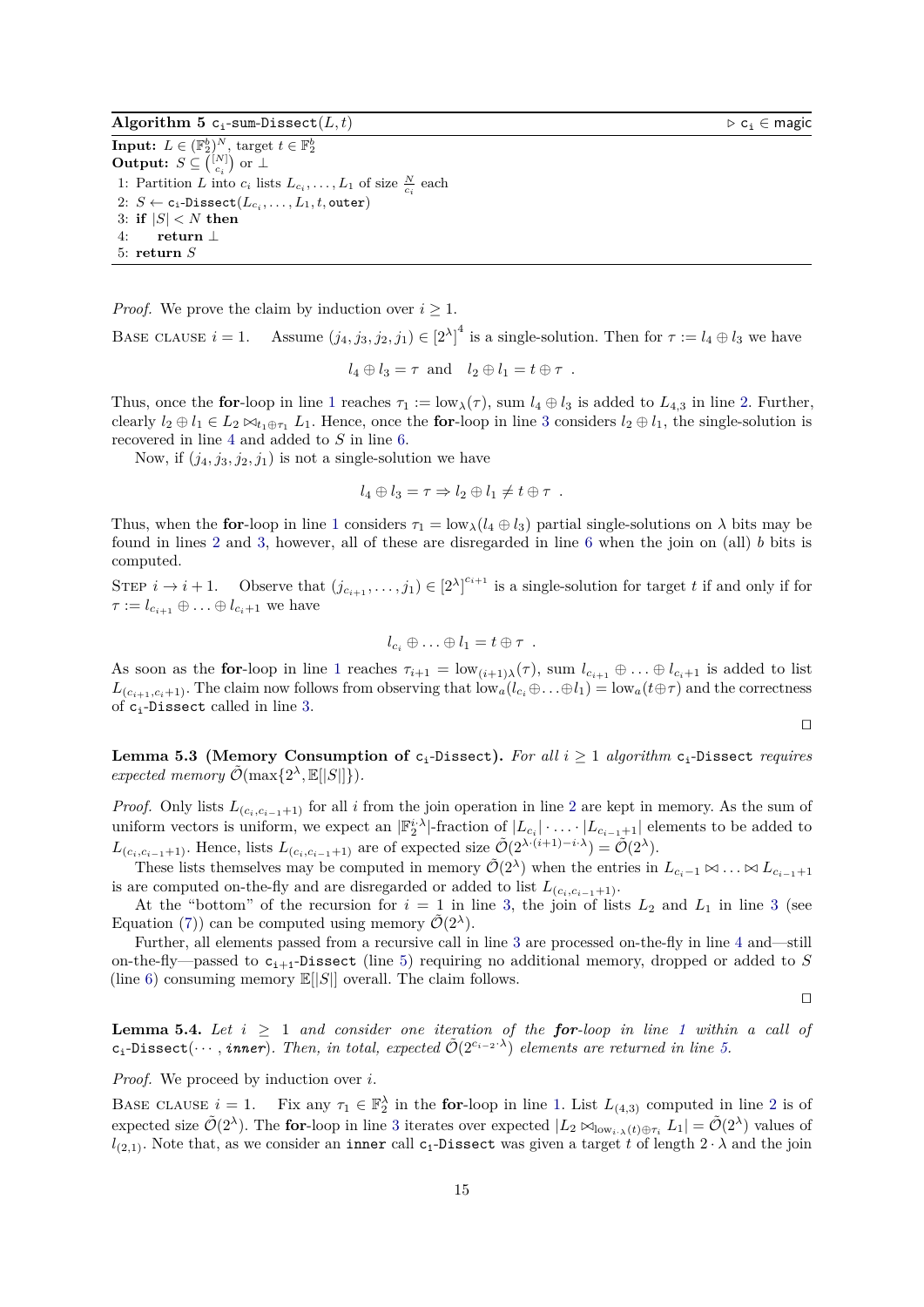computed in line [4](#page-13-1) imposes an *additional* restriction on  $2 \cdot \lambda - \lambda = \lambda$  bits. Thus,  $L_{(4,3)} \bowtie_t l_{(2,1)}$  is of expected size  $\tilde{\mathcal{O}}(|L_{(4,3)}|)/2^{\lambda} = \tilde{\mathcal{O}}(2^0)$ . Iterating over all values of  $l_{(2,1)}$  we expect  $\tilde{\mathcal{O}}(2^{\lambda+0}) = \tilde{\mathcal{O}}(2^{\lambda}) = \tilde{\mathcal{O}}(2^{c-1-\lambda})$ elements to be returned in line [5.](#page-13-1)

STEP  $i \to i+1$ . We consider a call of  $c_{i+1}$ -Dissect $(\cdots, \text{inner})$ . Fix any  $\tau_{i+1} \in \mathbb{F}_2^{(i+1)\cdot \lambda}$  in the **for**-loop in line [1.](#page-13-1) List  $L_{(c_{i+1},c_i+1)}$  is of expected size  $\tilde{\mathcal{O}}(2^{\lambda})$ . Let  $l_{(c_i,1)}$  be an element returned to the **for**-loop in line [3](#page-13-1) from a call of  $c_i$ -Dissect(···, inner). Thereby, the sum of  $l_{(c_{i-1},1)}$  and any element in  $L_{(c_{i+1},c_i+1)}$  already takes the desired value on the last  $(i + 1) \cdot \lambda$  coordinates.<sup>[3](#page-15-0)</sup> Since we are in an inner call,  $c_{i+1}$ -Dissect was invoked with a target of length  $(i+2) \cdot \lambda$  and the join in line [4](#page-13-1) constitutes an additional restriction on  $(i+2)\cdot \lambda - (i+1)\cdot \lambda = \lambda$  bits. Hence, we expect  $|L_{(c_{i+1},c_{i+1})} \bowtie_t l_{(c_{i},1)}| = (|L_{(c_{i+1},c_{i+1})}|\cdot 1)/2^{\lambda} = \tilde{\mathcal{O}}(2^0)$ elements to be returned for each fix  $l_{(c_i,1)}$ .

Now, by induction hypothesis  $c_i$ -Dissect $(\cdots, inner)$  returns expected  $2^{c_i-2}$ <sup>*λ*</sup> values  $l_{(c_i,1)}$  per *iteration of its own for-loop (line [1\)](#page-13-1)* over  $\tau_i \in \mathbb{F}_2^{i \cdot \lambda}$ . The claim follows from  $(c_{i-2} + i) \cdot \lambda = c_{i-1} \cdot \lambda$ .  $\Box$ 

<span id="page-15-1"></span>**Lemma 5.5.** *Let*  $i \geq 1$ *. Algorithm*  $c_i$ -Dissect $(\cdots,$  *inner*) *runs in expected time*  $\tilde{\mathcal{O}}(2^{c_{i-1} \cdot \lambda})$ *.* 

*Proof.* We prove the running time by induction over *i*. Let  $T_{c_i}$  denote the expected running time of ci-Dissect(· · · *,* inner).

BASE CLAUSE  $i = 1$ . Follows from the proof of Lemma [5.4](#page-14-1) for  $i = 1$  and observing that the **for**-loop in line [1](#page-13-1) iterates over  $2^{\lambda}$  values.

STEP  $i \to i+1$  $i \to i+1$ .  $T_{c_{i+1}}$  is given by the cost of one iteration of the **for**-loop in line 1 times the number of iterations. The **for**-loop iterates over  $2^{(i+1)\cdot\lambda}$  values. Within each iteration in

**line [2](#page-13-1)** an "unbalanced" join on  $i + 2$  lists  $L_{c_{i+1}}, \ldots, L_{c_i+1}$  is computed taking time  $\tilde{\mathcal{O}}(2^{(i+1)\cdot\lambda}),$ **line [3](#page-13-1)**  $c_i$ -Dissect $(\cdots, \text{inner})$  is called requiring expected time  $T_{c_i}$ , **line [5](#page-13-1)** expected  $\mathcal{O}(2^{c_i-1} \lambda)$  partial single-solutions are returned.

Note that the number of elements returned in line [5](#page-13-1) was proven in Lemma [5.4.](#page-14-1) Disregarding Oh-notation for convenience we have:

$$
\log T_{c_{i+1}} = \log \left( 2^{(i+1)\cdot \lambda} \cdot \max \left\{ 2^{(i+1)\cdot \lambda}, T_{c_i}, 2^{c_{i-1}\cdot \lambda} \right\} \right)
$$
  
=  $(i+1)\cdot \lambda + \max \left\{ (i+1)\cdot \lambda, \log T_{c_i}, c_{i-1}\cdot \lambda \right\}$ 

Using the induction hypothesis we have  $\log T_{c_i} = c_{i-1} \cdot \lambda$ . Thus

$$
\log T_{c_{i+1}} = (i + 1 + \max\{i + 1, c_{i-1}\}) \cdot \lambda .
$$

For  $i \geq 1$  we have  $i + 1 \leq i + 1 + \frac{1}{2}(i^2 - i) = c_{i-1}$ . Hence

$$
\log T_{c_{i+1}} = (c_{i-1} + i + 1) \cdot \lambda
$$
  
=  $c_i \cdot \lambda$ .

 $\Box$ 

<span id="page-15-2"></span>**Lemma 5.6 (Running Time of** c<sub>i</sub>-Dissect). Let  $i \geq 1$ . A call of algorithm c<sub>i</sub>-Dissect( $\cdots$ , *outer*) *runs in expected time*  $\widetilde{\mathcal{O}}(\max\{2^{c_i-1} \cdot \lambda, \mathbb{E}[|S|]\}).$ 

*Proof.* The proof closely follows the proof of Lemma [5.5.](#page-15-1) Let  $T_{c_i}^{\text{outer}}$  (resp.  $T_{c_i}^{\text{inner}}$ ) denote the expected running time of a call of algorithm  $c_i$ -Dissect( $\cdots$ , outer) (resp.  $c_i$ -Dissect( $\cdots$ , inner)). Again, the running time is given by the cost per iteration times the number of iterations of the **for**-loop in line [1.](#page-13-1) One easily verifies the claim for  $i = 1$ .

Consider  $T_{c_{i+1}}^{\text{outer}}$  $T_{c_{i+1}}^{\text{outer}}$  $T_{c_{i+1}}^{\text{outer}}$ . The **for**-loop in line 1 iterates over  $2^{(i+1)\cdot\lambda}$  values. Within each iteration in

**line [2](#page-13-1)** an "unbalanced" join on  $i + 2$  lists  $L_{c_{i+1}}, \ldots, L_{c_i+1}$  is computed taking time  $\tilde{\mathcal{O}}(2^{(i+1)\cdot\lambda}),$ 

<span id="page-15-0"></span><sup>&</sup>lt;sup>3</sup> Observe that in a call  $c_i$ -Dissect( $\cdots$ , inner) partial solutions returned in line [5](#page-13-1) already match the target on  $(i+1) \cdot \lambda$  bits (see the target length in line [3\)](#page-13-1).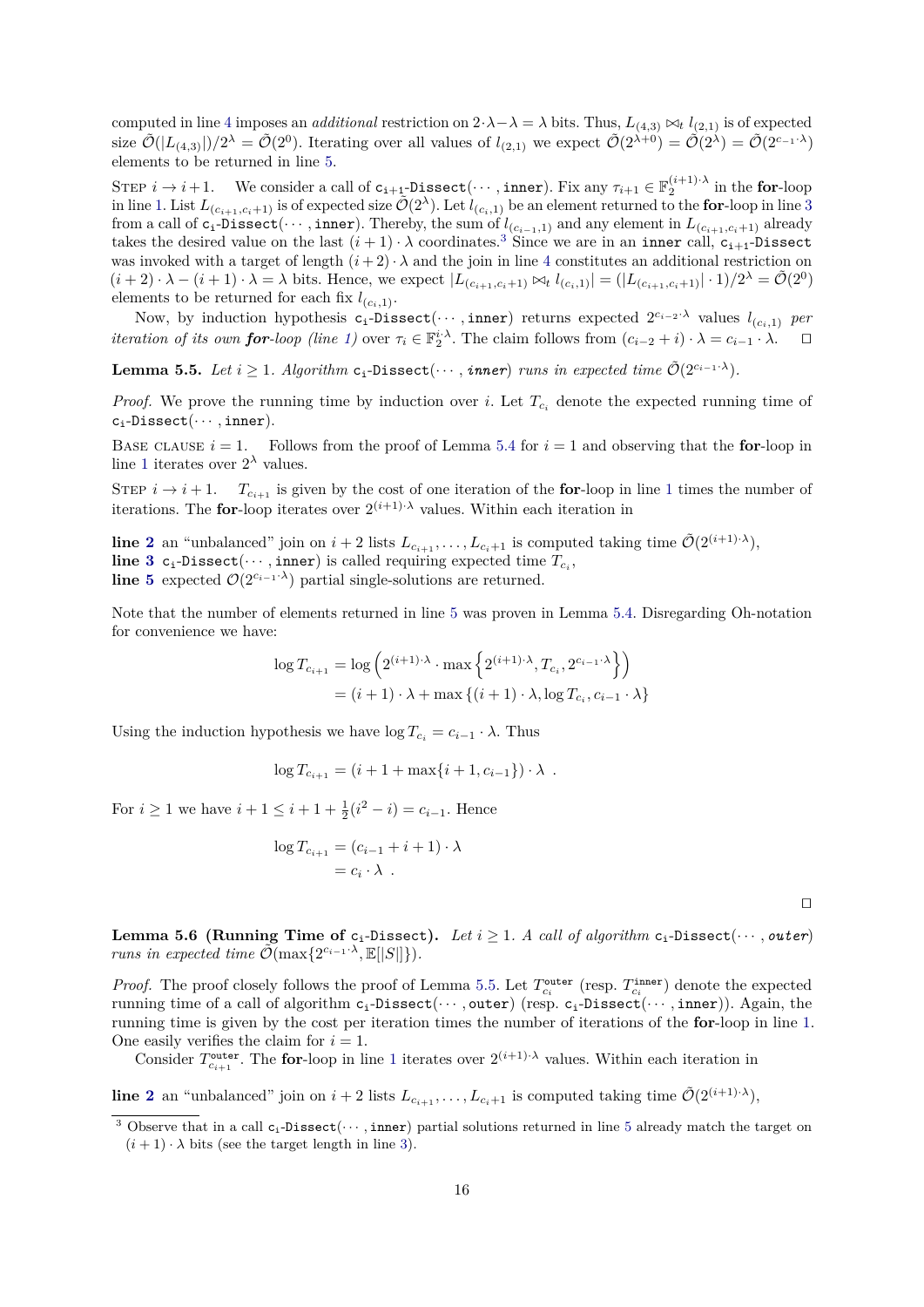**line [3](#page-13-1)**  $c_i$ -Dissect( $\cdots$ , inner) is invoked requiring expected time  $T_{c_i}^{\text{inner}}$ , **line** [6](#page-13-1) expected  $|S|/2^{(i+1)\cdot\lambda}$  single-solution are returned.

Dropping Oh-notation again:

$$
\log T_{c_{i+1}} = (i+1) \cdot \lambda + \max \left\{ (i+1) \cdot \lambda, \log T^{\texttt{inner}}_{c_i}, \log \mathbb{E}[|S|] - (i+1) \cdot \lambda \right\} \enspace .
$$

Now, employing Lemma [5.5](#page-15-1) we have  $T_{c_i}^{\text{inner}} = \tilde{\mathcal{O}}(2^{c_{i-1} \cdot \lambda})$ . Hence

$$
\log T_{c_{i+1}} = (i+1) \cdot \lambda + \max \{ (i+1) \cdot \lambda, c_{i-1} \cdot \lambda, \log \mathbb{E}[|S|] - (i+1) \cdot \lambda \}
$$
  
= max { $c_i \cdot \lambda$ , log  $\mathbb{E}[|S|]$  }, (8)

similarly to the proof of Lemma [5.5](#page-15-1) and the claim follows.  $\Box$ 

<span id="page-16-0"></span>**Lemma 5.7.** Let  $b \in \mathbb{N}$  and  $c_i \in \text{magic}$ . For  $t \in \mathbb{F}_2^b$  let  $(L, t)$  be an instance of the  $c_i$ -SP<sub>b</sub> where we  $have |L| = N := 2^{\frac{b+c_i \cdot \log c_i+1}{c_i-1}}$ . Under the Independence Heuristic c<sub>i</sub>-sum-Dissect *solves the* c<sub>i</sub>-SP<sub>*b*</sub> *with overwhelming probability in expected time*  $T = \tilde{\mathcal{O}}(N^{c_{i-1}})$  *and expected memory*  $M = \tilde{\mathcal{O}}(N)$ *.* 

*Proof.* From Lemma [5.1](#page-10-2) we know that at least *N* equally-split single-solutions exist with overwhelming probability. Lemma [5.2](#page-13-2) ensures that ci-Dissect recovers all of them. Note that the lists defined in line [1](#page-13-0) are of length

$$
2^{\lambda} = \frac{N}{c_i} = 2^{\frac{b + c_i \cdot \log c_i + 1}{c_i - 1} - \log c_i} = 2^{\frac{b + \log c_i + 1}{c_i - 1}}
$$

One easily verifies that  $\lambda = \frac{b + \log c_i + 1}{c_i - 1} \leq \frac{b}{i}$  as syntactically required by c<sub>i</sub>-Dissect. Hence, Algorithm [5](#page-14-0) solves the c-SP*<sup>b</sup>* with overwhelming probability.

From Lemma [5.3](#page-14-2) we have

$$
M = \tilde{\mathcal{O}}(\max\{2^{\lambda}, \mathbb{E}[|S|]\}) = \tilde{\mathcal{O}}(\max\{N, \mathbb{E}[|S|]\}) .
$$

Under the Independence Heuristic we obtain  $\mathbb{E}[|S|] = \left(\frac{N}{c_i}\right)^{c_i} \cdot 2^{-b} = 2N$ , where the last equality follows from Equation [\(3\)](#page-6-2). Therefore,  $M = \tilde{\mathcal{O}}(N)$ .

From Lemma [5.6](#page-15-2) we conclude

$$
T = \tilde{\mathcal{O}}(\max\{2^{c_{i-1}\cdot\lambda}, \mathbb{E}[|S|]\}) = \tilde{\mathcal{O}}(N^{c_{i-1}}) .
$$

*.*

Since  $c_{i-1} = c_i - i - 1$  by Equation [\(5\)](#page-13-3) and  $i \approx \sqrt{2c_i}$  by Equation [\(6\)](#page-13-4), we see that  $c_i$ -sum-Dissect reduces the time complexity of solving the *c*-sum-problem from  $N^{c-1}$  (c-sum-naive) down to roughly *N<sup>c−√2c</sup>* (see also Table [1\)](#page-1-0). Let c<sub>i</sub>-Dissect-BKW denote the variant of c-sum-BKW, where c-sum is instantiated using  $c_i$ -sum-Dissect.

**Theorem 5.1 (Dissection Trade-Off).** *Let*  $c_i \in \text{magic}, \varepsilon > 0$  and  $k \in \mathbb{N}$  sufficiently large. Under the *Independence Heuristic* ci-Dissect*-*BKW *solves the* LPN*<sup>k</sup> problem with overwhelming success probability in time*  $T = 2^{\vartheta(1+\varepsilon)}$ , using  $M = 2^{\mu(1+\varepsilon)}$  *memory and samples, where* 

<span id="page-16-1"></span>
$$
\vartheta = \left(1 - \frac{i}{c_i - 1}\right) \cdot \log c_i \cdot \frac{k}{\log k} , \quad \mu = \frac{\log c_i}{c_i - 1} \cdot \frac{k}{\log k} .
$$

*Proof.* Let  $N := 2^{\frac{b+c_i\cdot \log c_i+1}{c_i-1}}$ . It follows from Lemma [5.7](#page-16-0) and Theorem [3.2](#page-6-1) that c<sub>i</sub>-Dissect-BKW solves LPN with overwhelming probability. We now combine Lemma [5.7](#page-16-0) and Theorem [3.2](#page-6-1) to compute the running time *T* and memory complexity *M* of  $c_i$ -Dissect-BKW. We have

$$
\log T = c_{i-1} \cdot \frac{b + c_i \cdot \log c_i + 1}{c_i - 1} \cdot (1 + o(1)),
$$

<span id="page-16-2"></span>

 $\Box$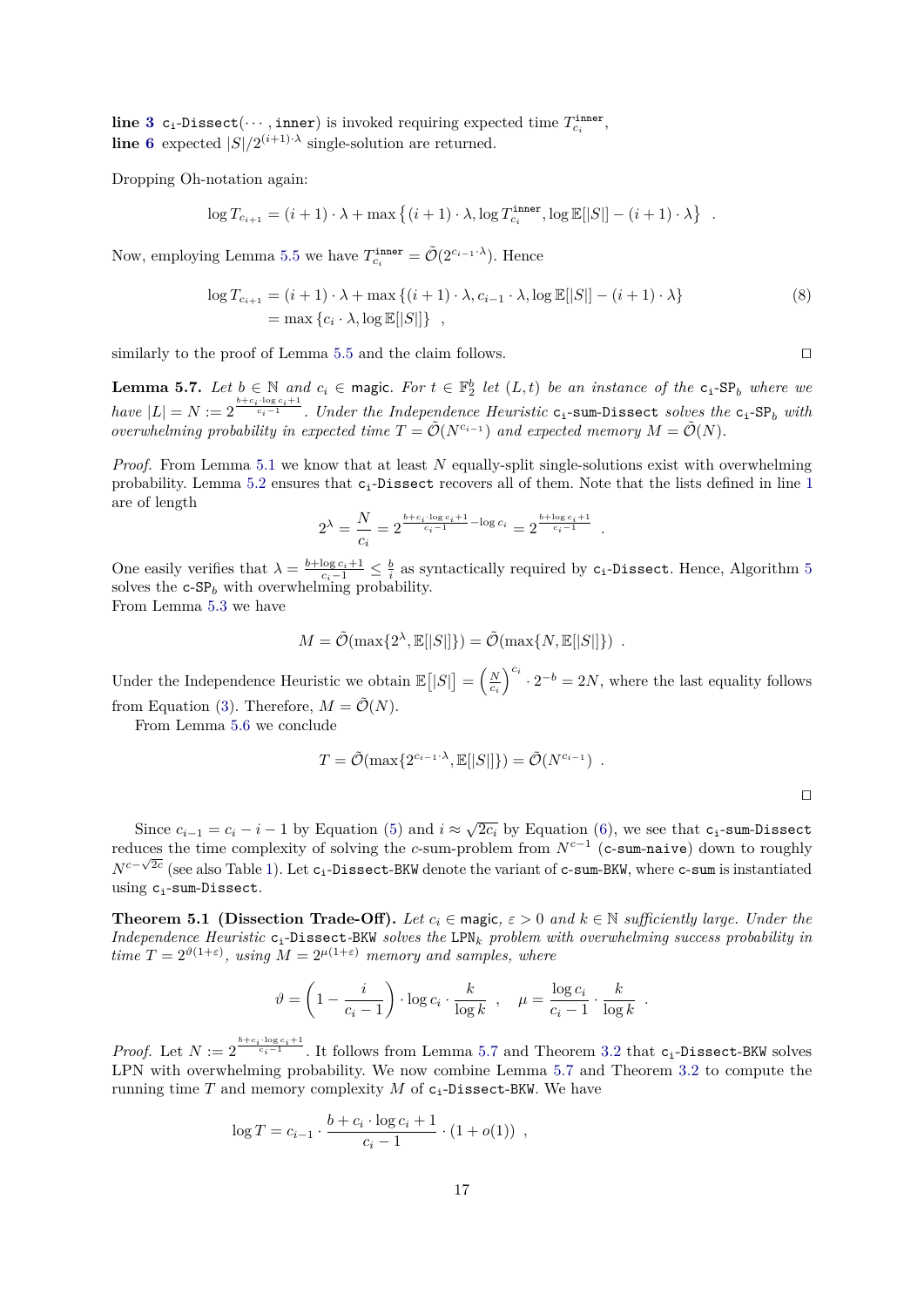whereby **c-sum-BKW** operates on stripes of size  $b = \log c_i \cdot \frac{k \cdot (1 + \varepsilon_a)}{\log k}$ . Hence

$$
\log T = \left(\frac{c_{i-1}\log c_i}{c_i - 1} \cdot \frac{k \cdot (1 + \varepsilon_a)}{\log k} + \frac{c_{i-1} \cdot (c_i \log c_i + 1)}{c_i - 1}\right) \cdot (1 + o(1))
$$

$$
= \frac{c_{i-1}\log c_i}{c_i - 1} \cdot \frac{k}{\log k} \cdot (1 + \varepsilon_a + o(1))
$$

$$
= \frac{c_{i-1}}{c_i - 1} \cdot \log c_i \cdot \frac{k}{\log k} \cdot (1 + \varepsilon)
$$

for every  $\varepsilon > \varepsilon_a$  and sufficiently large *k*. Finally

$$
\log T \stackrel{\text{(5)}}{=} \left(1 - \frac{i}{c_i - 1}\right) \cdot \log c_i \cdot \frac{k}{\log k} \cdot (1 + \varepsilon) \enspace .
$$

Analogously we have for *M*:

$$
\log M = \frac{\log c_i}{c_i - 1} \cdot \frac{k}{\log k} \cdot (1 + \varepsilon) ,
$$

for every  $\varepsilon > \varepsilon_a$  and sufficiently large *k*. The sample complexity of **c**-sum-BKW is  $N^{1+o(1)} = M$ .  $\Box$ 

The trade-off of Theorem [5.1](#page-16-1) clearly improves over the naive trade-off initially obtained in Theorem [4.1.](#page-8-1) While the memory consumption of the Dissection approach remains the same as for the naive trade-off, we can reduce the price we have to pay in time from  $\log c_i$  down to  $\left(1 - \frac{i}{c_i - 1}\right) \cdot \log c_i$ .

<span id="page-17-1"></span>All trade-offs obtained so far are depicted in Figure [5.](#page-17-1) Note that the dashed lines merely illustrate the behavior of the trade-offs while instantiations only exist for the marked points. Although it improves



Fig. 5: New Dissection time-memory trade-off as given in Theorem [4.1](#page-8-1) (blue diamonds from right to left for  $c_i = 4, 7, \ldots \in \text{magic}$  compared to previous trade-off from [5.1](#page-16-1) (red stars from right to left for  $c = 2, 3, 4, \ldots$ ).

over the naive tradeoff from Section [4.1,](#page-7-0) this improvement comes at the price of covering only  $c_i$ -sums with  $c_i \in \text{magic}$ . Given some available memory M, one would choose the minimal  $c_i \in \text{magic}$  such that  $c_i$ -Dissect-BKW consumes at most memory *M*. However, such a choice of  $c_i$  is unlikely to fully use *M*. In the following section, we show how to further speed up the algorithm by using *M* entirely.

## <span id="page-17-0"></span>**5.3 Tailored Dissection**

Assume, we run  $c_i$ -sum-Dissect and our available memory is not fully used. Recall that  $c_i$ -sum-Dissect collects single-solutions while iterating an outmost loop over some constraint. In a nutshell, access to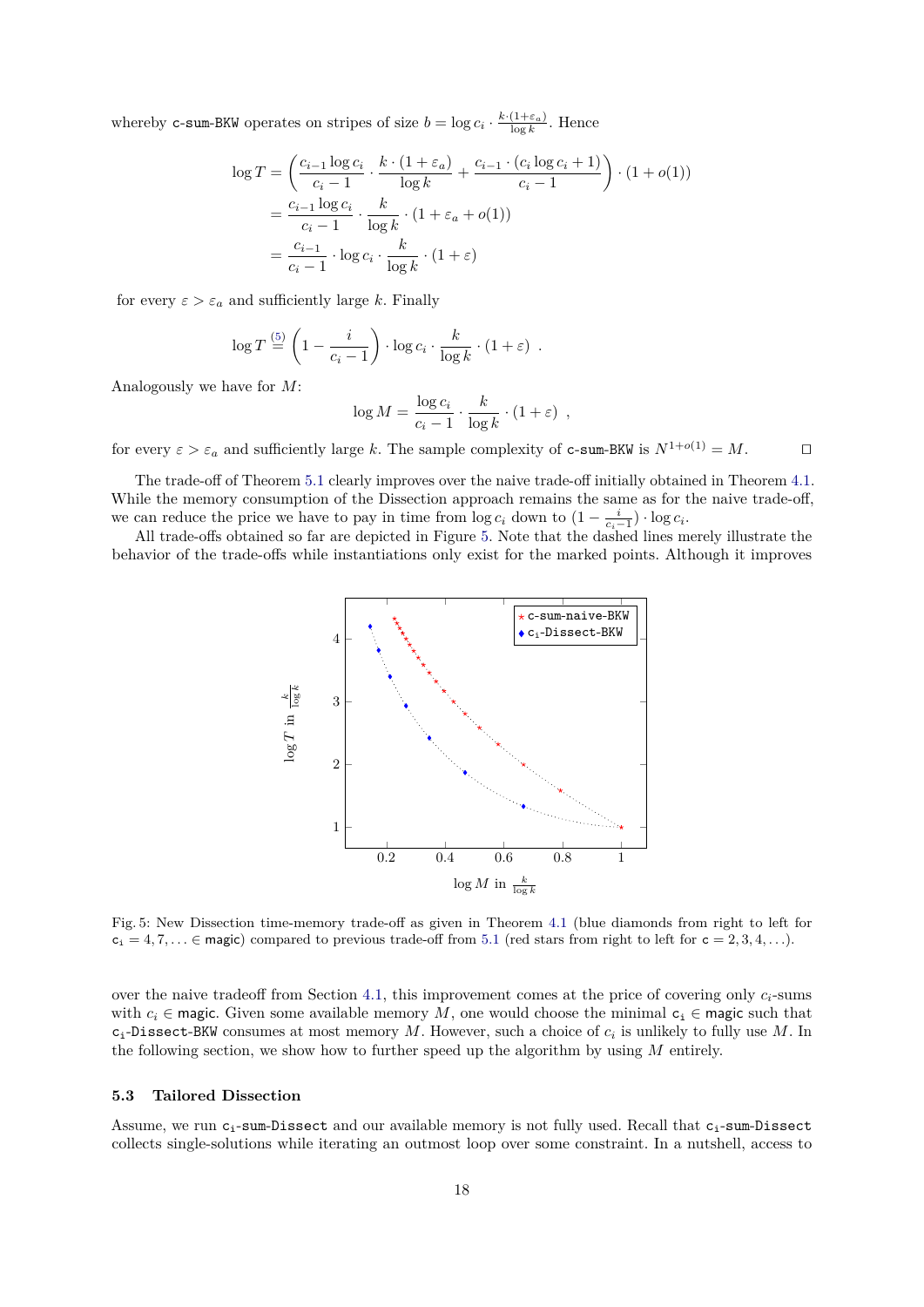additional memory allows us to increase the size of lists  $L_{c_i}, \ldots, L_1$ , where  $N = |L_{c_i}| + \ldots + |L_1|$ . Thereby, the number of equally-split single-solutions of a *c*-sum-problem instance increases significantly beyond *N*. As it suffices to identify (roughly)  $N$  single-solutions, we may prune the outmost loop of  $c_i$ -Dissect to recover *N* (rather than all) equally-split single-solutions.

Yet, examining a fraction of the solution space only leads to recovering a respective fraction of single-solutions if the latter are distributed sufficiently uniformly.[4](#page-18-0)

Let us briefly recall that the total number of existing single-solutions taken over the initial choice of input lists is close to a binomial distribution under the Independence Heuristic. This allowed us to show that  $c_i$ -sum-Dissect succeeds with high probability as sufficiently many single-solutions exist with high probability.

Now, let us denote the random variable of the number of single-solutions gained in the  $j<sup>th</sup>$  iteration of the outmost loop of  $c_i$ -Dissect by  $Z_i$ . In order to prove that a certain number of iterations is already sufficient to collect enough single-solutions with high probability we require information on the distribution of sums of  $Z_j$ . However, as we show shortly, already  $Z_j$  is distributed rather awkwardly and it seems to be a challenging task to obtain Chernoff-style results ensuring that the sum of  $Z_j$  does not fall too short from its expectation with high probability. In turn, we resort to the following heuristic.

**Tailoring Heuristic.** Let  $c_i \in \text{magic}$ . Let random variable  $Z_i$  denote the number of single-solutions gained in the *j*<sup>th</sup> iteration of the outmost **for**-loop of **c**<sub>i</sub>-Dissect taken over the initial choice of input lists. We heuristically assume that there exists a polynomial function  $\mathsf{poly}(\lambda)$ , such that for all  $\mathcal{J} \subseteq \{1, \ldots, 2^{i\lambda}\}\$ we have

<span id="page-18-1"></span>
$$
\Pr\left[\sum_{j\in\mathcal{J}}Z_j < \frac{1}{\text{poly}(\lambda)} \cdot \mathbb{E}\bigg[\sum_{j\in\mathcal{J}}Z_j\bigg]\right] \leq \text{negl}(\lambda) \quad . \tag{9}
$$

In particular, it follows from Equation [\(9\)](#page-18-1) that for all  $\iota \leq 2^{i\lambda}$  we have

$$
\Pr\left[\sum_{j=1}^{\iota \cdot \mathsf{poly}(\lambda)} Z_j \geq \mathbb{E}\bigg[\sum_{j=1}^{\iota} Z_j\bigg]\right] \geq 1 - \mathsf{negl}(\lambda) .
$$

That is, we can compensate the deviation of the sums of  $Z_j$  below its expectation by iterating  $poly(\lambda)$ more often.<sup>[5](#page-18-2)</sup>

As for the Independence Heuristic we ran experiments to verify the Tailoring Heuristic (Section [7.2\)](#page-25-1).

<span id="page-18-3"></span>

| Algorithm 6 tailored-c <sub>i</sub> -sum-Dissect( $L, t$ )                                                                                                                                                                                         | $\triangleright$ c <sub>i</sub> $\in$ magic                           |
|----------------------------------------------------------------------------------------------------------------------------------------------------------------------------------------------------------------------------------------------------|-----------------------------------------------------------------------|
| <b>Input:</b> $L \in (\mathbb{F}_2^b)^{N^{\alpha}}$ where $N := 2^{\frac{b + \overline{c_i \cdot \log c_i + 1}}{c_i - 1}}$ and $\alpha \ge 1$ , target $t \in \mathbb{F}_2^b$<br><b>Output:</b> $S \subseteq \binom{[N^{\alpha}]}{c_i}$ or $\perp$ |                                                                       |
| 1: Partition L into $c_i$ lists $L_{c_i}, \ldots, L_1$ of size $2^{\lambda} := \frac{N^{\alpha}}{c_i}$ each                                                                                                                                        |                                                                       |
| 2: $S \leftarrow c_i$ -Dissect $(L_{c_i}, \ldots, L_1, t, \text{outer})$                                                                                                                                                                           | $\triangleright$ halt c <sub>i</sub> -Dissect once $ S  = N^{\alpha}$ |
| 3: if $ S  < N^{\alpha}$ then                                                                                                                                                                                                                      |                                                                       |
| return $\perp$<br>4:                                                                                                                                                                                                                               |                                                                       |
| 5: return $S$                                                                                                                                                                                                                                      |                                                                       |

We stress that the only syntactical difference of  $t$ ailored- $c_i$ -sum-Dissect compared to  $c_i$ -sum-Dissect (Algorithm [5\)](#page-14-0) is the increase of the size of list *L* from *N* to  $N^{\alpha}$  for  $\alpha \geq 1$  and the halt condition added as a comment in line [2.](#page-18-1)

<span id="page-18-4"></span>**Lemma 5.8 (Tailored Dissection).** Let  $b \in \mathbb{N}$ ,  $c_i \in \text{magic}$  and  $\alpha \in [1, \frac{c_i-1}{c_{i-1}}]$ . For  $t \in \mathbb{F}_2^b$  let  $(L, t)$  be an *instance of the*  $c_i$ -SP<sub>*b*</sub> *for*  $|L| = N^{\alpha}$  *whereby*  $N := 2^{\frac{b+c_i \log c_i + 1}{c_i-1}}$ *. Under the Independence and Tailoring Heuristic* tailored*-*ci*-*sum-Dissect *solves the* ci-SP*<sup>b</sup> with overwhelming probability in expected time*  $T = \tilde{\mathcal{O}}\left(N^{c_{i-1}-i\cdot(\alpha-1)}\right)$  and expected memory  $M = \tilde{\mathcal{O}}\left(N^{\alpha}\right)$ .

<span id="page-18-0"></span><sup>&</sup>lt;sup>4</sup> Imagine many single-solutions concentrated on few constraints  $\tau_i$  as a counterexample.

<span id="page-18-2"></span><sup>&</sup>lt;sup>5</sup> Clearly, it does not make sense to iterate  $\iota \cdot \text{poly}(\lambda) > 2^{i \cdot \lambda}$  times. However, once we would have  $\iota \cdot \text{poly}(\lambda) > 2^{i \cdot \lambda}$ iterating  $2^{i\lambda}$  times is sufficient to collect enough single-solutions as shown in Lemma [3.1.](#page-5-1)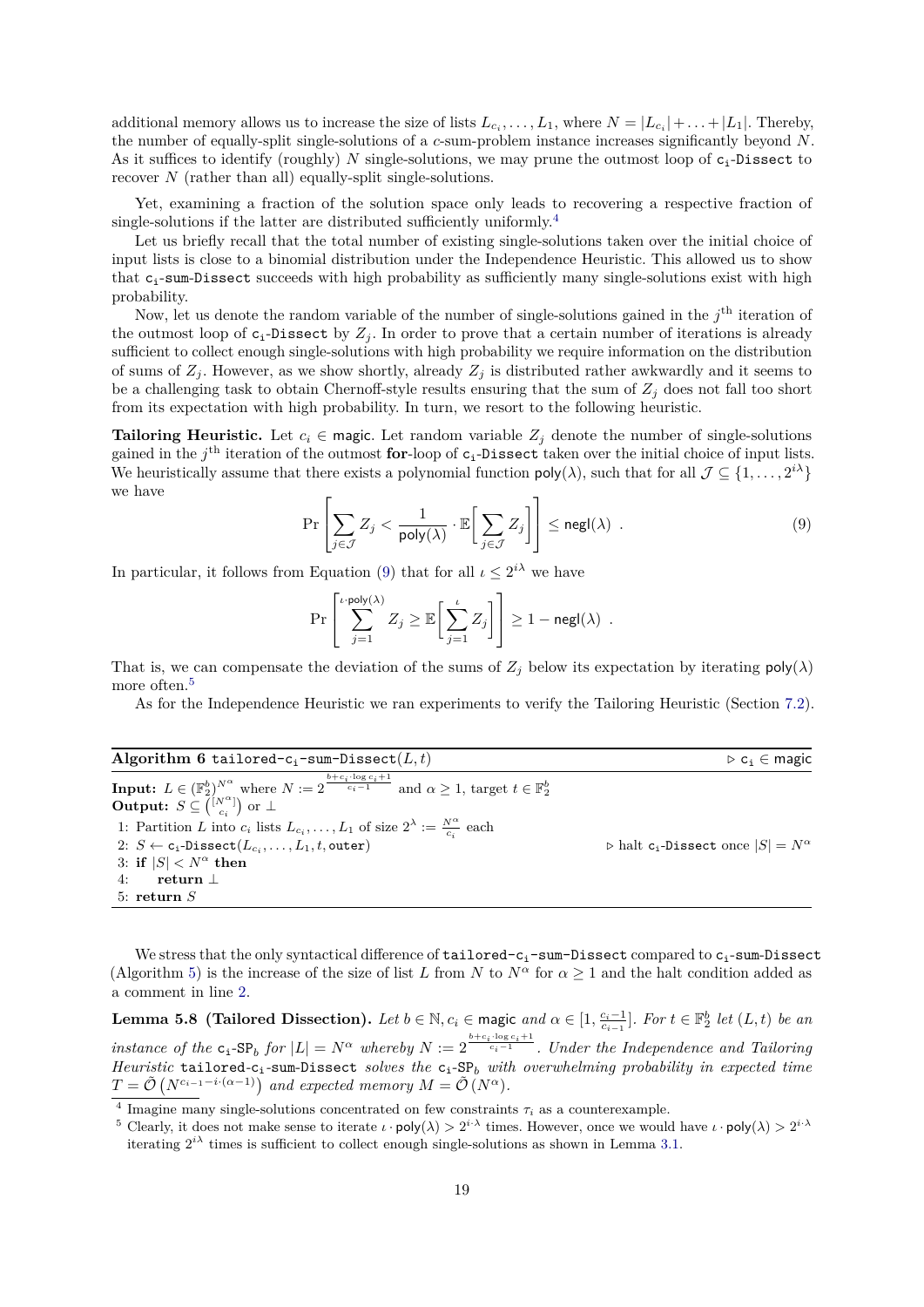*Proof.* Let  $(L, t)$  be an  $c_i$ -SP<sub>b</sub> instance where  $|L| = N^{\alpha}$  for *N* and  $\alpha$  as in the statement. Lemma [5.2](#page-13-2) implies that c<sub>i</sub>-Dissect recovers only equally-split single-solutions. As  $N^{\alpha} \ge N$  we may use Lemma [5.1](#page-10-2) stating that for a list size  $|L| = N^{\alpha}$  at least  $N^{\alpha}$  equally-split single-solutions exist with overwhelming probability. Let  $\lambda = \alpha \log N - \log c_i$  as defined in line [1](#page-18-1) of Algorithm [6.](#page-18-3) One easily verifies that for  $\alpha \leq \frac{c_i-1}{c_{i-1}}$  we have  $i \cdot \lambda \leq b$  as syntactically required by  $c_i$ -Dissect.

We now argue that for

$$
x := \max(0, b - c_{i-1} \cdot \lambda + \log c_i + 1)
$$

iterating over roughly  $2^x$  constraints is sufficient to collect  $N^\alpha$  single-solutions with overwhelming probability.

First, we show that  $x \leq i \cdot \lambda$ , i.e., the number of constraints needed to find enough single-solutions, varies between one and the whole set of constraints, depending on the initial list size  $N^{\alpha}$ .

Since we know that  $\alpha \geq 1$ , which is equivalent to  $\lambda \geq \frac{b+\delta_i}{c_i-1} = \frac{b+\delta_i}{c_{i-1}+i}$ , it follows that

$$
x \le b - c_{i-1} \frac{b + \log c_i + 1}{c_{i-1} + i} + \log c_i + 1
$$
  
= 
$$
\frac{i \cdot (b + \log c_i + 1)}{c_{i-1} + i}
$$
  
\$\le i\lambda\$ .

Note that for  $\alpha = 1$  the algorithm collapses into  $c_i$ -sum-Dissect, since the lists are of size *N* and we have to iterate over the full set of constraints, which is  $x = i \cdot \lambda$ .

We now show that  $poly(\lambda) \cdot 2^x$  iterations are sufficient to find at least  $N^{\alpha}$  single-solutions with overwhelming probability. Define  $Z_j$  to be the number of single solutions gained in iteration *j* by solving a c<sub>i</sub>-SP<sub>b</sub>. Since we just prune the outmost loop of the c<sub>i</sub>-Dissect-call, the recursive call of c<sub>i−1</sub>-Dissect is still an exhaustive search for all  $c_{i-1}$ -sums that match a given target on  $i \cdot \lambda$  bits, namely the constraint of the ci-Dissect. So we know, that the number of returned solutions for target *j* of ci−1-Dissect may be modeled as  $Y_j \sim Bin_{2^{\lambda c_{i-1}},2^{-i\lambda}}$  under the Independence Heuristic. Additionally, also using the Independence Heuristic, the size of list  $L_{c_i,c_{i-1}+1}$ , which is the join of  $i+1$  lists of size  $2^{\lambda}$  on  $i \cdot \lambda$  bits, is  $X_j := |L_{c_i, c_{i-1}+1}| ∼ \text{Bin}_{2^{(i+1)}⋅λ, 2^{-iλ}}$ . Note that the number of single solutions gained in iteration *j* is the join of the returned solutions from  $c_{i-1}$ -Dissect and the list  $L_{c_i,c_{i-1}+1}$  on the remaining  $b - i\lambda$  bits, therefore  $Z_j|_{X_j=x, Y_j=y} \sim \text{Bin}_{x \cdot y, 2^{-(b-i\lambda)}}$ .

Note that  $X_j$  and  $Y_j$  are independent, even without resorting to a heuristic as distinct lists were used to build the partial sums. This directly implies that

<span id="page-19-0"></span>
$$
\mathbb{E}[Z_j] = \mathbb{E}[\mathbb{E}[Z_j|(X_j,Y_j)]] = \mathbb{E}[X_j \cdot Y_j \cdot 2^{-(b-i\lambda)}] = \mathbb{E}[X_j] \cdot \mathbb{E}[Y_j] \cdot 2^{-(b+i\lambda)} = 2^{(c_{i-1}+1)\lambda - b} \tag{10}
$$

Now, under the Tailoring Heuristic we have that with overwhelming probability

$$
|S| = \sum_{j=1}^{\text{poly}(\lambda) \cdot 2^x} Z_j \geq \mathbb{E} \bigg[ \sum_{j=1}^{2^x} Z_j \bigg] .
$$

Since all  $Z_j$  are identically distributed it follows

$$
|S| \geq \sum_{j=1}^{2^x} \mathbb{E}[Z_j] = 2^x \cdot E[Z_1] \stackrel{(10)}{=} 2^{(c_{i-1}+1)\lambda - b + x} = 2^{\lambda + \log c_i + 1} = 2 \cdot N^{\alpha} ,
$$

with overwhelming probability. Hence,  $poly(\lambda) \cdot 2^x = \tilde{\mathcal{O}}(2^x)$  iterations are sufficient to collect  $N^{\alpha}$  singlesolutions with overwhelming probability.

Since tailored- $c_i$ -sum-Dissect only splits the input list and then invokes  $c_i$ -Dissect memory and time complexity remain as in c<sub>i</sub>-Dissect. Hence, the expected memory complexity is given by Lemma [5.3](#page-14-2) as  $\tilde{\mathcal{O}}(\max(2^{\lambda}, |S|)) = \tilde{\mathcal{O}}(N^{\alpha})$  since the algorithm terminates as soon as  $N^{\alpha}$  single-solutions are found.

The expected running time of c<sub>i</sub>-Dissect follows from Equation [\(8\)](#page-16-2) in Lemma [5.6,](#page-15-2) by setting *i* to *i* − 1 (because of the induction) and by observing that now expected  $E[Z_j] = 2^{(c_i - i)\lambda - b}$  single-solutions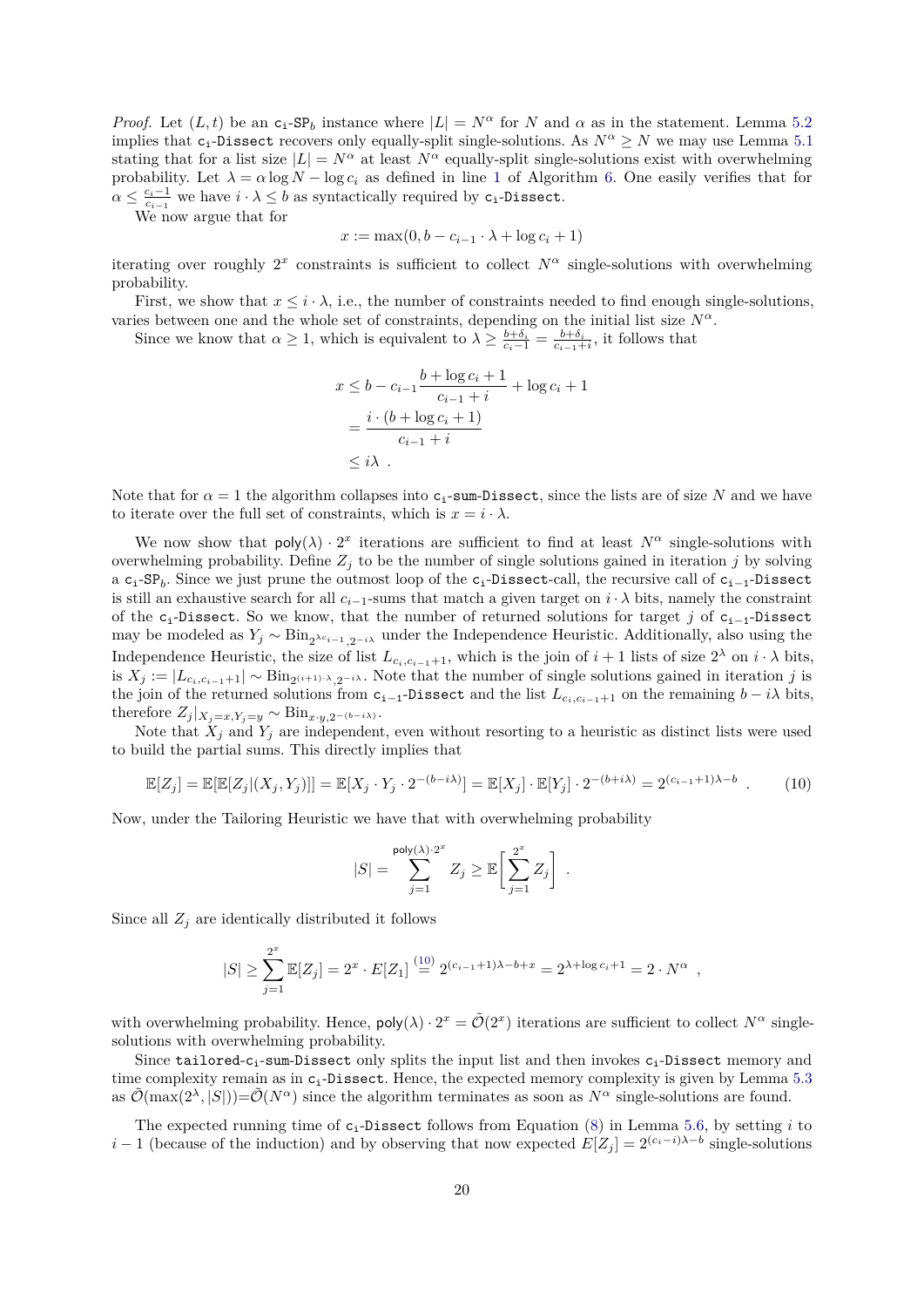are returned in each iteration. This leads to  $T = \tilde{\mathcal{O}}(2^x \cdot \max(2^{c_i-2\lambda}, 2^{(c_i-i)\lambda-b}))$ . Before analyzing *T*, we show that  $x := max(0, b - c_{i-1} \cdot \lambda + \log c_i + 1)$  and  $b - c_{i-1} \cdot \lambda + \log c_i + 1$  only differ by a constant. This follows from the fact, that  $\alpha \leq \frac{c_i-1}{c_{i-1}}$  and therefore  $\lambda \leq \frac{c_i-1}{c_{i-1}} \log N - \log c_i = \frac{b+c_i \cdot \log c_i+1}{c_{i-1}} - \log c_i$ , which gives us

$$
x = b - c_{i-1}\lambda + \log c_i + 1
$$
  
\n
$$
\ge b - c_{i-1}\left(\frac{b + c_i \cdot \log c_i + 1}{c_{i-1}} - \log c_i\right) + \log c_i + 1
$$
  
\n
$$
= c_{i-1} \log c_i - c_i \cdot \log c_i + \log c_i .
$$

Using  $c_{i-1} = c_i - i - 1$  we get

$$
x \geq -i \cdot \log c_i + 1 \enspace .
$$

Therefore the maximum just leads to the addition of a constant. For the running time *T* it follows, that

$$
\log T = \max(b - c_{i-1}\lambda + c_{i-2} \cdot \lambda, \ \alpha \log N)
$$
  
= 
$$
\max(b - (c_{i-1} - c_{i-2}) \cdot \lambda, \ \alpha \log N)
$$
  
= 
$$
\max(b - i \cdot \lambda, \alpha \log N)
$$
.

Using  $b = \log N \cdot (c_i - 1) - c_i \cdot \log c_i - 1$  and  $\lambda = \alpha \log N - \log c_i$ , we get

$$
\log T = \max(\log N \cdot (c_i - 1) - c_i \cdot \log c_i - 1 - i \cdot (\alpha \log N - \log c_i), \ \alpha \log N)
$$
  
= 
$$
\max(\log N \cdot (c_{i-1} - i \cdot (\alpha - 1)) - c_i \cdot \log c_i - 1 + i \cdot \log c_i, \ \alpha \log N)
$$
.

Note that  $T = \tilde{\mathcal{O}}(\max(N^{c_{i-1}-i\cdot(\alpha-1)}, N^{\alpha}))$  since  $c_i$  as well as *i* are constant. It remains to show, that  $\tilde{\mathcal{O}}(\max(N^{c_i-1-i\cdot(\alpha-1)}, N^{\alpha})) = \tilde{\mathcal{O}}(N^{c_i-1-i\cdot(\alpha-1)}) = T$ . To this end note that

$$
N^{c_{i-1}-i\cdot(\alpha-1)} \geq N^{\alpha}
$$
  
\n
$$
\Leftrightarrow c_{i-1} - i \cdot (\alpha - 1) \geq \alpha
$$
  
\n
$$
\Leftrightarrow \frac{c_{i-1} + i}{i+1} \geq \alpha ,
$$

since  $\alpha \leq \frac{c_i-1}{c_{i-1}}$  we get the more restrictive condition

$$
\Leftarrow \qquad \frac{c_{i-1}+i}{i+1}\geq \frac{c_i-1}{c_{i-1}}
$$

$$
\Leftrightarrow \qquad \frac{c_{i-1}}{i+1}\geq 1\ ,
$$

which holds for all  $i$ .

The complexities of **tailored-c<sub>i</sub>-sum-Dissect** are given in Table [1](#page-1-0) where we simplified  $\alpha$ 's upper bound using  $c_{i-1} \approx c_i - \sqrt{2c_i}$ . Let tailored-c<sub>i</sub>-BKW denote c-sum-BKW, where the *c*-sum-problem is solved via tailored-c<sub>i</sub>-sum-Dissect.

<span id="page-20-0"></span>**Theorem 5.2 (Tailored-Dissection Trade-Off).** *Let*  $c_i \in \text{magic}$  *and further*  $\alpha \in [1, \frac{c_i-1}{c_{i-1}}]$ ,  $\varepsilon > 0$  *and k* ∈ N *sufficiently large. Under the Independence and Tailoring Heuristic* tailored-ci-BKW *solves the*  $\text{LPN}_k$  *problem with overwhelming success probability in time*  $T = 2^{\vartheta(1+\varepsilon)}$ , using  $M = 2^{\mu(1+\varepsilon)}$  *memory and samples, where*

$$
\vartheta = \left(1 - \frac{\alpha \cdot i}{c_i - 1}\right) \cdot \log c_i \cdot \frac{k}{\log k} , \quad \mu = \frac{\alpha \cdot \log c_i}{c_i - 1} \cdot \frac{k}{\log k} .
$$

*Proof.* We aim at using tailored-c<sub>i</sub>-sum-Dissect to instantiate the c-sum subroutine of c-sum-BKW. Note that c-sum-BKW will invoke the c-sum subroutine with a list of size  $N^{\alpha}$ , where  $\log N = \frac{b+c_i\cdot \log c_i+1}{c_i-1}$ , which guarantees  $\alpha \log N \geq \frac{b + c_i \cdot \log c_i + 1}{c_i - 1}$  as required by **c-sum-BKW** (see Theorem [3.2\)](#page-6-1).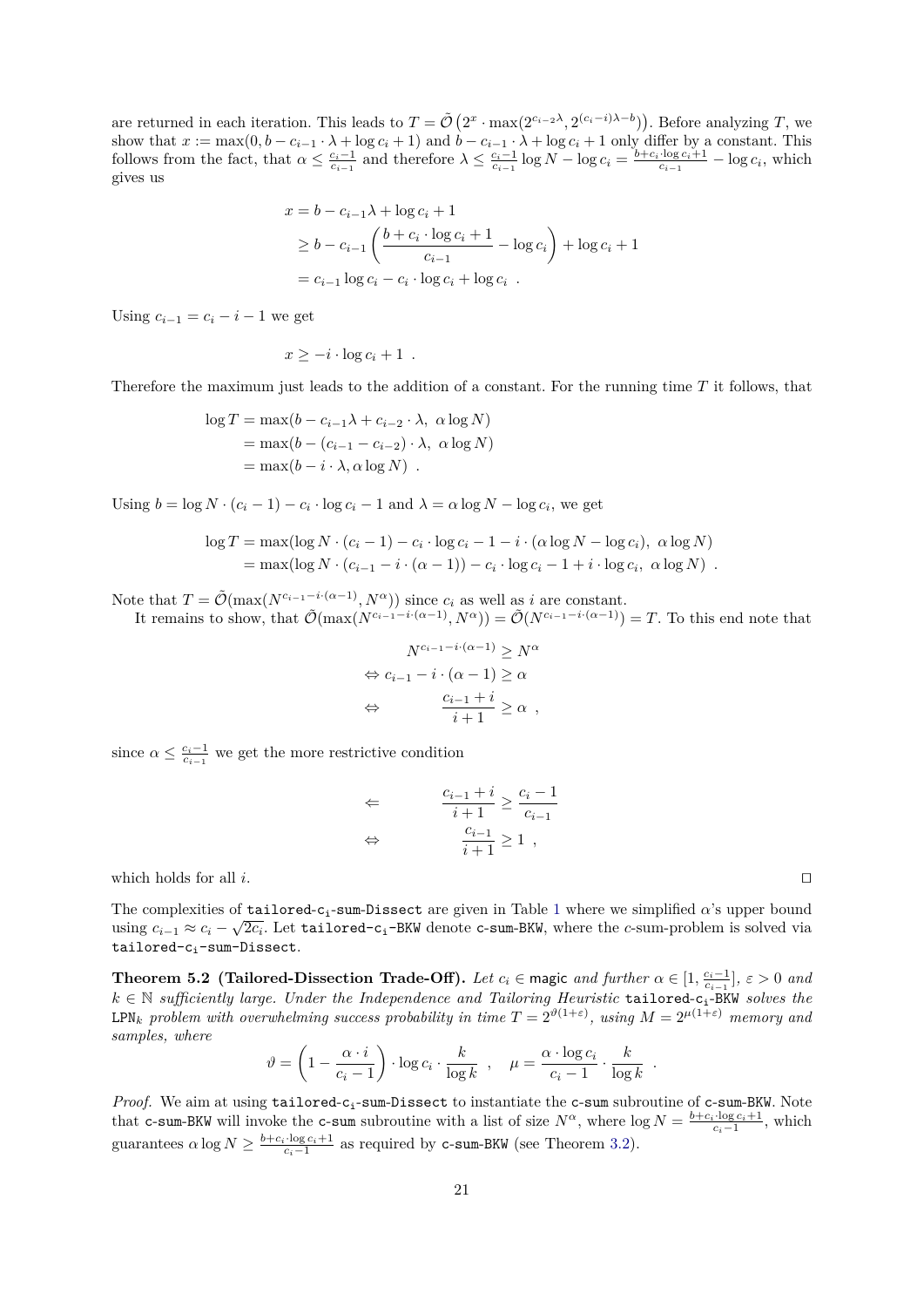The time complexity of the tailored-c<sub>i</sub>-sum-Dissect, when invoked with a list of size  $N^{\alpha}$  is given as  $T_{c,N} = \tilde{\mathcal{O}}(N^{c_{i-1}-i\cdot(\alpha-1)})$  by Lemma [5.8.](#page-18-4) Using  $\log N = \frac{b+c_i\cdot \log c_i+1}{c_i-1}$  and  $c_{i-1} = c_i - i - 1$ , we get

$$
\frac{b+c_i \cdot \log c_i + 1}{c_i - 1} \cdot (c_{i-1} - i \cdot (\alpha - 1)) = \left(1 - \frac{\alpha \cdot i}{c_i - 1}\right) \cdot (b + c_i \cdot \log c_i + 1) .
$$

As  $c_i$  is constant we have

$$
T_{c,N} = \tilde{\mathcal{O}}\left(2^{\left(1 - \frac{\alpha \cdot i}{c_i - 1}\right) \cdot b}\right) \ .
$$

Using Theorem [3.2](#page-6-1) gives  $T = (T_{c,N})^{1+o(1)} = 2^{(1-\frac{\alpha \cdot i}{c_i-1}) \cdot b \cdot (1+o(1))}$ . Now recall that the  $c_i$ -SP<sub>b</sub> solved as subroutine in the c-sum-BKW algorithm operates on stripes of size  $b = \log c_i \cdot \frac{k(1+\varepsilon_a)}{\log k}$  leading to

$$
\log T = \left(1 - \frac{\alpha \cdot i}{c_i - 1}\right) \cdot \log c_i \cdot \frac{k \cdot (1 + \varepsilon_a)}{\log k} \cdot (1 + o(1))
$$

$$
= \left(1 - \frac{\alpha \cdot i}{c_i - 1}\right) \cdot \log c_i \cdot \frac{k}{\log k} \cdot (1 + \varepsilon_a + o(1))
$$

$$
= \left(1 - \frac{\alpha \cdot i}{c_i - 1}\right) \cdot \log c_i \cdot \frac{k}{\log k} \cdot (1 + \varepsilon) ,
$$

for every  $\varepsilon > \varepsilon_a$  and sufficiently large *k*, as claimed.

The memory complexity of tailored-c<sub>i</sub>-sum-Dissect is  $M_{c,N} = \tilde{\mathcal{O}}(N^{\alpha})$ , according to Lemma [5.8,](#page-18-4) whereas the memory of c-sum-BKW is given by Theorem [3.2](#page-6-1) as  $M = (M_{c,N})^{(1+o(1))} = N^{\alpha \cdot (1+o(1))}$ . Hence

$$
\log M = \frac{b + c_i \cdot \delta_i}{c_i - 1} \cdot \alpha \cdot (1 + o(1))
$$
  
=  $\left(\frac{\log c_i}{c_i - 1} \cdot \frac{k \cdot (1 + \varepsilon_a)}{\log k} + \frac{c_i \cdot \delta_i}{c_i - 1}\right) \cdot \alpha \cdot (1 + o(1))$   
=  $\frac{\alpha \cdot \log c_i}{c_i - 1} \cdot \frac{k}{\log k} \cdot (1 + \varepsilon_a + o(1))$   
=  $\frac{\alpha \cdot \log c_i}{c_i - 1} \cdot \frac{k}{\log k} \cdot (1 + \varepsilon)$ ,

for every  $\varepsilon > \varepsilon_a$  and sufficiently large *k*. We have a sample complexity of  $N^{\alpha \cdot (1+o(1))} = 2^{\frac{b+c_i \cdot \log c_i+1}{c_i-1} \cdot \alpha \cdot (1+o(1))}$ and therefore equal to the memory complexity  $M$ .

The trade-off obtained from Theorem [5.2](#page-20-0) as well as both trade-offs previously obtained are given in Figure [6.](#page-22-0)

At least intuitively it is clear how to choose optimal parameters for  $tailored-c_i-BKW$  for any given amount of memory *M*: Find the minimal  $c_i \in \text{magic such that } c_i$ -Dissect-BKW uses at most memory *M*. Then, resort to tailored-c<sub>i</sub>-BKW using memory *M* entirely. We now provide the formal justification proving that the approach sketched above is indeed admissible and optimal captured in the following Corollary.

**Corollary 5.1.** Let  $\varepsilon > 0$  and  $k \in \mathbb{N}$  sufficiently large. Consider memory  $M = 2^{m \cdot \frac{k}{\log k} \cdot (1+\varepsilon)}$  for  $m \in (0,1]$ . *Let*

$$
i^* := \min_{i \in \mathbb{N}} \left\{ \frac{\log c_i}{c_i - 1} \le m \right\}
$$

*.*

*Under the Independence Heuristic* tailored-c<sub>i</sub>∗-BKW *solves the* LPN<sub>k</sub> *problem with overwhelming success probability in time*  $T = 2^{\vartheta(1+\varepsilon)}$  *where* 

$$
\vartheta = (\log c_{i^*} - i^* \cdot m) \cdot \frac{k}{\log k} .
$$

*Proof.* First we show that for any given amount of memory *M* there is an instantiation of tailored-ci-BKW with memory complexity  $M_{\alpha} = M$ . We do so, by showing that there is a possible parametrization to achieve any memory consumption between the requirements of ci−1-Dissect- and ci-Dissect-BKW.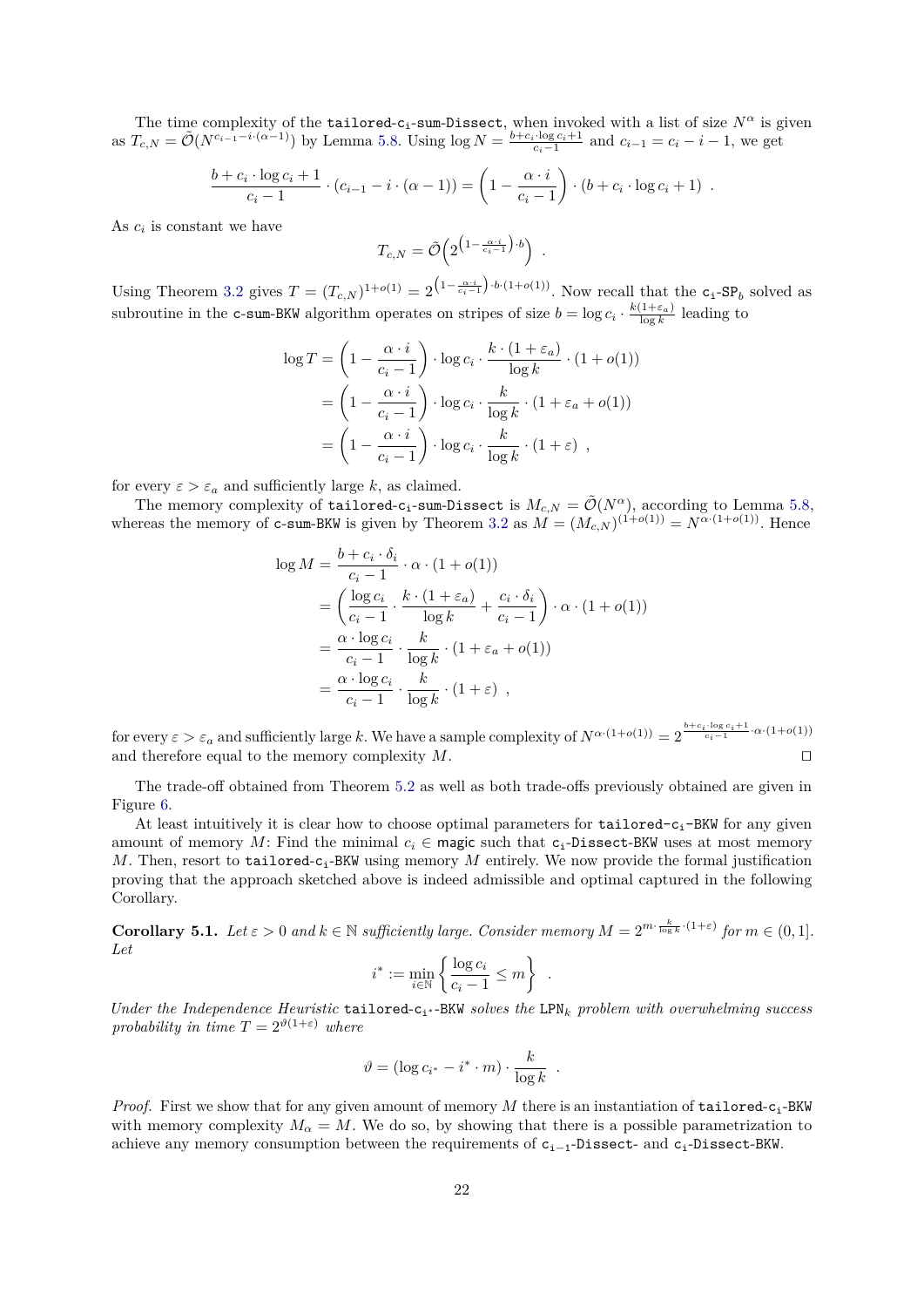<span id="page-22-0"></span>

Fig. 6: Time-memory trade-off obtained via Theorem [5.2](#page-20-0) (solid lines) as generalization of the Dissection trade-off (blue diamonds, right to left for  $c_i = 4, 7, 11, \ldots \in \text{magic}$ ) as given in [5.1.](#page-16-1) Naive trade-off (red stars, right to left for  $c = 2, 3, 4, \ldots$ ) as given in Theorem [4.1,](#page-8-1) Trade-off obtained through QBKW given as dashed line for orientation.

The memory complexity  $M_{\alpha}$  of tailored-c<sub>i</sub>-BKW, where

$$
\log M_{\alpha} = \frac{\alpha \cdot \log c_i}{c_i - 1} \cdot \frac{k}{\log k} \cdot (1 + \varepsilon) , \text{ with } \alpha \in \left[1, \frac{c_i - 1}{c_{i-1}}\right] \text{ and } \varepsilon > 0 ,
$$

is obviously continuous in  $\alpha$ . Remember that the **tailored-c<sub>i</sub>-BKW** when minimizing the memory consumption, choosing  $\alpha = 1$ , collapses to c<sub>i</sub>-Dissect-BKW, as stated in the proof of Lemma [5.8,](#page-18-4) therefore having the same memory (and time) complexity. On the other hand, when we maximize the memory consumption, choosing  $\alpha = \frac{c_i - 1}{c_i - 1}$  we get

$$
\log M_{\alpha} = \frac{\log c_i}{c_{i-1}} \cdot \frac{k}{\log k} \cdot (1 + \varepsilon)
$$

for sufficiently large *k*. If we compare  $M_{\alpha}$  to the memory requirements  $M_{-1}$  of  $c_{i-1}$ -Dissect-BKW we get:

<span id="page-22-1"></span>
$$
\log M_{\alpha} \ge \log M_{-1}
$$
  
\n
$$
\Leftrightarrow \frac{\log c_i}{c_{i-1}} \ge \frac{\log c_{i-1}}{c_{i-1} - 1} , \qquad (11)
$$

where Equation [\(11\)](#page-22-1) holds for all  $i \geq 1$ , which can easily be verified numerically. Since  $M_{\alpha}$  is continuous in  $\alpha$ , this implies a possible instantiation for any given memory in the interval of the memory requirements of ci-Dissect- and ci−1-Dissect-BKW for all *i* ≥ 2 (because there is no dissection defined for *c*0). For  $i = 1$  one easily verifies, that tailored-c<sub>1</sub>-BKW has a maximal memory complexity of  $M_\alpha = \frac{k}{\log k} \cdot (1 + \varepsilon)$ for  $\alpha = \frac{c_1 - 1}{c_0} = \frac{3}{2}$ , which leads to a possible instantiation for any given memory.

We now show that the choice of  $i^* := \min_{i \in \mathbb{N}}$  $\left\{\frac{\log c_i}{c_i-1} \leq m\right\}$  is optimal, in terms of minimizing the time complexity *T<sup>α</sup>* of tailored-ci-BKW

$$
\log T_{\alpha} = \left(1 - \frac{\alpha \cdot i}{c_i - 1}\right) \cdot \log c_i \cdot \frac{k}{\log k} \cdot (1 + \varepsilon) ,
$$

which decreases linearly in  $\alpha$ . Hence, it suffices to show that the running time  $T_{\alpha}$  of tailored-c<sub>i</sub>-BKW is at least the running time of ci−1-Dissect-BKW. Let *T*<sup>−</sup><sup>1</sup> be the time complexity of ci−1-Dissect-BKW, with

$$
\log T_{-1} = \left(1 - \frac{i-1}{c_{i-1} - 1}\right) \cdot \log c_{i-1} \cdot \frac{k}{\log k} \cdot (1 + \varepsilon)
$$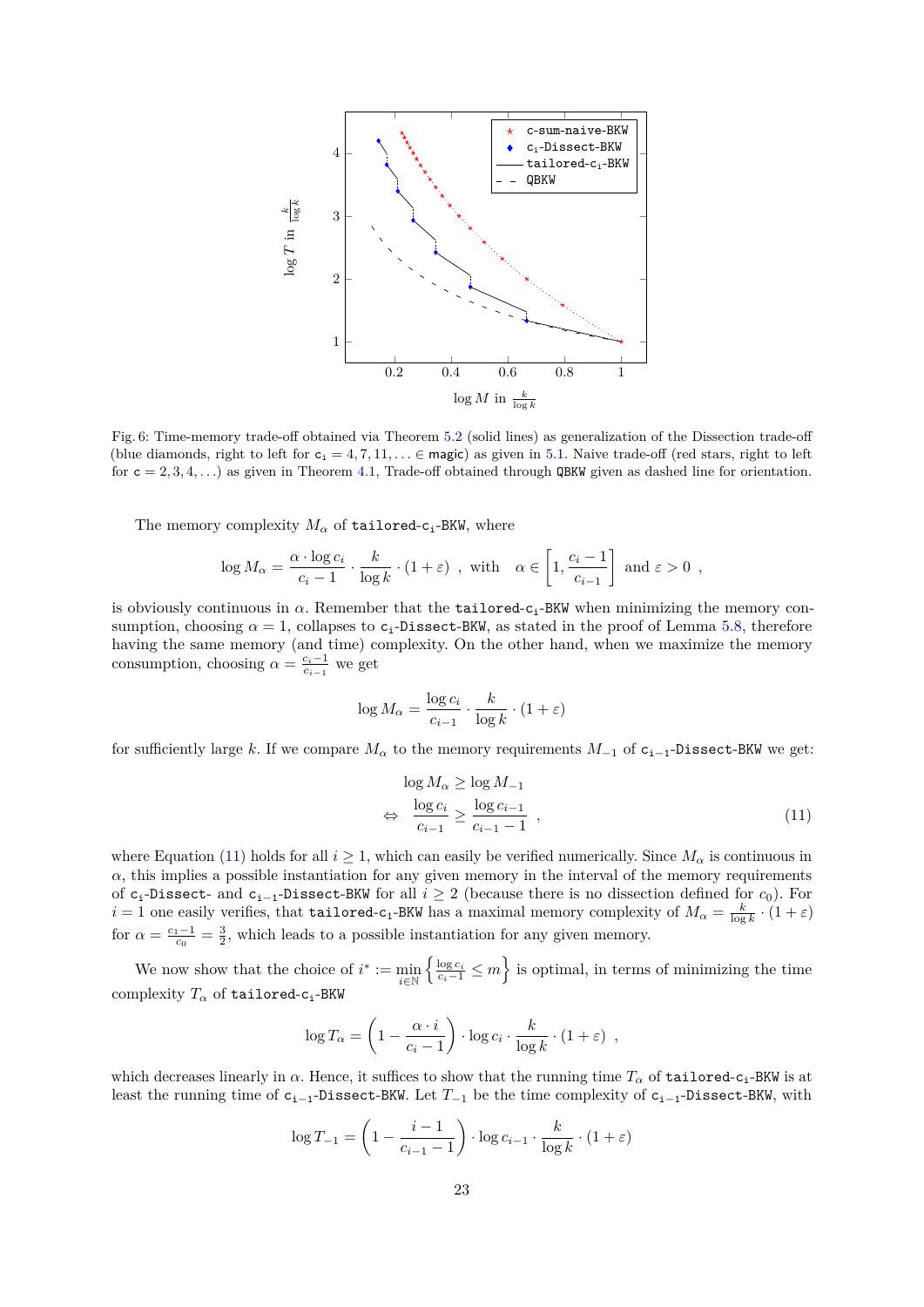and set  $\alpha = \frac{c_i-1}{c_{i-1}}$ . We already know, that for this choice of  $\alpha$  time  $T_\alpha$  will become minimal. Further

$$
\log T_{\alpha} \ge \log T_{-1}
$$
  
\n
$$
\Leftrightarrow \left(1 - \frac{i}{c_{i-1}}\right) \log c_i \ge \left(1 - \frac{i-1}{c_{i-1}-1}\right) \cdot \log c_{i-1}
$$
  
\n
$$
\Leftrightarrow \frac{c_{i-1} - i}{c_{i-1}} \cdot \log c_i \ge \frac{c_{i-1} - i}{c_{i-1} - 1} \cdot \log c_{i-1}
$$
  
\n
$$
\Leftrightarrow \frac{\log c_i}{c_{i-1}} \ge \frac{\log c_{i-1}}{c_{i-1} - 1} ,
$$

which has already been stated in Equation [\(11\)](#page-22-1). Hence, tailored-c<sub>i</sub>-BKW is slower than c<sub>i−1</sub>-Dissect-BKW regardless of the available memory. Further,  $c_i$ ∗-Dissect-BKW does not require more memory than *M* since  $\frac{\log c_i^*}{c_i^* - 1} \leq m$  by choice of  $i^*$ .

One easily verifies that setting  $\alpha^* = \frac{m \cdot (c_i - 1)}{\log c_i}$  $\frac{C^{i}(\mathcal{C}_{i}-1)}{\log c_{i}}$  leads to an overall memory consumption of *M* and the stated running time. Thus, it remains to show that  $\alpha^*$  is an admissible choice satisfying  $1 \leq \alpha^* \leq \frac{c_i-1}{c_{i-1}}$ . Because of the minimality of  $i^*$  we have  $m < \frac{\log c_i^* - 1}{c_i^* - 1}$ , hence  $\alpha^* \leq \frac{(c_i^* - 1) \log c_i^* - 1}{c_i^* - 1}$  $\frac{c_i^{*}-1\log c_i^{*}-1}{c_i^{*}-1\log c_i^{*}}$ . Note that  $\alpha^* \leq \frac{c_i-1}{c_{i-1}}$ follows again from [\(11\)](#page-22-1). Also,  $m \geq \frac{\log c_i^*}{c_i^* - 1}$  and thus  $\alpha^* \geq 1$ .

Since  $T_{\alpha^*}$  is decreasing linearly in  $\alpha^*$ , maximizing  $\alpha^* = \frac{m \cdot (c_i - 1)}{\log c_i}$  $\frac{d}{\log c_i}$ , i.e., maximizing *m* and minimizing *i*, is optimal.

**The Curious Case of**  $i = 1$ **. As already seen various times for**  $i \geq 2$  **we have** 

$$
\frac{1}{c_{i-1}} > \frac{\log c_{i-1}}{(c_{i-1} - 1) \log c_i} \Leftrightarrow \log T_\gamma > \log T_{-1} .
$$

That is, for *i* ≥ 2 algorithm tailored-c<sub>i</sub>-BKW is strictly slower than c<sub>i-1</sub>-Dissect-BKW (see the leaps in time in Figure [6\)](#page-22-0). However, for  $i = 1$  the trade-off does exactly interpolate between  $c_1$ -Dissect-BKW and the complexities of the original BKW algorithm. To explain this behavior one observes that tailored-c<sub>1</sub>-BKW using as much memory as allowed is merely a slight modification of 2-sum-naive-BKW in turn having the same complexities as the original BKW algorithm:

To this end note that a  $c_1 = 4$  tailored-dissection with maximal input lists, operates on lists of size  $2^{b/2}$ , selecting the constrained parameters  $\tau_i$  from  $\mathcal{T} \subseteq \mathbb{F}_2^{b/2}$ . Since the input lists are that large, the iteration over a subset of size  $|\mathcal{T}| = \mathcal{O}(1)$  is sufficient to find a solution to the  $c_i$ -SP<sub>b</sub>. Internally a 4-dissection looks for 2-sums of vectors matching  $\tau_i$  on  $\frac{b}{2}$  bits between lists  $L_1$  and  $L_2$  and  $\tau_i \oplus t$  between  $L_3$  and  $L_4$ , where *t* is the target. Then the found 2-sums are matched to *t* on the remaining  $\frac{b}{2}$  bits. So one iteration of the  $c_1$ -Sum-Dissect can be seen as building a 2-sum of vectors, twice. The c-sum-BKW algorithm operates in this case on stripes of size  $b = \frac{2 \cdot k \cdot (1 + \varepsilon_a)}{\log k}$ , so each 2-sum is matched on  $\frac{b}{2} = \frac{k \cdot (1 + \varepsilon_a)}{\log k}$  bits, which is exactly the length of the stripes the 2-sum-naive-BKW operates on. Therefore, one iteration of the  $c_1$ -Sum-Dissect correlates to two iterations of the 2-sum-naive-BKW. But in total we are only iterating  $a = \frac{\log k}{2(1+\varepsilon_a)}$  times instead of 2 · *a* times, like the 2-sum-naive-BKW does, resulting in an equal amount of 2-sums the final unit vector consists of, while each 2-sum is matched on the same target size of  $\frac{b}{2}$  bits.

## **6 Time-Memory Trade-Offs for solving LWE**

Introduced by Regev [\[32\]](#page-30-1) the *Learning With Errors* (LWE) problem is a versatile generalization of LPN to arbitrary moduli *q*. In [\[2\]](#page-29-13) it is shown how to employ a BKW-type algorithm to solve the LWE problem. We briefly discuss that all trade-offs obtained for the BKW algorithm to solve LPN carry over to using BKW to solve the LWE problem.

In short, transitioning from solving LPN to BKW we essentially lose the log *k*-factor in the denominator in our complexity exponents similarly to [\[2\]](#page-29-13).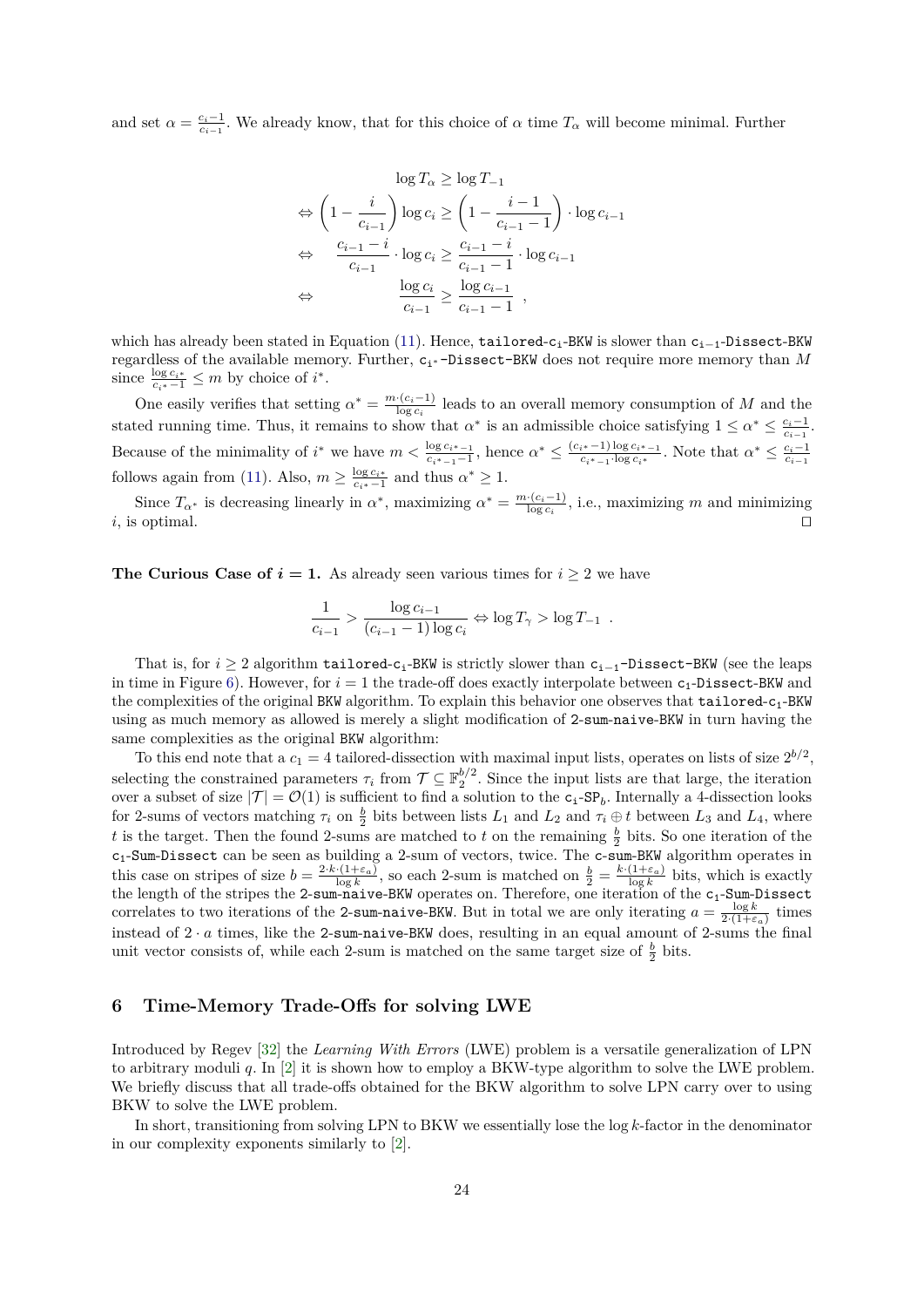**Definition 6.1 (LWE Problem).** Let  $k \in \mathbb{N}$ ,  $q = k^{\nu_q}$ ,  $s \in \mathbb{F}_q^k$  and  $\mathcal{D}_{\sigma}$  be a discrete Gaussian distribution with mean zero and variance  $\sigma^2$ , where  $\sigma = k^{\nu_s}$ . Let  $\texttt{Sample}_q$  denote an oracle that, when queried, samples  $a \sim \mathcal{U}_{\mathbb{F}_q^k}$ ,  $e \sim \mathcal{D}_{\sigma}$  *and outputs a* sample *of the form* 

$$
(\mathbf{a},b):=(\mathbf{a},\langle\mathbf{a},\mathbf{s}\rangle+e)\enspace.
$$

*The* LWE<sub>k</sub> problem *consists of recovering s given access to*  $\text{Sample}_q$ .

The BKW algorithm may be slightly tweaked to work in the LWE setting as shown by Albrecht et al. [\[2\]](#page-29-13). To this end one still adds two samples in each step to create zeroes (now in  $\mathbb{F}_q$ ) on stripes of width *b*. However, the number of samples needed for the majority vote in this setting is

$$
m = e^{\frac{4\pi^2 \sigma^2 2^a}{q^2}} \ ,
$$

after a BKW steps, as shown in [\[24\]](#page-30-21). Setting  $a := (1 - \varepsilon_a + 2\nu_q - 2\nu_s) \cdot \log k$  for  $\varepsilon_a > 0$  yields  $m = e^{4\pi^2 k^{1-\varepsilon}}$ and results in a total time, memory and sample complexity of

$$
\tilde{\mathcal{O}}\left(q^b \cdot e^{4\pi^2 k^{1-\varepsilon_a}}\right) = q^{b(1+\varepsilon)} = 2^{\frac{1}{2} \cdot \frac{\nu_q}{\nu_q - \nu_s + \frac{1}{2}} k(1+\varepsilon)},
$$

for any  $\varepsilon > 0$  and sufficiently large k, which can also be found in [\[20\]](#page-30-22).

Clearly, we can generalize the *c*-sum-problem to arbitrary modulus *q*. The main observation is that all given algorithms solving the c-SP*<sup>b</sup>* may be employed to solve the *c*-sum-problem mod *q*. To this end we note that the naive approach, as well as the two Dissection algorithms merely require addition in the finite field (denoted  $\oplus$  over  $\mathbb{F}_2$ ) and a total order on list elements, e.g., lexicographic order.

Eventually, c-sum-BKW has a natural generalization to the LWE setting, too. As the probability of two uniform vectors adding to some fixed pattern on *b* coordinates is  $\frac{1}{q^b}$  instead of  $\frac{1}{2^b}$ , we have to adjust the number of samples initially collected. Following the lines of the proof of Lemma [3.1](#page-5-1) we see that  $N \geq q^{\frac{b+\epsilon\delta}{c-1}}$ list elements are required for the *c*-sum-problem to have a solution with overwhelming probability. As before, as we add *c* rather than two samples in each step, we adjust *a* by a factor of log *c* and set

$$
a := (1 - \varepsilon_a + 2\nu_q - 2\nu_s) \cdot \frac{\log k}{\log c}
$$

for  $\varepsilon_a > 0$ .

We summarize the resulting complexities. For an algorithm as given by an entry in Table [2](#page-24-0) we obtain complexities time  $T = 2^{\vartheta(1+\varepsilon)}$  and memory/samples  $M = 2^{\mu(1+\varepsilon)}$  where

<span id="page-24-1"></span>
$$
\vartheta = t \cdot \frac{1}{2} \cdot \frac{\nu_q}{\nu_q - \nu_s + \frac{1}{2}} \cdot k \ , \quad \mu = m \cdot \frac{1}{2} \cdot \frac{\nu_q}{\nu_q - \nu_s + \frac{1}{2}} \cdot k \ , \tag{12}
$$

and *t*, *m* as given in Table [2.](#page-24-0)

<span id="page-24-0"></span>Table 2: Partial complexity exponents of our various algorithms solving the LWE problem. For each algorithm using the respective values of *t* and *m* in Equation [\(12\)](#page-24-1) gives the corresponding complexities.

|         | Algorithm          |                                                                                                      | m | for                                                                                                                                                                                            |
|---------|--------------------|------------------------------------------------------------------------------------------------------|---|------------------------------------------------------------------------------------------------------------------------------------------------------------------------------------------------|
| classic | BKW                |                                                                                                      |   |                                                                                                                                                                                                |
|         | c-sum-naive-BKW    | $\log c$                                                                                             |   | $\frac{\log c}{c-1}$ $c \geq 2$                                                                                                                                                                |
|         | $c_i$ -Dissect-BKW | $\left(1-\frac{i}{c_i-1}\right)\cdot\log c_i$ $\qquad \frac{\log c_i}{c_i-1}$ $c_i \in \text{magic}$ |   |                                                                                                                                                                                                |
|         |                    |                                                                                                      |   | tailored-c <sub>i</sub> -BKW $\left(1-\alpha\cdot\frac{i}{c_i-1}\right)\cdot\log c_i$ $\alpha\cdot\frac{\log c_i}{c_i-1}$ $c_i\in \text{magic}, \ \alpha\in\left[1,\frac{c_i-1}{c_i-1}\right]$ |
| quantum | QBKW               | $\frac{1}{2} \cdot \frac{c}{c-1} \cdot \log c$                                                       |   | $\frac{\log c}{c-1}$ $c \geq 2$                                                                                                                                                                |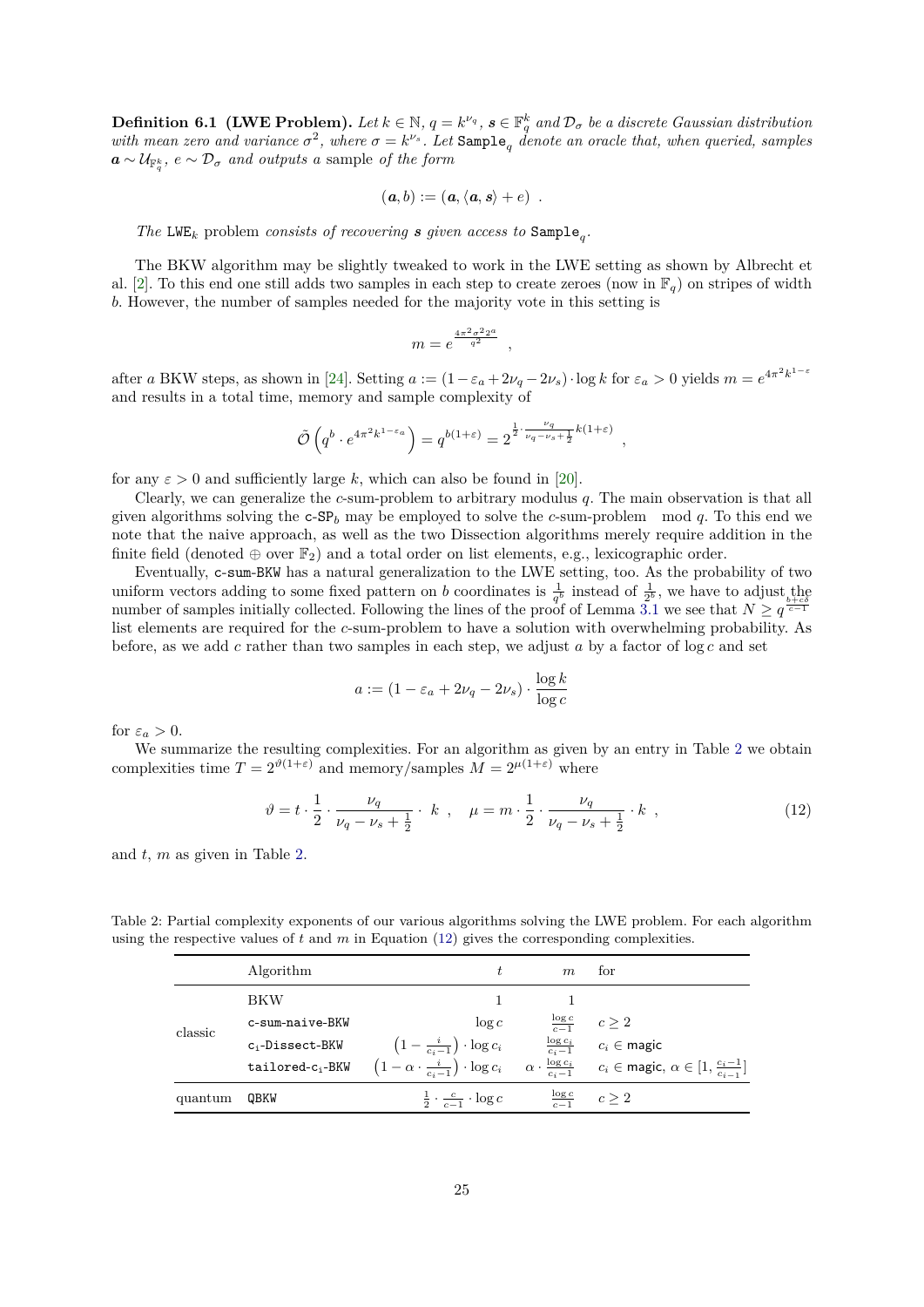## **7 Experimental Verification of Heuristics**

We present experimental results to verify our Independence Heuristic as well as our Tailoring Heuristic.

#### <span id="page-25-0"></span>**7.1 Experiments for the Independence Heuristic**

We tested the Independence Heuristic for  $c_i \in \{4, 7\}$ . We iteratively monitored the number of singlesolutions found after a run of  $c_i$ -sum-Dissect on successive stripes starting with a list of size N. For each  $c_i$  we repeatedly called  $c_i$ -sum-Dissect on three stripes. After each call we stored the number of singlesolutions found. To analyze the impact of dependencies amongst the list elements—rather than influences due to variations in the number of single-solutions found—we pruned lists of more than *N* single-solutions down to *N* before starting the next run, and discarded lists where less than *N* single-solutions were found.

Note that during the first run all list elements are independent and uniformly distributed, even if their *c*-sums are not. While the list elements remain uniform on a "fresh" stripe in subsequent runs of ci-sum-Dissect they are not independent anymore what could affect (besides *c*-sums being dependent) the distribution of existing single-solutions even further. Under the Independence Heuristic the number of  $single-solutions$  found is close to being  $\mathrm{Bin}_{(N/c_i)^{c_i},2^{-b}}$  distributed after any run of  $\mathsf{c_i\text{-}sum\text{-}Dissect.}}$ 

Our experiments with parameters as given in Table [3](#page-25-2) lead to the plots given in Figure [7.](#page-26-0) The measured relative frequencies are given by points, while the continuous plots are the benchmark distributions  $\text{Bin}_{(N/c_i)^{c_i}, 2^{-b}}$  for our Independence Heuristic.

<span id="page-25-2"></span>Table 3: Parameters for testing the Independence Heuristic. Parameter *a* denotes the number of stripes of width *b*.

| $c_i$             | $\boldsymbol{a}$ | b   | N    | run | sample size in thous. | given in               |
|-------------------|------------------|-----|------|-----|-----------------------|------------------------|
| $c_1 = 4$         | - 3              | -25 | 2048 | 2   | 108<br>100            | Figure 7a<br>Figure 7b |
|                   |                  |     |      | 3   | 58                    | Figure 7c              |
|                   |                  |     |      |     | 29                    | Figure 7d              |
| $c_2 = 7 \quad 3$ |                  | -33 | 441  | 2   | 23                    | Figure 7e              |
|                   |                  |     |      | 3   | 18                    | Figure 7f              |

We see from Figure [7](#page-26-0) that the distribution of the output list-size is close to their benchmark, even after three iterations of the c-sum subroutine, where already  $4^3 = 64$ -sums (resp.  $7^3 = 343$ -sums) haven been built.

We also used the Independence Heuristic in Lemma [5.8](#page-18-4) to show that the random variables  $Z_j$  of the number of single-solutions gained in the  $j<sup>th</sup>$  iteration over a constraint is close to being binomially  $\text{Bin}_{x \cdot y, 2^{-(b-i\lambda)}}$  distributed, where  $x \sim \text{Bin}_{2^{(i+1)} \cdot \lambda, 2^{-i\lambda}}$  and  $y \sim \text{Bin}_{2^{\lambda c_{i-1}}, 2^{-i\lambda}}$ . In order to verify this experimentally, we computed several instances with parameter set

$$
i = 1 \ (c_1 = 4), \, b = 25, \, a = 3, \, N = 8192 \, .
$$

Each time we performed three consecutive runs of 4-sum-Dissect on successive stripes and stored the number of single-solutions obtained per constraint after each iteration. The results are given in Figure [8.](#page-27-0) Again, the obtained relative frequencies accurately match the benchmark curve Bin<sub>*x*</sub>·*y*<sub>2</sub>−(*b*−*i* $\lambda$ ).

#### <span id="page-25-1"></span>**7.2 Experiments on the Tailoring Heuristic**

As in the previous subsection, let  $Z_i$  be the number of single-solutions obtained per constraint iteration in  $c_i$ -sum-Dissect. In Tailored Dissection it is required that the sum of these random variables is close to its expectation. The Tailoring Heuristic states that this is true with overwhelming probability, if we slightly increase the expected number of required iterations by a polynomial factor.

To test the Tailoring Heuristic we ran 4-sum-Dissect (without tailoring) on three stripes  $(a = 3)$  with  $N = 8192$  and varying choice of *b*. We summed the numbers  $Z_j$  of single-solutions found per randomized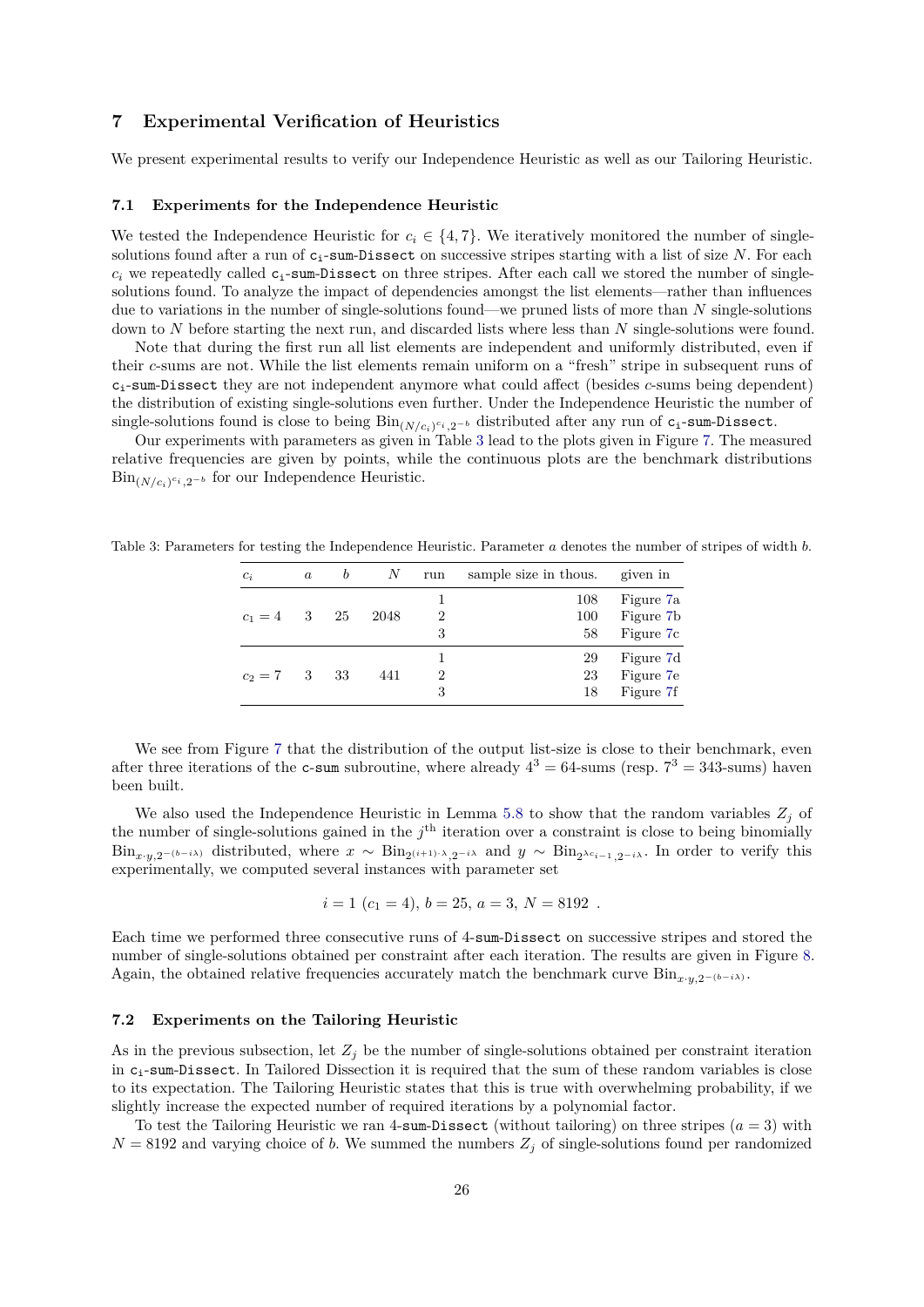<span id="page-26-0"></span>

(a) Distribution of the number of single-solutions after run 1 of 4-sum-Dissect. Sample size in thousands: 108.



(b) Distribution of the number of single-solutions after run 2 of 4-sum-Dissect. Sample size in thousands: 100.



(c) Distribution of the number of single-solutions after run 3 of 4-sum-Dissect. Sample size in thousands: 58.



(d) Distribution of the number of single-solutions after run 1 of 7-sum-Dissect. Sample size in thousands: 29.



(e) Distribution of the number of single-solutions after run 2 of 7-sum-Dissect. Sample size in thousands: 23.



(f) Distribution of the number of single-solutions after run 3 of 7-sum-Dissect. Sample size in thousands: 18.

Fig. 7: Distribution of the number of single-solutions over successive runs of c<sub>i</sub>-sum-Dissect. Under the Independence Heuristic this distribution is close to Bin(*N/ci*) *ci ,*2−*<sup>b</sup>* . All parameters are given in Table [3.](#page-25-2)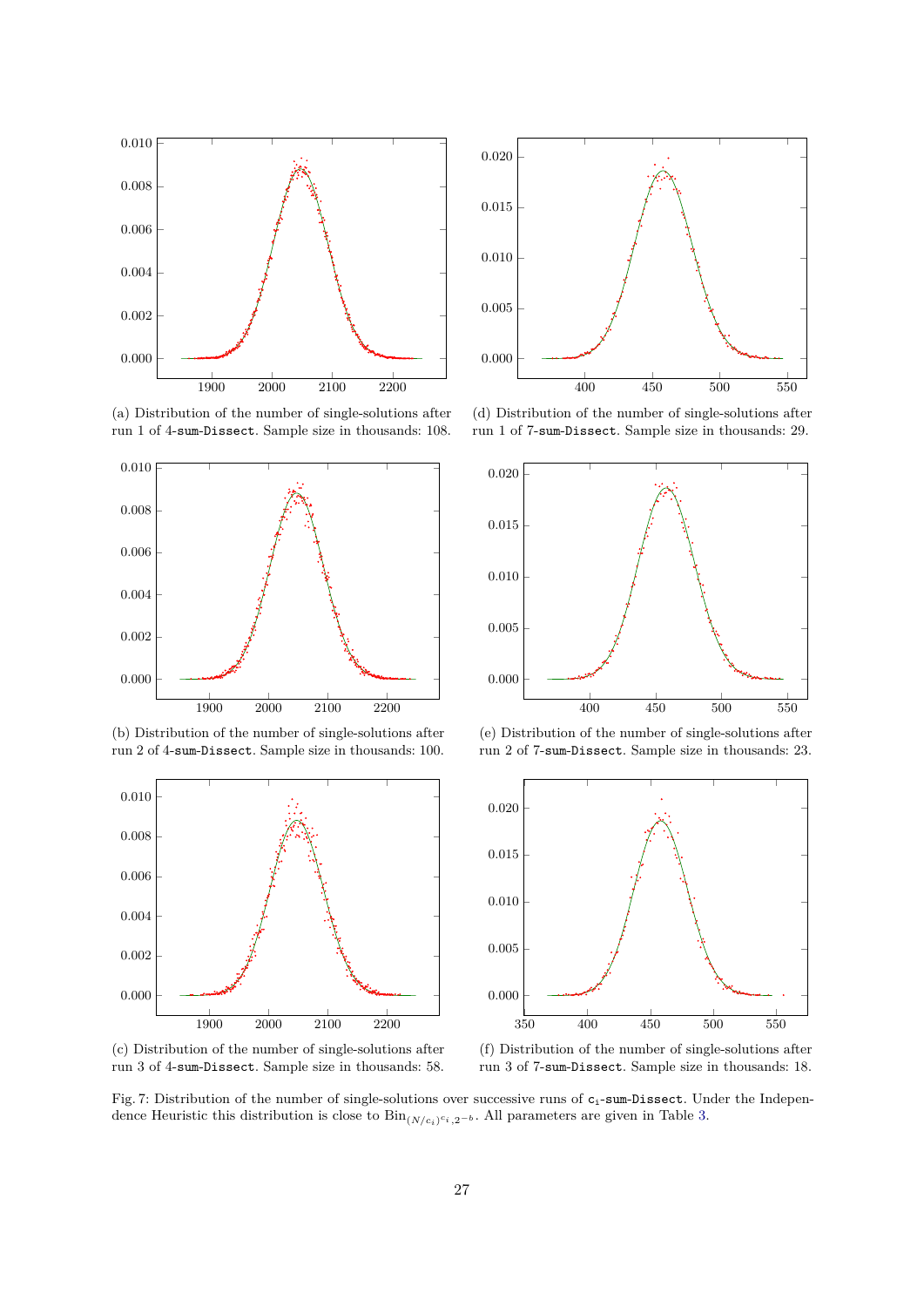<span id="page-27-0"></span>

(c) Third run. Sample size in thous.: 14.

Fig. 8: Distribution of the number of single-solutions per constraint in the first (Figure [8a\)](#page-27-0), second (Figure [8b\)](#page-27-0) and third run (Figure [8c\)](#page-27-0) of 4-sum-Dissect.

<span id="page-27-1"></span>Table 4: Parameters and results for testing the Tailoring Heuristic for -sum-Dissect,  $N = 8192$ .

|    | $\mathbb{E}$ [iterations to reach N] |             |                                                |     |           |
|----|--------------------------------------|-------------|------------------------------------------------|-----|-----------|
| b  | theory                               | experiments | 99\% confidence interval sample size in thous. |     | given in  |
| 25 | 32                                   | 32.50       | $32.50 \cdot (1 \pm 0.031)$                    | 50  |           |
| 28 | 256                                  | 255.40      | $255.40 \cdot (1 \pm 0.031)$                   | 100 | Figure 9a |
| 29 | 512                                  | 511.78      | $511.78 \cdot (1 \pm 0.026)$                   | 150 | Figure 9b |
| 30 | 1024                                 | 1024.20     | $1024.20 \cdot (1 \pm 0.021)$                  | 250 | Figure 9c |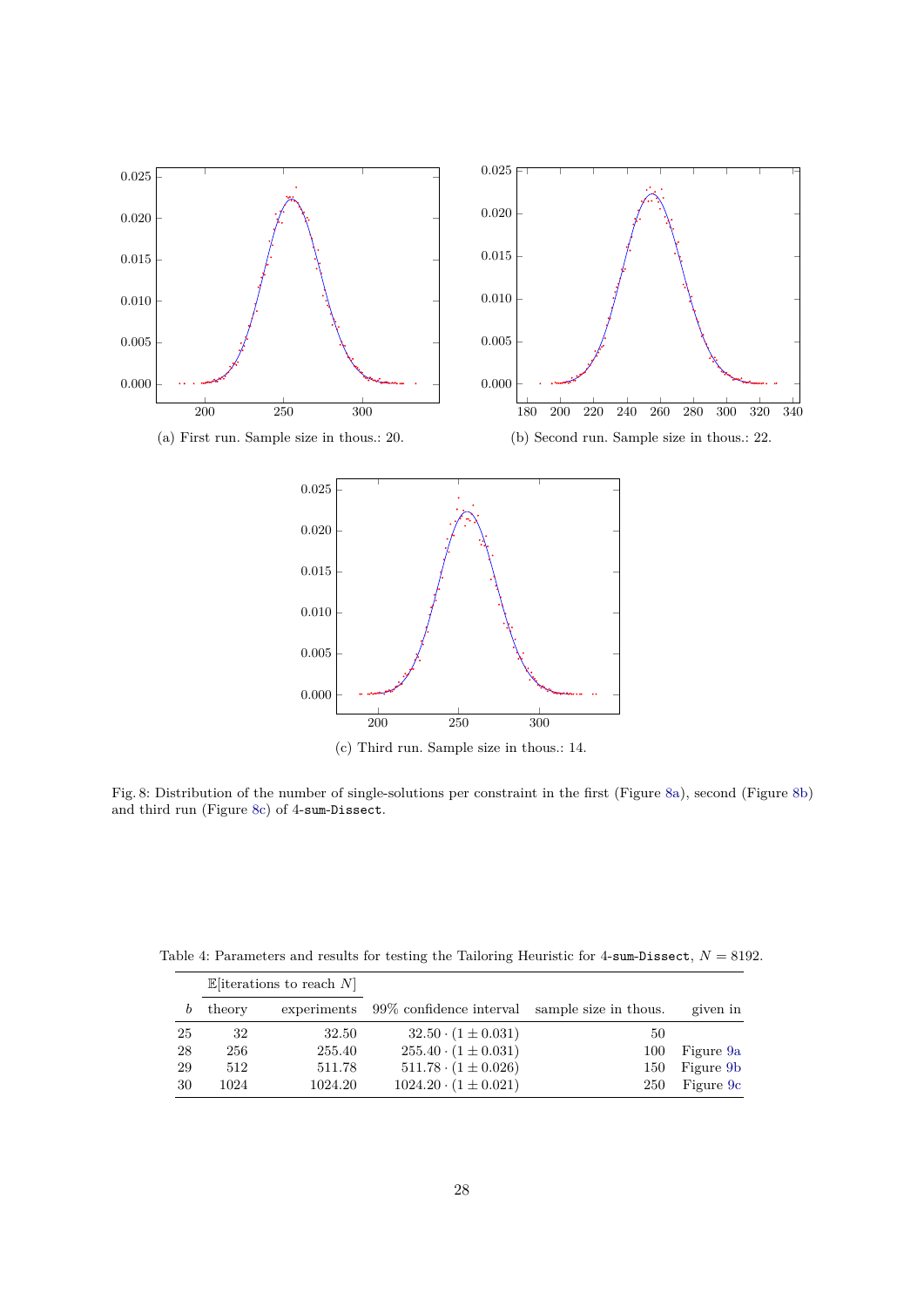constraint  $\tau_j$  during the last run in a list, until their sum exceeded N. The results can be found in Table [4](#page-27-1) and Figure [9.](#page-28-0)

We see in Table [4](#page-27-1) that the experimentally required numbers of iteration very accurately match their theoretical predictions (that were computed under the Independence Heuristic). Moreover, we experimentally need only a small factor to achieve a 99% confidence interval, even for low expectations. This means that the distribution has small variance and sharply concentrates around its mean, as can also been seen in Figure [9.](#page-28-0) This all supports the validity of our Tailoring Heuristic for the analysis of Tailored Dissection BKW.

<span id="page-28-0"></span>



(a)  $b = 28$ . Parameters of sample set  $X_1$ :  $\mathbb{E}[X_1] = 255.40$ ,  $Var[X_1] = 7.55, \sigma_{X_1} = 2.75, 99\%$  confidence interval  $\mathbb{E}[X_1] \pm 8.$ 

(b) *b* = 29. Parameter of sample set  $X_2$ :  $\mathbb{E}[X_2] = 511.78$ ,  $Var[X_2] = 22.81, \sigma_{X_2} = 4.78, 99\%$  confidence interval  $\mathbb{E}[X_2] \pm 13.$ 



(c)  $b = 30$ . Parameter of sample set  $X_3$ :  $\mathbb{E}[X_3] = 1024.20$ ,  $Var[X_3] = 63.99, \sigma_{X_3} = 7.99, 99\%$  confidence interval  $\mathbb{E}[X_3] \pm 21.$ 

Fig. 9: Required number of iterations to collect at least *N* single-solutions.  $N = 8192$ .

*Acknowledgements.* We would like to thank Eamonn Postlethwaite for his detailed feedback and helpful suggestions on an earlier version of this paper.

Andre Esser was supported by DFG Research Training Group GRK 1817. Felix Heuer, Alexander May and Christian Sohler were supported by Mercator Research Center Ruhr, project "LPN-Krypt".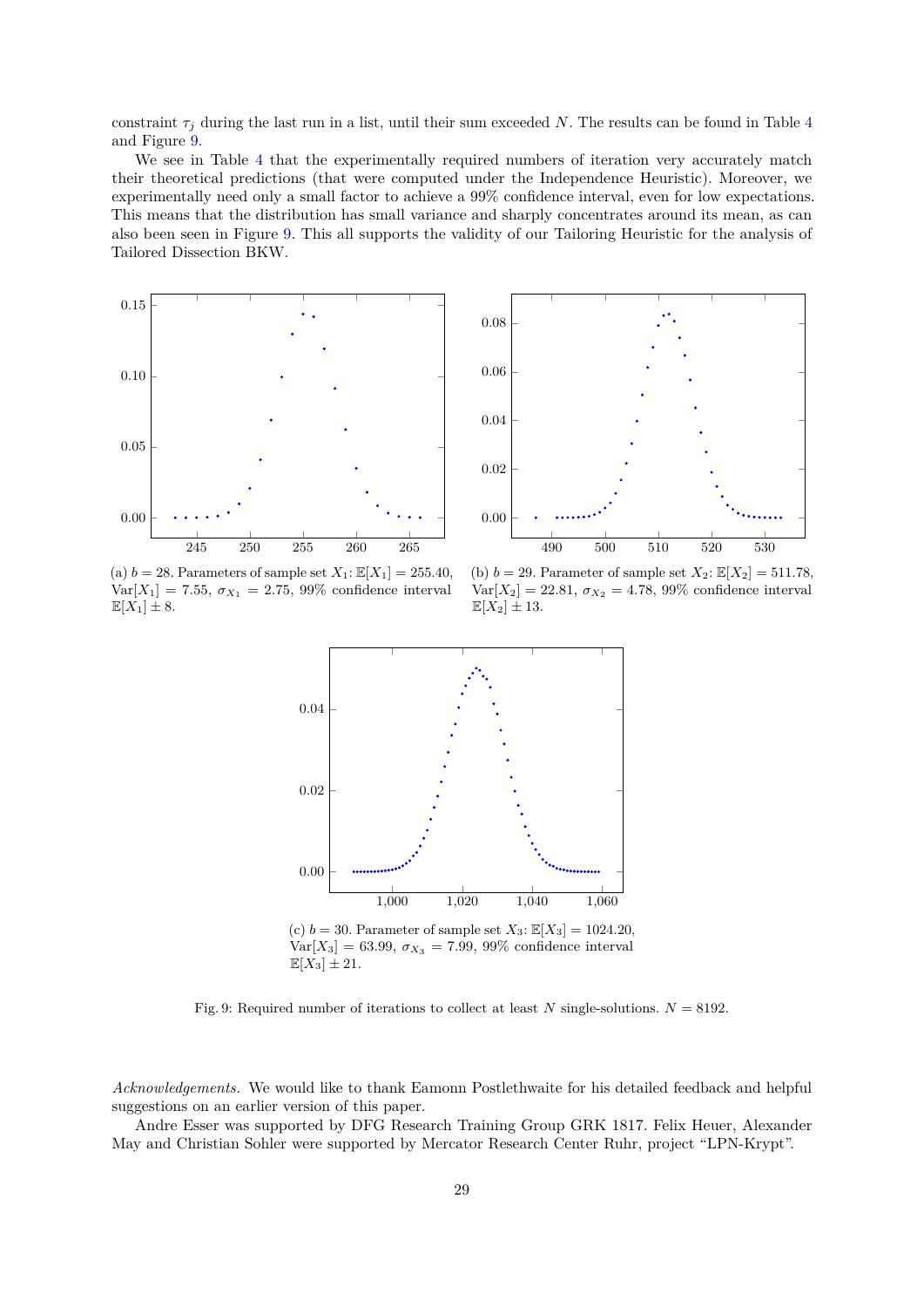## <span id="page-29-10"></span>**A Las Vegas to Monte Carlo Boosting Technique**

<span id="page-29-14"></span>**Corollary A.1 (Corollary of Markov's Inequality, [\[30\]](#page-30-17)).** *Let X denote a non-negative random variable with expectation*  $\mathbb{E}[X]$ *. Then for any*  $c > 0$  *we have* 

$$
\Pr[X \ge c \cdot \mathbb{E}[X]] \le \frac{1}{c} .
$$

For a randomized algorithm *A* we let random variable  $T_A$  (resp.  $M_A$ ) denote the running time (resp. memory consumption) of *A* taken over its randomness.

**Corollary A.2 (Las Vegas to Monte-Carlo).** *Let A be a randomized algorithm that outputs a solution with probability 1. Then for any*  $k \in \mathbb{N}$  *there exists a randomized algorithm*  $B := B_k$  *with running time*  $T_B \leq 4k \cdot \mathbb{E}[T_A]$ *, memory consumption*  $M_B \leq 4 \cdot \mathbb{E}[M_A]$  *that outputs a solution with probability at least*  $1 - 2^{-k}$ .

*Proof.* Let  $k \in \mathbb{N}$ . We define algorithm  $B_k$  as follows: Run *A* k times on fresh randomness and abort a run if  $T_A > 4 \cdot \mathbb{E}[T_A]$  or  $M_A > 4 \cdot \mathbb{E}[M_A]$ . If any run of *A* output a solution, output it. Otherwise, return a failure symbol ⊥.

The running time and memory consumption of *B* are easy to verify. For *B*'s failure probability we have

$$
Pr[B \text{ outputs } \perp] = Pr[All k \text{ runs of } A \text{ were aborted}]
$$
  
= 
$$
Pr[A \text{ was aborted}]^k
$$
  
= 
$$
(Pr[T_A > 4 \cdot \mathbb{E}[T_A] \cup M_A > 4 \cdot \mathbb{E}[M_A]])^k
$$
  

$$
\leq (Pr[T_A > 4 \cdot \mathbb{E}[T_A]] + Pr[M_A > 4 \cdot \mathbb{E}[M_A]])^k
$$
  

$$
\leq 2^{-k},
$$

where we employed Corollary [A.1](#page-29-14) for the last bound.

## **References**

- <span id="page-29-2"></span>1. <http://csrc.nist.gov/groups/ST/post-quantum-crypto/>
- <span id="page-29-13"></span>2. Albrecht, M.R., Cid, C., Faugere, J.C., Fitzpatrick, R., Perret, L.: On the complexity of the bkw algorithm on lwe. Designs, Codes and Cryptography 74(2), 325–354 (2015)
- <span id="page-29-1"></span>3. Alekhnovich, M.: More on average case vs approximation complexity. In: 44th FOCS. pp. 298–307. IEEE Computer Society Press (Oct 2003)
- <span id="page-29-5"></span>4. Bai, S., Laarhoven, T., Stehlé, D.: Tuple lattice sieving. LMS Journal of Computation and Mathematics 19(A), 146–162 (2016)
- <span id="page-29-0"></span>5. Blum, A., Furst, M.L., Kearns, M.J., Lipton, R.J.: Cryptographic primitives based on hard learning problems. In: Stinson, D.R. (ed.) CRYPTO'93. LNCS, vol. 773, pp. 278–291. Springer, Heidelberg (Aug 1994)
- <span id="page-29-3"></span>6. Blum, A., Kalai, A., Wasserman, H.: Noise-tolerant learning, the parity problem, and the statistical query model. In: 32nd ACM STOC. pp. 435–440. ACM Press (May 2000)
- <span id="page-29-8"></span>7. Bogos, S., Tramèr, F., Vaudenay, S.: On solving L P N using B K W and variants - implementation and analysis. Cryptography and Communications 8(3), 331–369 (2016), <https://doi.org/10.1007/s12095-015-0149-2>
- <span id="page-29-6"></span>8. Bogos, S., Vaudenay, S.: Optimization of LPN solving algorithms. In: Cheon, J.H., Takagi, T. (eds.) ASI-ACRYPT 2016, Part I. LNCS, vol. 10031, pp. 703–728. Springer, Heidelberg (Dec 2016)
- <span id="page-29-12"></span>9. Boyer, M., Brassard, G., Høyer, P., Tapp, A.: Tight bounds on quantum searching. arXiv preprint quantph/9605034 (1996)
- <span id="page-29-9"></span>10. Devadas, S., Ren, L., Xiao, H.: On iterative collision search for LPN and subset sum. In: Kalai, Y., Reyzin, L. (eds.) TCC 2017, Part II. LNCS, vol. 10678, pp. 729–746. Springer, Heidelberg (Nov 2017)
- <span id="page-29-7"></span>11. Dinur, I., Dunkelman, O., Keller, N., Shamir, A.: Efficient dissection of composite problems, with applications to cryptanalysis, knapsacks, and combinatorial search problems. In: Safavi-Naini, R., Canetti, R. (eds.) CRYPTO 2012. LNCS, vol. 7417, pp. 719–740. Springer, Heidelberg (Aug 2012)
- <span id="page-29-11"></span>12. Dohotaru, C., Hoyer, P.: Exact quantum lower bound for grover's problem. arXiv preprint arXiv:0810.3647 (2008)
- <span id="page-29-4"></span>13. Ducas, L.: Shortest vector from lattice sieving: a few dimensions for free. In: Annual International Conference on the Theory and Applications of Cryptographic Techniques. pp. 125–145. Springer (2018)